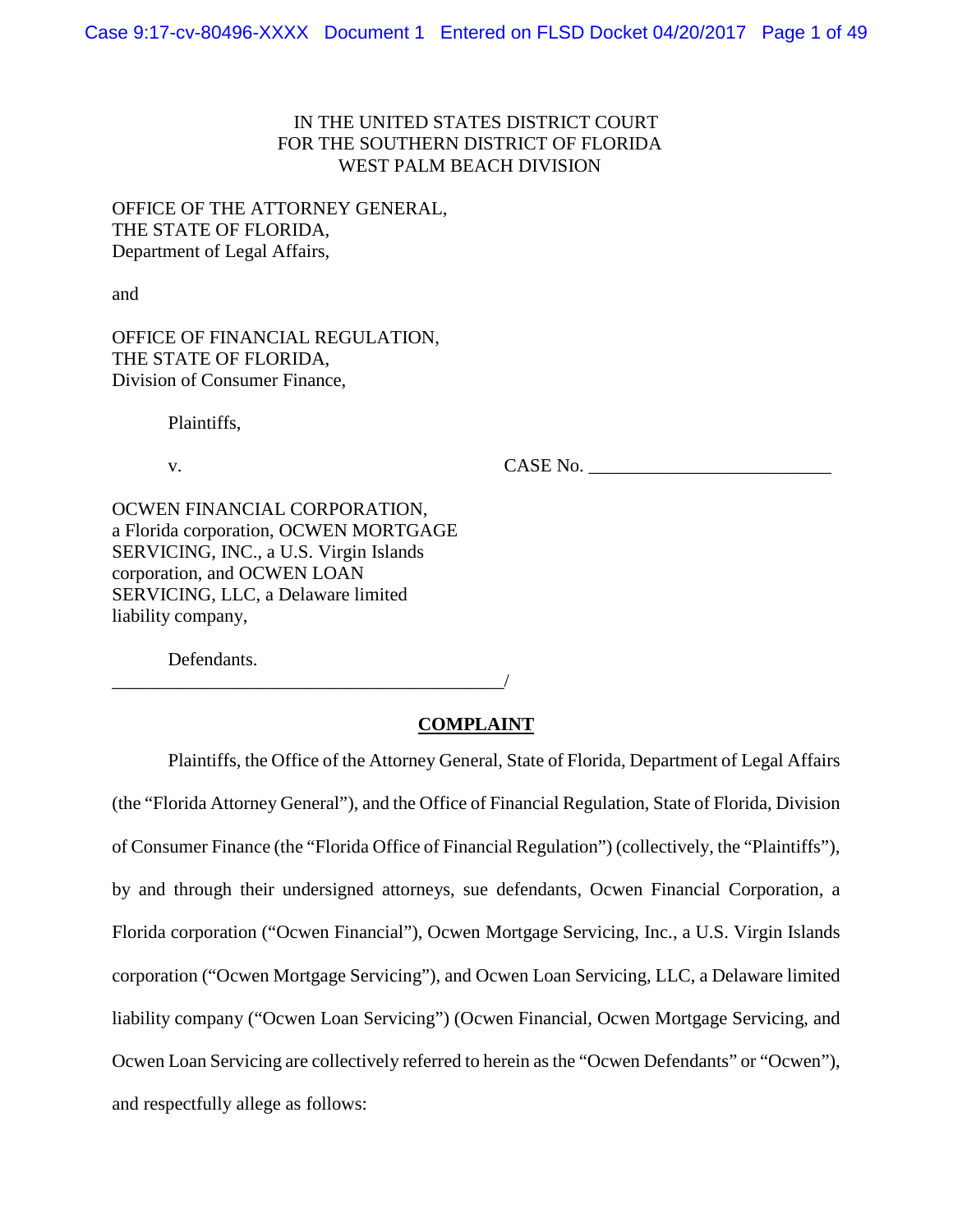#### **INTRODUCTION**

1. This is a civil action filed by the Florida Attorney General and the Florida Office of Financial Regulation against the Ocwen Defendants for misconduct occurring after February 2014 relating to their servicing of single family residential mortgages. The parent company Ocwen Financial is based in West Palm Beach, Florida.

2. Despite multiple lawsuits and regulatory actions by various state attorneys general, state regulators, and federal agencies, the Ocwen Defendants continue to violate federal and state laws and industry standards. As a result, Floridians, along with borrowers throughout the United States, have suffered financial injury, and in some instances, have lost or been placed in imminent risk of losing their homes.

3. The deficiencies in the Ocwen Defendants' system of record are widespread and often require manual fixes and result in significant errors such as illegal foreclosures, mishandling loan modifications, misapplied mortgage payments, failure to make insurance payments from borrowers' escrow accounts, and overcharging borrowers' accounts for default fees. The Ocwen Defendants willfully disregarded advice from regulators and retained third party auditing firms to update its technology.

4. In addition, the Ocwen Defendants have not adequately responded to customer complaints and requests for loss mitigation. The Ocwen Defendants have also engaged unlicensed vendors to assist in servicing functions and failed to implement adequate control over vendors.

5. The Ocwen Defendants knew or should have known that their servicing errors were widespread and that the technology used in their systems and by their vendors was compromised and functioning below industry standard.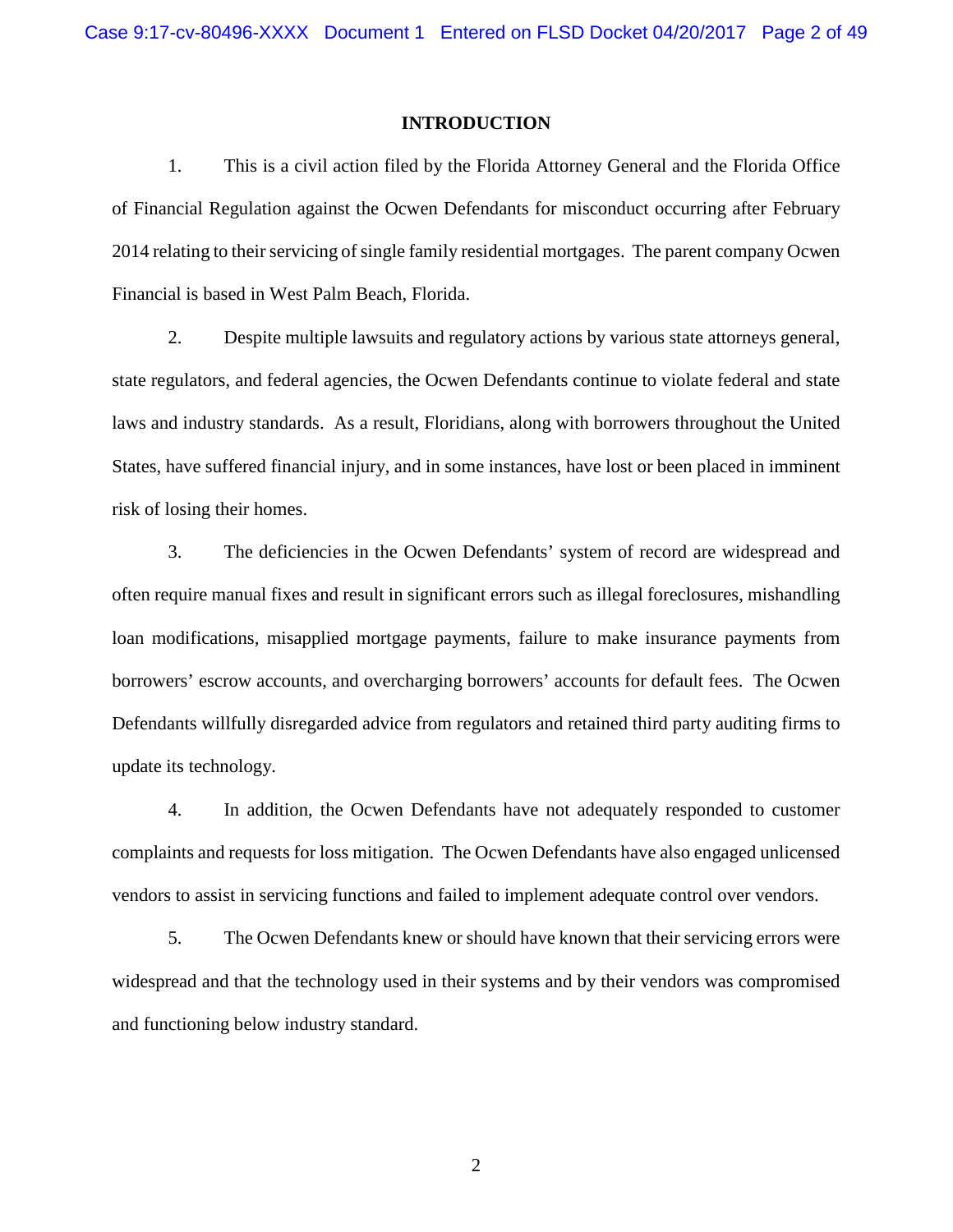#### **JURISDICTION AND VENUE**

6. This Court has subject matter jurisdiction over this action because it presents a federal question, 28 U.S.C. § 1331 and is "brought under Federal consumer financial law," 12 U.S.C. § 5565(a), 12 U.S.C. § 2605. This action is also brought by the Florida Attorney General pursuant to its authority under 12 U.S.C. §§ 5536, 5552 and 2614. This action is brought by the Florida Office of Financial Regulation pursuant to its authority under 12 U.S.C. §§ 5536 and 5552.

7. In addition, pursuant to 28 U.S.C. § 1367, this Court has supplemental jurisdiction over the subject matter of the state law claims asserted by Plaintiffs because those claims are so related to the claims brought under Federal consumer financial law that they form part of the same case or controversy, and because those claims arise out of the same transactions or occurrences as the claims brought by Plaintiffs pursuant to 12 U.S.C. §§ 5536 and 5552.

8. Venue is proper in this district under 28 U.S.C. § 1391(b) and 12 U.S.C. § 5564(f) because the Ocwen Defendants are located in or do business in this district and a substantial part of the events or omissions and course of conduct giving rise to the claims set forth in this Complaint occurred in this district.

#### **PLAINTIFFS**

9. This action is brought by the Plaintiffs to seek injunctive and other statutory relief to enforce Section 6 of the Real Estate Settlement Procedures Act ("RESPA"), 12 U.S.C. § 2605, and the regulations promulgated thereunder at Regulation X, 12 C.F.R. part 1024 ("Regulation X"). RESPA is a Federal consumer financial law. 12 U.S.C. § 5481(14). Violations of RESPA represent violations of the Consumer Financial Protection Act ("CFPA"). 12 U.S.C. § 5564. Each Plaintiff is an enforcing authority of the CFPA. 12 U.S.C. § 5552. Plaintiffs are authorized to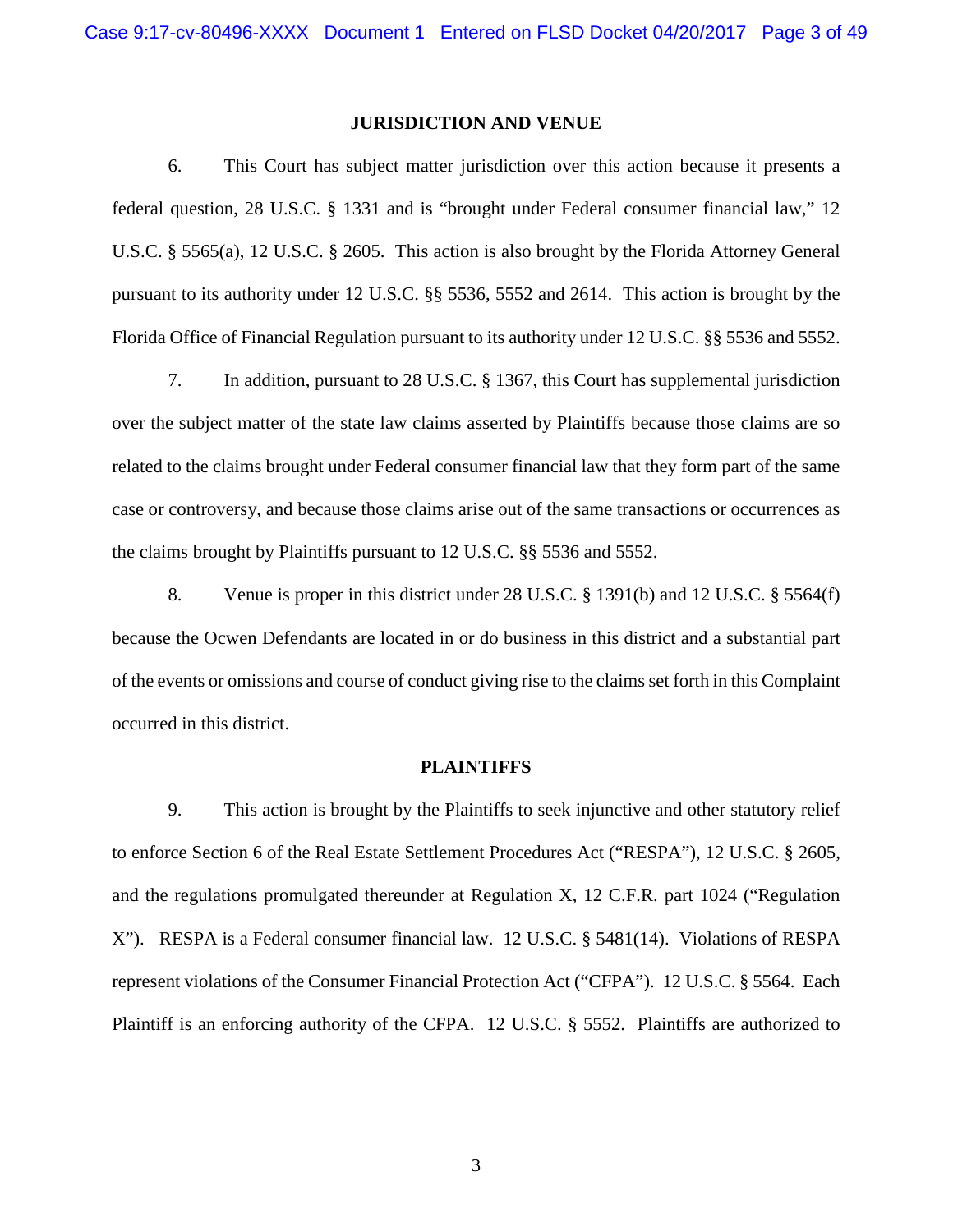bring this action and to enforce the CFPA, which prohibits the violation of Federal consumer financial law by any covered person or service provider. *See* 12 U.S.C. § 5536(a)(1)(A).

10. This action is also brought by the Florida Attorney General pursuant to the Florida Deceptive and Unfair Trade Practices Act, Chapter 501, Part II, Florida Statutes ("FDUTPA"). The Florida Attorney General is an enforcing authority of FDUTPA. *See* Fla. Stat. § 501.203(2) (2016). The Florida Attorney General has conducted an investigation of the matters alleged herein, and the head of the enforcing authority, Attorney General Pamela Jo Bondi, has determined that this enforcement action serves the public interest. The FDUTPA statutory violations alleged herein affect more than one judicial circuit of the state of Florida. As an enforcing authority under FDUTPA, the Florida Attorney General is authorized to pursue this action to enjoin FDUTPA violations and to obtain legal, equitable, or other appropriate relief, including restitution, the refund of monies paid, disgorgement of ill-gotten monies, civil penalties, and other relief as may be appropriate pursuant to Sections 501.207, 501.2075, and 501.2077, Florida Statutes.

11. This action is further brought by the Florida Office of Financial Regulation pursuant to Chapter 494 of the Florida Statutes. The Office of Financial Regulation is established by Section 20.121(3)(a)2, Florida Statutes, to regulate various financial businesses in the state. Chapter 494, Part III, of the Florida Statutes regulates various businesses and occupations involved in the financing of real estate, specifically including mortgage lenders. According to Section 494.0011, Florida Statutes, the Florida Office of Financial Regulation is charged with administering and enforcing the provisions of Chapter 494, Florida Statutes, and pursuant to Section 494.0012, Florida Statutes, conducting examinations and investigations to determine whether any provision of Chapter 494, Florida Statutes, has been violated.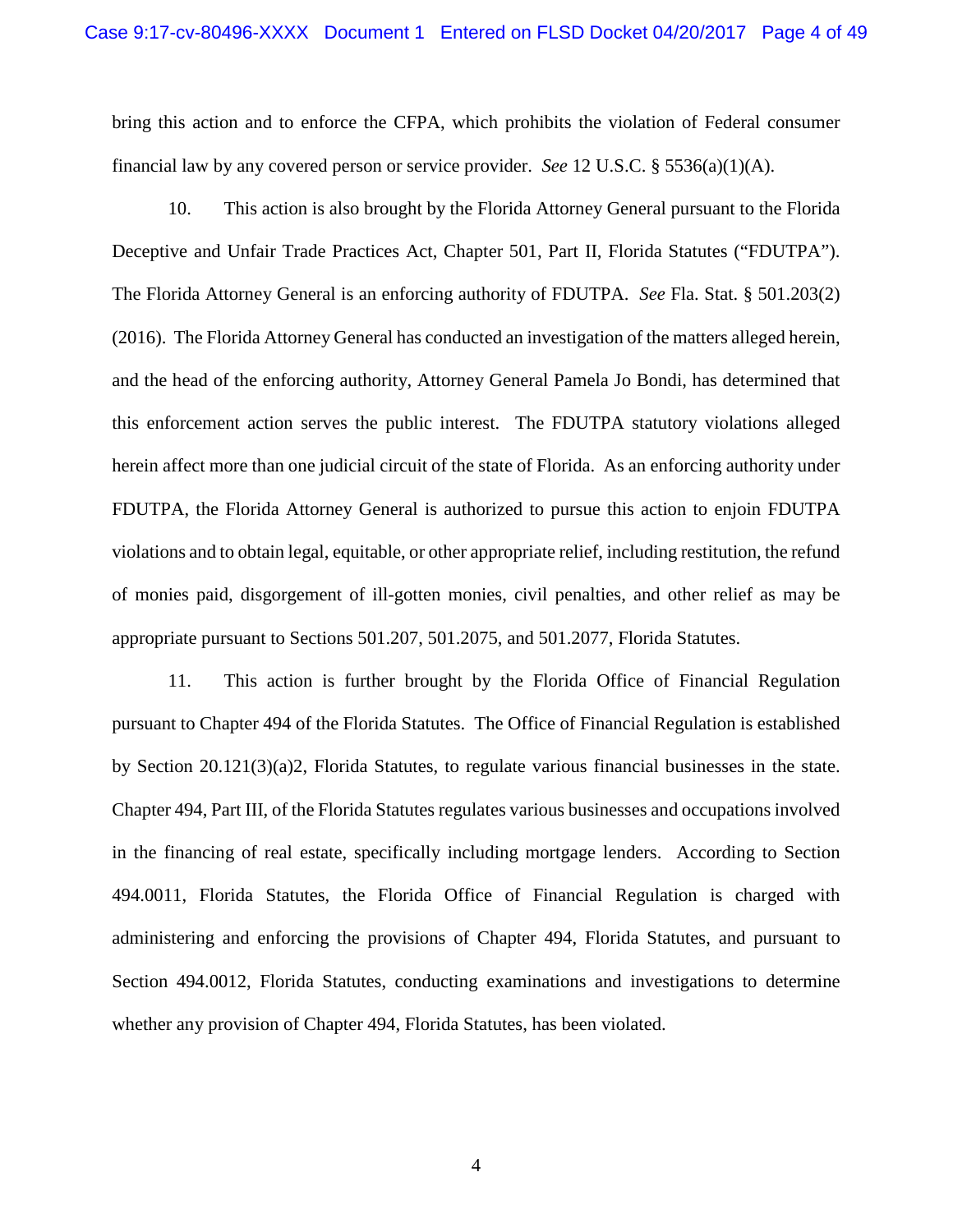#### **DEFENDANTS**

12. Defendant Ocwen Financial is a publicly traded Florida corporation with its principal place of business in West Palm Beach, Florida. Ocwen Financial provides residential mortgage servicing services and engages in specialty servicing and other mortgage-related services. At all times relevant to this Complaint, Ocwen Financial transacts or has transacted business in this district, throughout the State of Florida and the United States.

13. Defendant Ocwen Mortgage Servicing is a United States Virgin Islands corporation. Ocwen Mortgage Servicing's principal place of business is in the United States Virgin Islands. At all times relevant to this Complaint, Ocwen Mortgage Servicing transacts or has transacted business in this district, throughout the state of Florida and the United States. Ocwen Mortgage Servicing is a direct subsidiary of Ocwen Financial.

14. Defendant Ocwen Loan Servicing is a Delaware limited liability company and wholly-owned second-tier subsidiary servicing company of Ocwen Financial. Ocwen Loan Servicing's principal place of business is in West Palm Beach, Florida. At all times relevant to this Complaint, Ocwen Loan Servicing transacts or has transacted business in this district and throughout the state of Florida and United States. Ocwen Loan Servicing is a direct subsidiary of Ocwen Mortgage Servicing. Ocwen Loan Servicing is licensed as a mortgage lender pursuant to Chapter 494, Florida Statutes, and holds license No. MLD765 from the Florida Office of Financial Regulation.

15. Ocwen Financial, through its subsidiaries, originates and services loans. The Ocwen Defendants engage in servicing activities related to the loans by, among other things, processing borrower payments, administering loss mitigation processes, and managing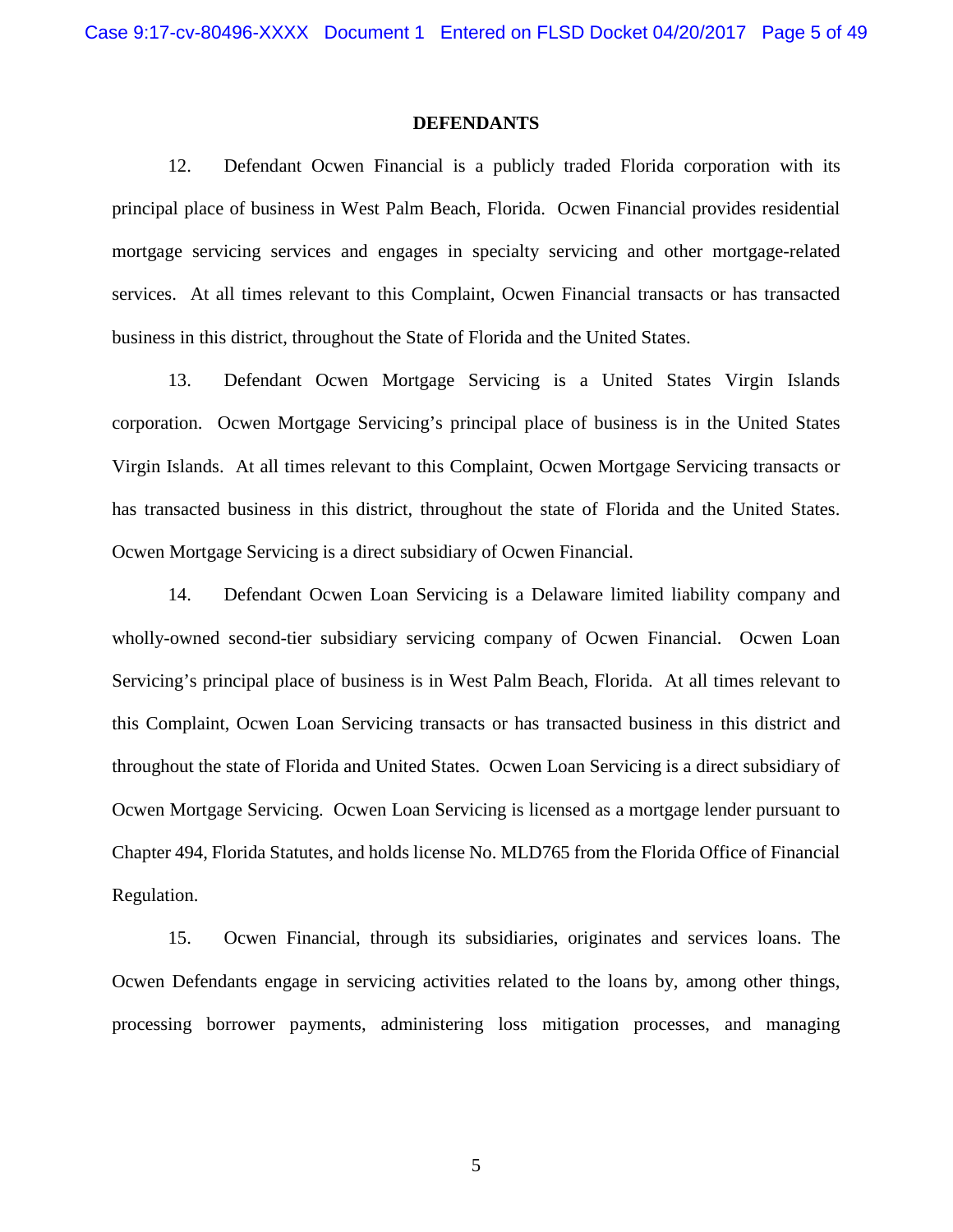#### Case 9:17-cv-80496-XXXX Document 1 Entered on FLSD Docket 04/20/2017 Page 6 of 49

foreclosures. The Ocwen Defendants also acquire and collect upon borrowers' mortgage debts that are in default.

16. Ocwen Financial, the parent and publicly traded company, wholly owns all of the common stock of its primary operating subsidiary, Ocwen Mortgage Servicing. Ocwen Mortgage Servicing wholly owns the stock of another of Ocwen Financial's primary operating subsidiaries, Ocwen Loan Servicing. All three entities share and have shared key executives, including Ronald Faris, Timothy Hayes, Michael Bourque, and John Patrick Cox. Each of the three entities, through Ocwen Financial, file a consolidated financial statement with Ocwen Financial's public disclosures.

17. Ocwen Financial directs, operates, and participates in mortgage servicing activities, including the daily cashiering, escrow, insurance, loss mitigation, foreclosure, call center, and consumer complaint operations, for Ocwen's loans. Ocwen Financial enters into agreements for products and services that are necessary for Ocwen to service mortgage loans and collect debt. Ocwen Financial has contracted for such products and services, including a system of record and related technology services, for and on behalf of Ocwen's affiliates, which include Ocwen Mortgage Servicing and Ocwen Loan Servicing.

18. Ocwen Mortgage Servicing is also engaged in servicing loans for borrowers. Upon information and belief, Ocwen Mortgage Servicing is licensed by numerous state regulators to service loans and collect mortgage debts. It has entered into agreements for products and services that are necessary for Ocwen to service mortgage loans and collect debt. Ocwen Mortgage Servicing has also contracted for such products and services, including a system of record and related technology services used by Ocwen Loan Servicing and Ocwen Financial.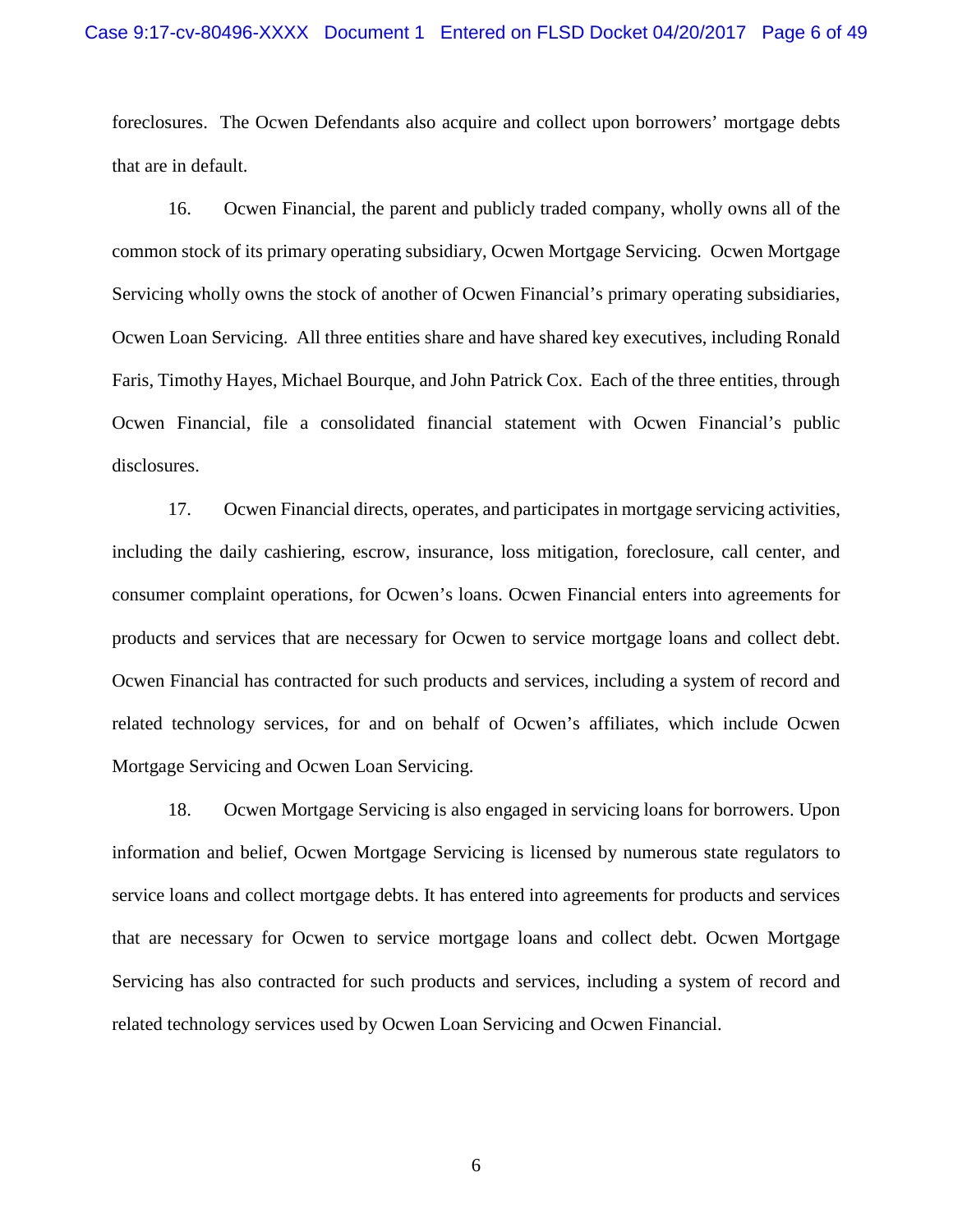19. Upon information and belief, Ocwen Loan Servicing is licensed by numerous state regulators to service loans and collect borrowers' mortgage debts.

20. Under Ocwen Financial's and Ocwen Mortgage Servicing's direction, authority, and control, Ocwen Loan Servicing has also engaged in the marketing and processing and transmitting of payments for credit monitoring products, financial advisory products, and other products that are added on to Ocwen borrowers' accounts.

21. At all times relevant to this Complaint, each of the Ocwen Defendants has been a "covered person," as defined by  $12$  U.S.C. 5481(6)(A). Each entity offers or provides a consumer financial product or service for use by consumers primarily for personal, family, or household purposes, or that is delivered, offered, or provided in connection with such a product or service by servicing mortgage loans and collecting on consumers' mortgage debts, among other services. 12 U.S.C. §  $5481(15)(A)(i)$ , (iv), (vii) and (x).

22. As set forth in Paragraph 16, at all times relevant to this Complaint, Ocwen Financial has been "related person" because, it has been the direct and indirect shareholder of all Ocwen Mortgage Servicing and Ocwen Loan Servicing stock, and is thus a "controlling shareholder" and "shareholder...or other person...who materially participates in the conduct of the affairs" of Ocwen Mortgage Servicing and Ocwen Loan Servicing, which are covered persons. 12 U.S.C. § 5481(25)(C)(i) and (ii). Ocwen Financial is thus "deemed to [be] a covered person for all purposes of any provision of Federal consumer financial law. 12 U.S.C. § 5481(25)(B). At all times relevant to this Complaint, Ocwen Mortgage Servicing has been a "related person" because, as described in Paragraph 16, it owns all of Ocwen Loan Servicing's stock and is thus a "controlling shareholder" and a "shareholder…or other person…who materially participates in the conduct of the affairs" of Ocwen Loan Servicing, which is a covered person. 12 U.S.C. §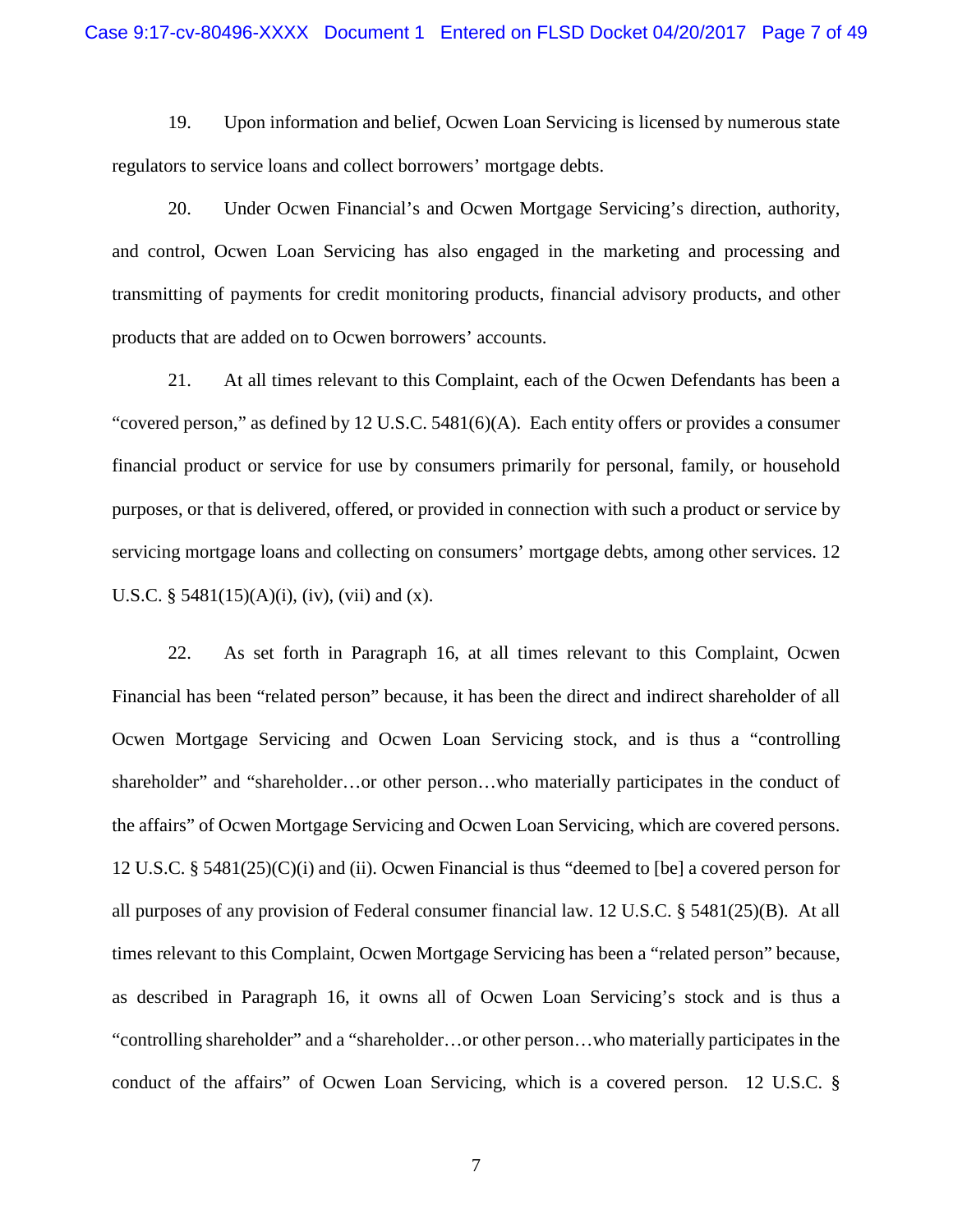$5481(25)(C)(i)$  and (ii). At all times relevant to this Complaint, Ocwen Mortgage Servicing is thus "deemed to [be] a covered person for all purposes of any provision of Federal consumer financial law." 12 U.S.C. § 5481(25)(B).

23. At all times relevant to this Complaint, Ocwen Financial has been a service provider, as defined in 12 U.S.C. § 5481(26)(A), to Ocwen Loan Servicing because, as described above, Ocwen Financial has provided material services to Ocwen Loan Servicing. Ocwen Financial has also controlled and participated in the design, operation, and maintenance of Ocwen Loan Servicing's mortgage servicing activities. 12 U.S.C. § 5481(26)(A)(i).

24. At all times relevant to this Complaint, Ocwen Financial has been a "control person" of Ocwen Mortgage Servicing, as that term as that term is defined by § 494.001(6), Florida Statutes. At all times relevant to this Complaint, Ocwen Mortgage Servicing has been a "control person" of Ocwen Loan Servicing, as that term as that term is defined by § 494.001(6), Florida Statutes.

25. At all times relevant to this Complaint, Ocwen Loan Servicing, Ocwen Mortgage Servicing, and Ocwen Financial have operated as a "common enterprise." Ocwen Loan Servicing, Ocwen Mortgage Servicing, and Ocwen Financial have conducted the business practices described below through interconnected companies that have common business functions, employees, and office locations. Ocwen Financial and Ocwen Mortgage Servicing control (either formally or informally) and operate Ocwen Loan Servicing's mortgage servicing activities. Ocwen Financial also contracts for critical mortgage servicing operations for and on behalf of Ocwen Mortgage Servicing and Ocwen Loan Servicing. Ocwen Financial, Ocwen Mortgage Servicing, and Ocwen Loan Servicing also file consolidated financial statements and share employees and offices. Accordingly, an act by one entity constitutes an act by each entity comprising the "common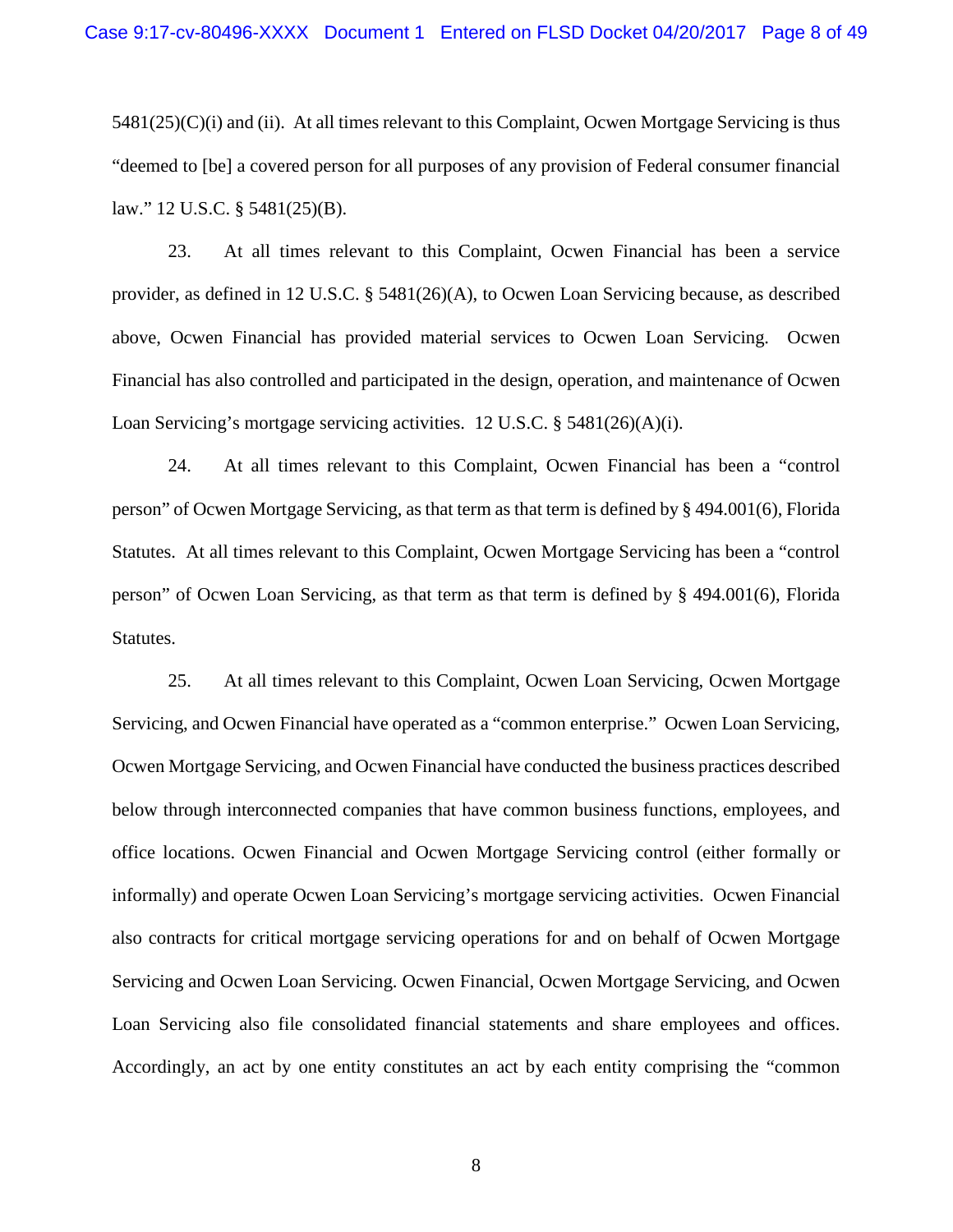enterprise" and Ocwen Financial, Ocwen Mortgage Servicing, and Ocwen Loan Servicing are each jointly and severally liable for the acts and practices alleged below.

26. As described in Paragraphs 16-25, at all times relevant to this Complaint, Ocwen Financial and Ocwen Mortgage Servicing have directed and controlled Ocwen Loan Servicing's mortgage servicing activities, and authorize Ocwen Loan Servicing to service Ocwen's loans. Employees of Ocwen Financial and Ocwen Mortgage Servicing have knowledge of and control, or have the ability to control, the activities of Ocwen Loan Servicing, as discussed herein. Therefore, Ocwen Financial and Ocwen Mortgage Servicing, as Ocwen Loan Servicing's principals, are liable for the actions of their agent, Ocwen Loan Servicing.

27. The Ocwen Defendants are engaged in trade or commerce in the state of Florida and are subject to the consumer protection laws of the state of Florida in the conduct of their mortgage servicing and related activities, loss mitigation and foreclosure activities. The consumer protection laws of the state of Florida include laws prohibiting unfair or deceptive acts or practices.

#### **I. BACKGROUND**

#### **A. The Mortgage Servicing Industry**

28. The single-family mortgage servicing industry consists of financial services entities and other firms that service mortgages for residential properties designed to house one- to fourfamily dwellings.

29. A servicer is responsible for mortgage administration activities, known as servicing activities, which generally include collecting payments from borrowers, applying payments made in an agreed-upon order to borrowers' indebtedness, pursuing collections from delinquent mortgagors, and pursuing either loss mitigation or foreclosure, as appropriate, when borrowers become delinquent on mortgage payments.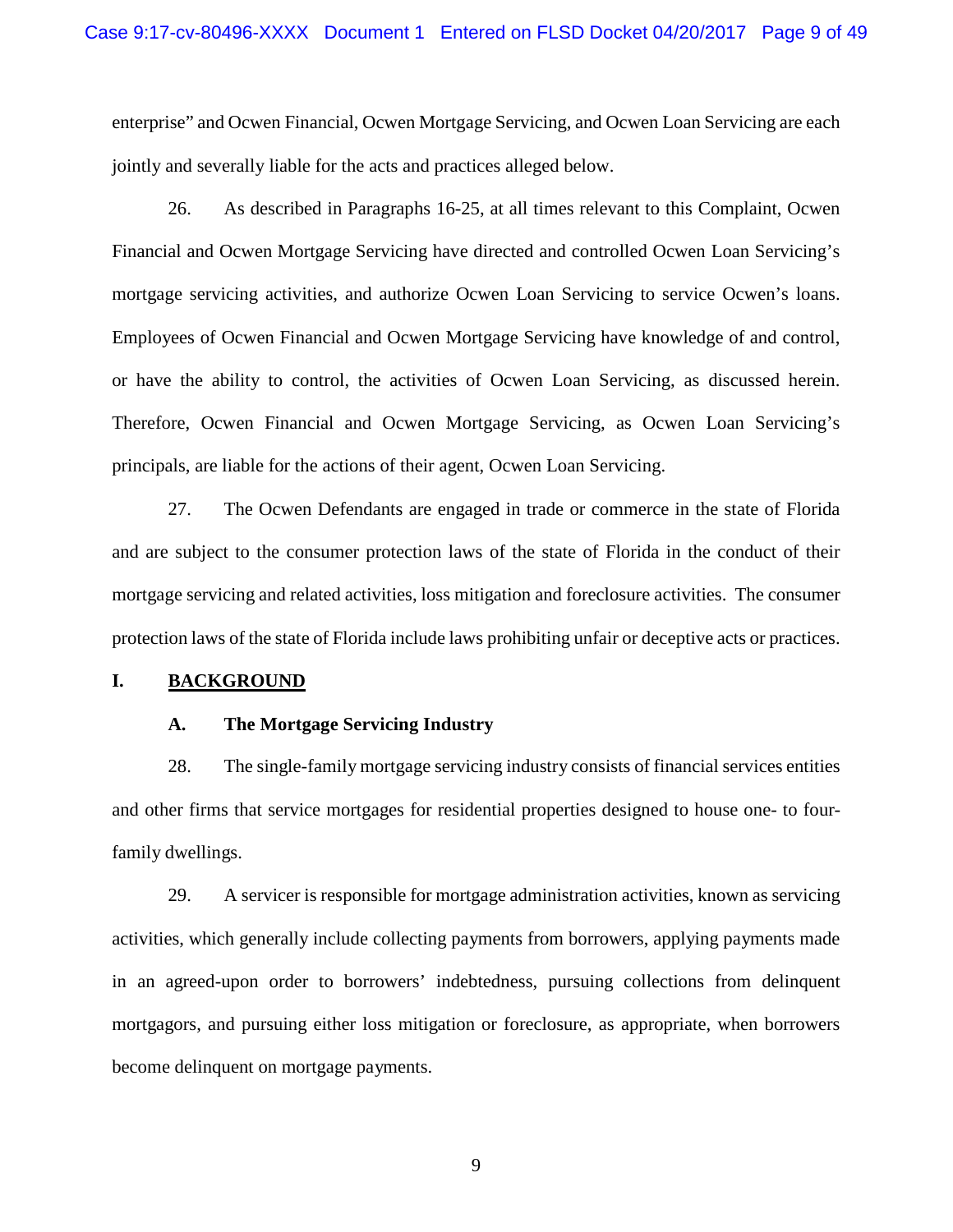30. Servicers utilize software, known as a system of record, to input and maintain loan and homeowner information. Accurate and functioning systems of record are extremely important to a servicer's ability to comply with state and federal law.

31. Individual loans are typically escrowed, which means that the servicer collects a budgeted escrow payment on an installment basis over the course of the year. The servicer, rather than the homeowner, is entrusted with making monetary disbursements to taxing authorities, hazard insurance providers, and other entities. Installment payments for escrowed loans are comprised of principal, interest, and escrow payments. Servicers are required to perform an accurate annual escrow analysis to determine the installment payment amount. Following the escrow analysis, the servicer must provide an escrow statement to the homeowner. Borrowers are completely reliant on the servicer to timely disburse funds to the appropriate entities out of the loan's escrow account.

32. In the event a homeowner fails to provide a servicer with documentation that their home is insured, a servicer may force-place insurance on the home. Force-placed insurance premiums are frequently two-to-three times or more the price of an insurance policy purchased by the homeowner. Generally, a servicer enters into an agreement with a force-placed insurance vendor that exclusively provides force-placed insurance policies to the servicer.

33. A servicer who does not own a mortgage loan may become the servicer by acquiring "mortgage servicing rights" or by entering into a contract with a master servicer to act on its behalf as subservicer. Such transfers can occur at various stages of repayment of the mortgage, including where the borrower is delinquent in payments and may seek loss mitigation assistance from the servicer to avoid foreclosure on the loan.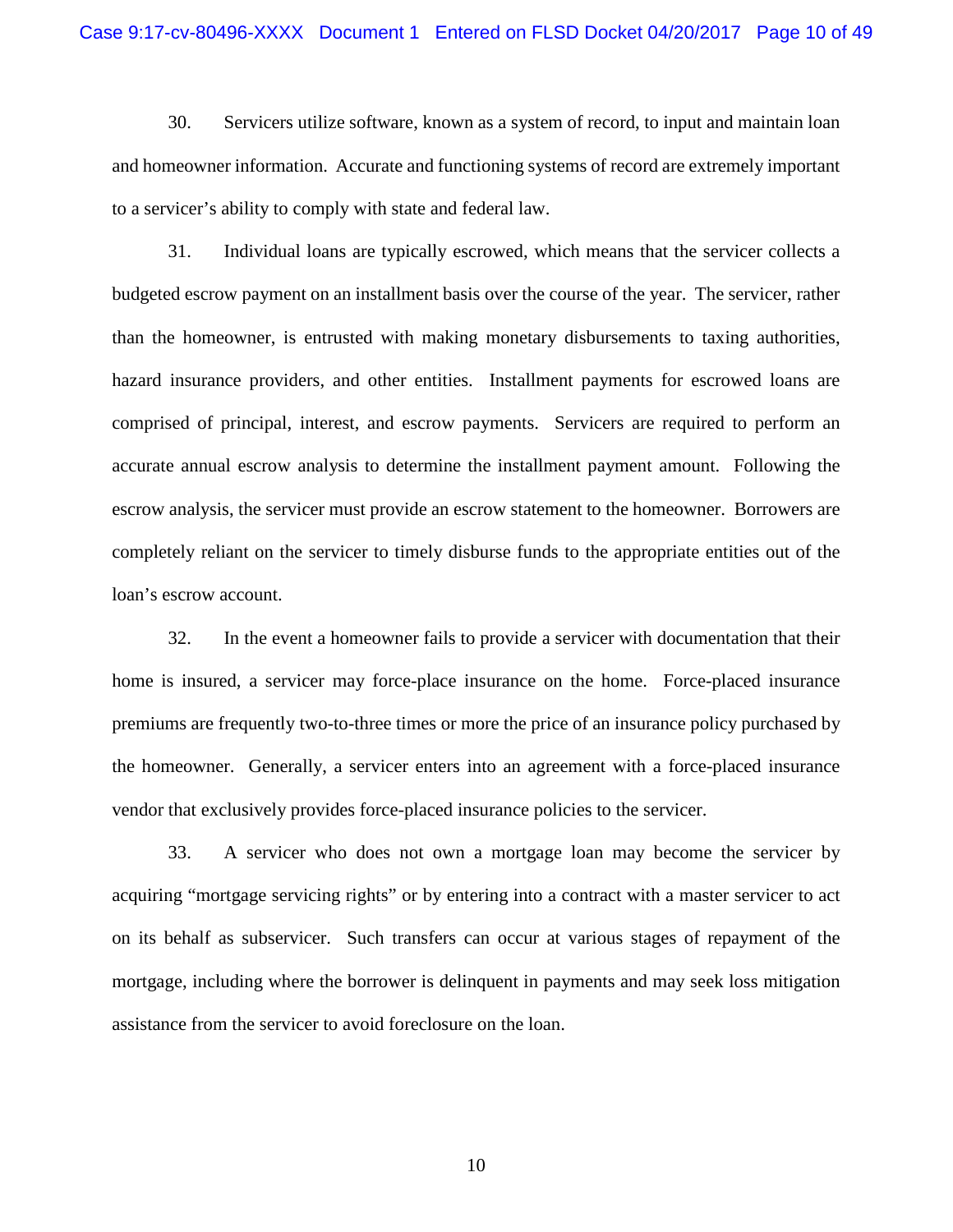### **B. Background Information on Ocwen**

34. Ocwen services and subservices home mortgage loans secured by residential properties owned by individual citizens of the State of Florida and of the United States and is currently the second largest non-bank mortgage servicer in the United States. Ocwen's current servicing portfolio includes approximately 125,000 loans secured by property located in the State of Florida. As of December 2016, Florida loans account for 9.14% of Ocwen's total portfolio of single-family residential mortgage loans.

35. Borrowers do not choose their mortgage servicer and have no control over whether and how Ocwen services their loans.

36. Following the onset of the mortgage crisis, Ocwen experienced rapid growth. Beginning in late 2012, Ocwen began making large acquisitions of mortgage servicing rights and over a nine-month period from December 2012 through August 2013, Ocwen acquired the servicing rights to over 2.6 million loans with over \$347 billion in unpaid principal balance (UPB) from Homeward, Residential Capital, LLC (ResCap) and Ally Bank. By the end of 2014 Ocwen's portfolio had nearly doubled in size and the aggregate unpaid principal balance of the loans in its portfolio grew from nearly \$204 billion at year end 2012 to over \$398 billion by year end 2014.

37. Ocwen's rapid growth led to an increase in the complexity of its operations as Ocwen attempted to assimilate new loans into its portfolio. Since 2014, state regulators have noted Ocwen's lack of proper risk management and found numerous operational deficiencies, including, for example, Ocwen's failure to timely date borrower correspondence, failure to timely pay borrower escrow items, and failure to ensure the accuracy of escrow accounts.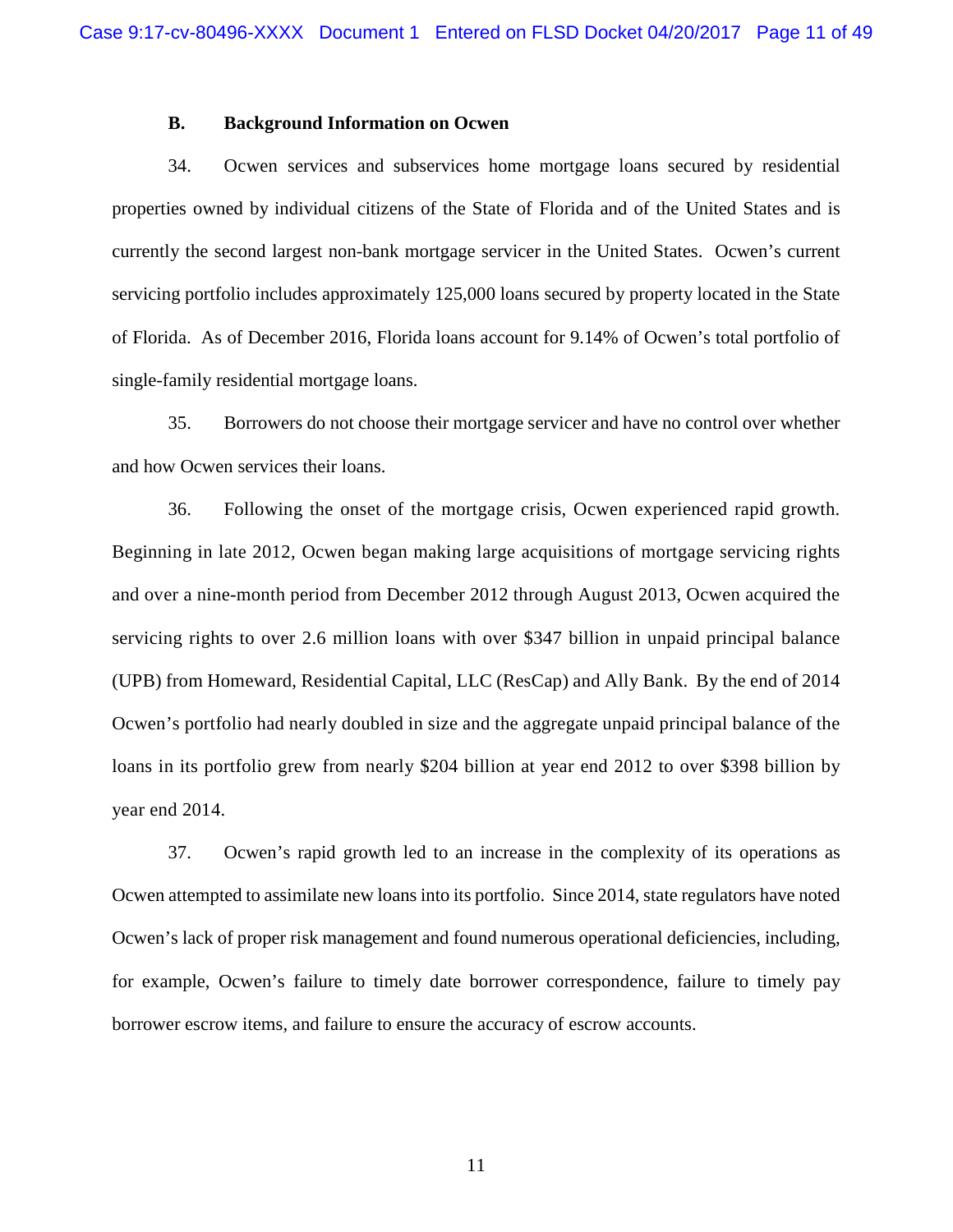38. Ocwen specializes in "default servicing" where Ocwen's portfolio of loans consists of many loans where the borrowers are more at risk of default and often encounter hardships or difficulties in making payments.

39. In addition to collecting payments and disbursing escrows, Ocwen regularly reviews mortgage loans for potential loss mitigation or loss mitigation options, including loan modifications, and manages the foreclosure process.

40. While Ocwen Loan Servicing is the flagship mortgage loan servicer within the Ocwen family, as set forth above, each of the Ocwen Defendants perform mortgage servicing and/or debt collection activities. Additional Ocwen affiliates who perform mortgage servicing and/or debt collection on behalf of Ocwen include the following:

- a. Ocwen Financial Solutions Private Limited ("OFSPL"): OFSPL is an India entity that is licensed to conduct mortgage loan servicing and debt collection agency activities in a significant number of jurisdictions; and
- b. Homeward Residential Corporation India Private Limited ("HRCIPL"): HRCIPL is an India entity that is licensed to conduct debt collection agency activities in several jurisdictions.

41. Ocwen relies on Altisource Portfolio Solutions ("Altisource"), an affiliated vendor, to provide technology services and perform other servicing functions.

42. In 2009, Ocwen Financial spun off its internal technology department into Altisource. As a result of this spin-off, Altisource owns and maintains the REALServicing platform, and Ocwen has contracted with Altisource for technology services. Altisource derives a majority of its revenue from the services it provides to Ocwen.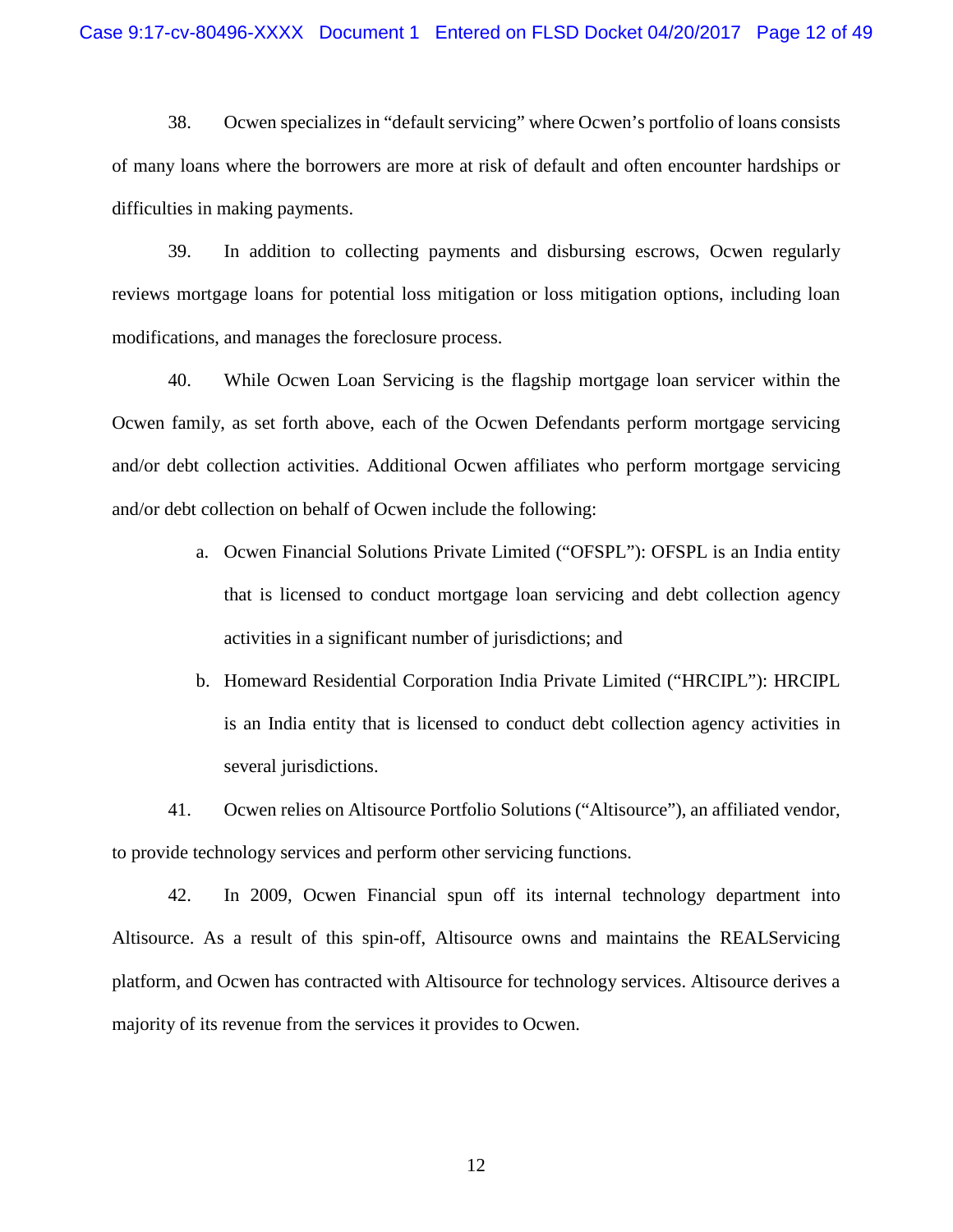43. Prior to 2015, William Erbey served as Chairman to both Ocwen and Altisource. Mr. Erbey was forced to resign in January 2015 under the terms of a Consent Order Ocwen entered with New York Department of Financial Services ("NY DFS"). NY DFS described the conflicts of interest between Ocwen and Altisource as wide spread.

### **C. Ocwen's Inadequate System of Record: REALServicing**

44. Fundamental functions of a mortgage servicer include processing and applying borrower payments, communicating accurate payment information to borrowers, managing escrow accounts, and maintaining accurate loan balance information.

45. Servicers use systems of record to service loans and automate servicing functions.

46. Ocwen manages its large portfolio by relying on Altisource. Altisource provides fundamental mortgage-servicing technology functions to Ocwen including information technology solutions for the application of payments and the preservation of loan payment and loan balance information. Altisource uses REALServicing as the system of record. REALServicing and its related applications consist of a patchwork of legacy systems, some of which were inherited from companies acquired by Ocwen over the years.

47. REALServicing suffers from fundamental architecture and design flaws, including lack of properly managed data, lack of automation, and lack of capacity.

48. REALServicing is unable to adequately handle the volume and complexity of Ocwen's post-2012 portfolio. REALServicing has not been properly maintained, the system functionality has deteriorated, and the platform often malfunctions. The system now requires Ocwen personnel or its vendors to input data using ill-defined codes and manual data entry to fix failures of the automated systems, resulting in serious data integrity challenges.

49. These flaws have adversely impacted the accuracy of information Ocwen uses to service loans.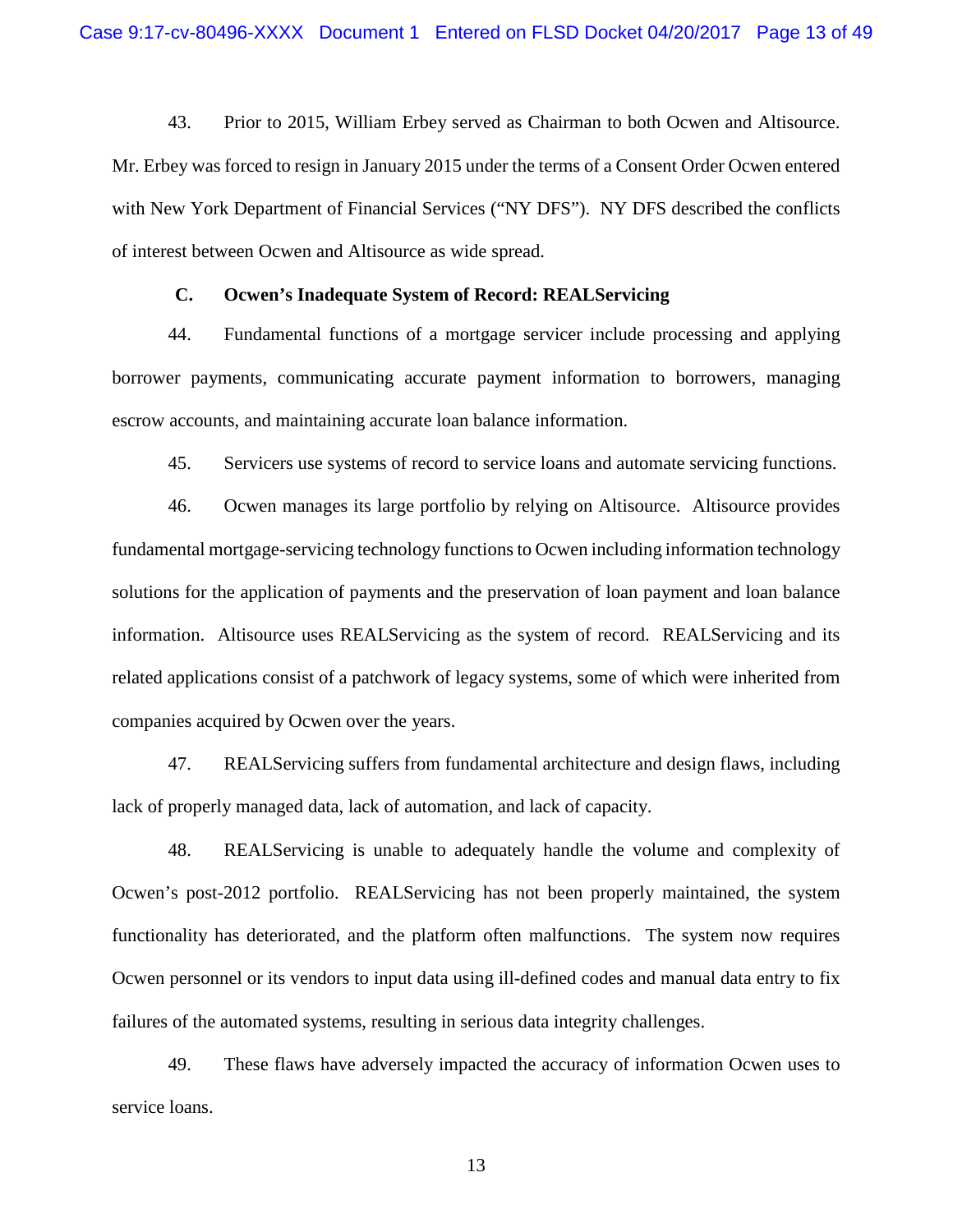50. Ocwen knows that REALServicing is not an adequate system of record and is far below the industry standard, is unreliable, and cannot be trusted to accurately maintain homeowner's loan and payment information. Nonetheless, Ocwen still maintains REALServicing as its system of record.

51. Ocwen management was frequently advised of the operational deficiencies and compliance failures of servicing functions, including continuing compliance concerns. Ocwen management has been advised by employees that compliance concerns stemming from REAL Servicing encompassed several departments in servicing, including escrow. Despite knowledge of widespread problems, Ocwen was resistant to making consumer redress and failed to implement appropriate controls and take adequate actions to ensure compliance with consumer protection laws.

52. Upon information and belief, no other mortgage servicer uses REALServicing.

53. As a result of the patchwork of systems, duplicative and confusing comment codes, overall lack of uniformity within REALServicing, and Ocwen's reliance upon outdated and unreliable technology, borrowers have suffered serious harm. As set forth more fully below, Ocwen has improperly applied borrowers' mortgage payments, mishandled loan modification payments, failed to make timely payment of insurance premiums from escrow accounts, mailed insurance payments to wrong addresses, overcharged delinquent borrowers for property inspections and maintenance, and mailed time-sensitive correspondence to borrowers with erroneous dates. These errors have resulted in overcharges that has in some instances forced consumers into default and even foreclosure.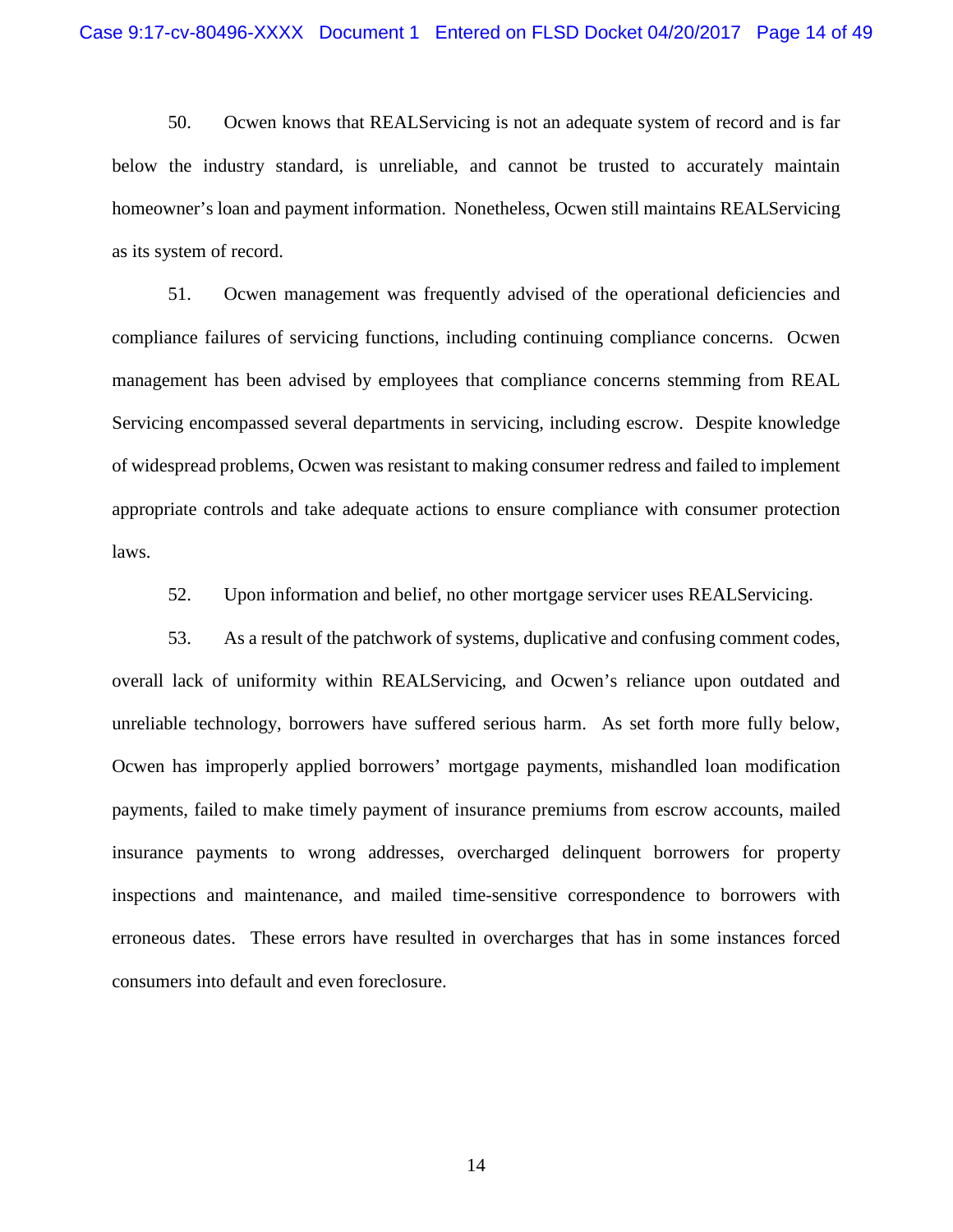## **D. Ocwen's History with Regulators**

54. Since 2014, Ocwen has entered into several settlements with various regulators and state attorneys general to attempt to resolve ongoing servicing misconduct and regulatory deficiencies in Ocwen's servicing operations.

55. In February of 2014, Ocwen Financial and Ocwen Loan Servicing entered a Consent Judgment with the Florida Attorney General and 48 other states, the District of Columbia and the CFPB<sup>[1](#page-14-0)</sup> to address and resolve servicing misconduct including misapplying borrower payments; failing to maintain accurate account statements; charging unauthorized fees for defaultrelated services; improperly imposing force-placed insurance; failing to provide accurate and timely information to borrowers relating to loss mitigation services and eligibility for loan modifications; among other misconduct.

56. In December of 2014, the New York Department of Financial Services ("NY DFS") restricted Ocwen's ability to acquire mortgage servicing rights ("MSR(s)") on additional New York loans and the California Division of Business Oversight ("CA DBO") placed a similar MSR ban in January of 2015. These bans were put in place due to misconduct identified by those regulators and a perception that Ocwen could not be trusted to accurately service mortgage loans. The ban imposed by CA DBO was lifted on February 17, 2017. The NY DFS ban is still in place.

57. The Florida Office of Financial Regulation engaged in a limited examination in 2015, along with the states of Maryland, Massachusetts, Mississippi, Montana, and Washington, in response to concerns raised by consumer complaints about, among other things, Ocwen's handling of consumer escrow accounts and failure to make insurance payments from escrow

<span id="page-14-0"></span><sup>&</sup>lt;sup>1</sup> The prior Consent Judgment resulted in a Settlement providing approximately \$125 million in direct payments to foreclosed borrowers. A related Consent Order was entered between Ocwen Financial and Ocwen Loan Servicing on the one hand and the Florida Office of Financial Regulation, among other state regulators, on the other hand.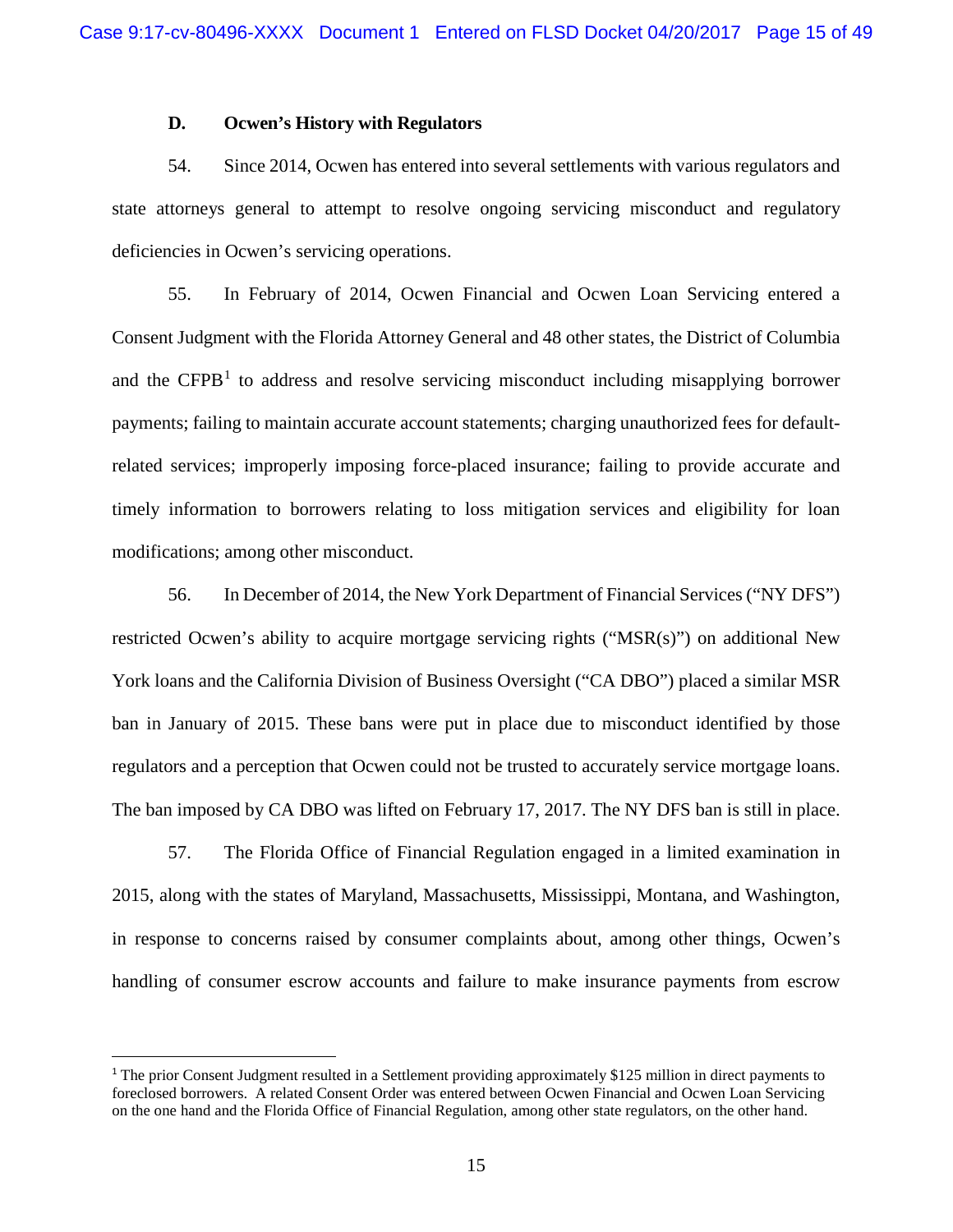accounts. The examination reviewed a sampling of borrower loans from January 1, 2013 through February 28, 2015.

58. During this multi-state examination of Ocwen, the Florida Office of Regulation identified compliance violations of both federal and state law under Section 494.00255(1)(m), Florida Statutes.

59. Additionally, several state regulators fined Ocwen for its use of unlicensed business entities in the Philippines and India to service its mortgage portfolio. Ocwen maintains an affiliate named Ocwen Business Solutions, Inc. ("OBS") in the Philippines. OBS engaged in unlicensed mortgage servicing activity during the time-period of August 26, 2013 to September 13, 2015. In 2016, Ocwen entered a Consent Order with the Florida Office of Financial Regulation to settle concerns regarding Ocwen's unlicensed business activity from the Philippines. Upon information and belief, Ocwen continues to presently conduct unlicensed business from India.

60. In January 2017, the United States Inspector General for the Troubled Asset Relief Program released a report stating that Ocwen has one of the worst track records in foreclosure mitigation. The report includes a finding that in a sampling of loans tested, Ocwen had wrongfully terminated borrowers from HAMP loan modifications in 2016. The report cited Ocwen for improperly holding borrower payments in expense accounts, improperly reversing and reapplying payments, and mishandling rolling delinquencies.

61. Since 2014, the Florida Attorney General has engaged Ocwen on numerous occasions to discuss grave concerns regarding the serious and troubling issues arising from regulatory exams, various settlements, and consumer complaints. Nonetheless, Ocwen's mortgage servicing misconduct has continued.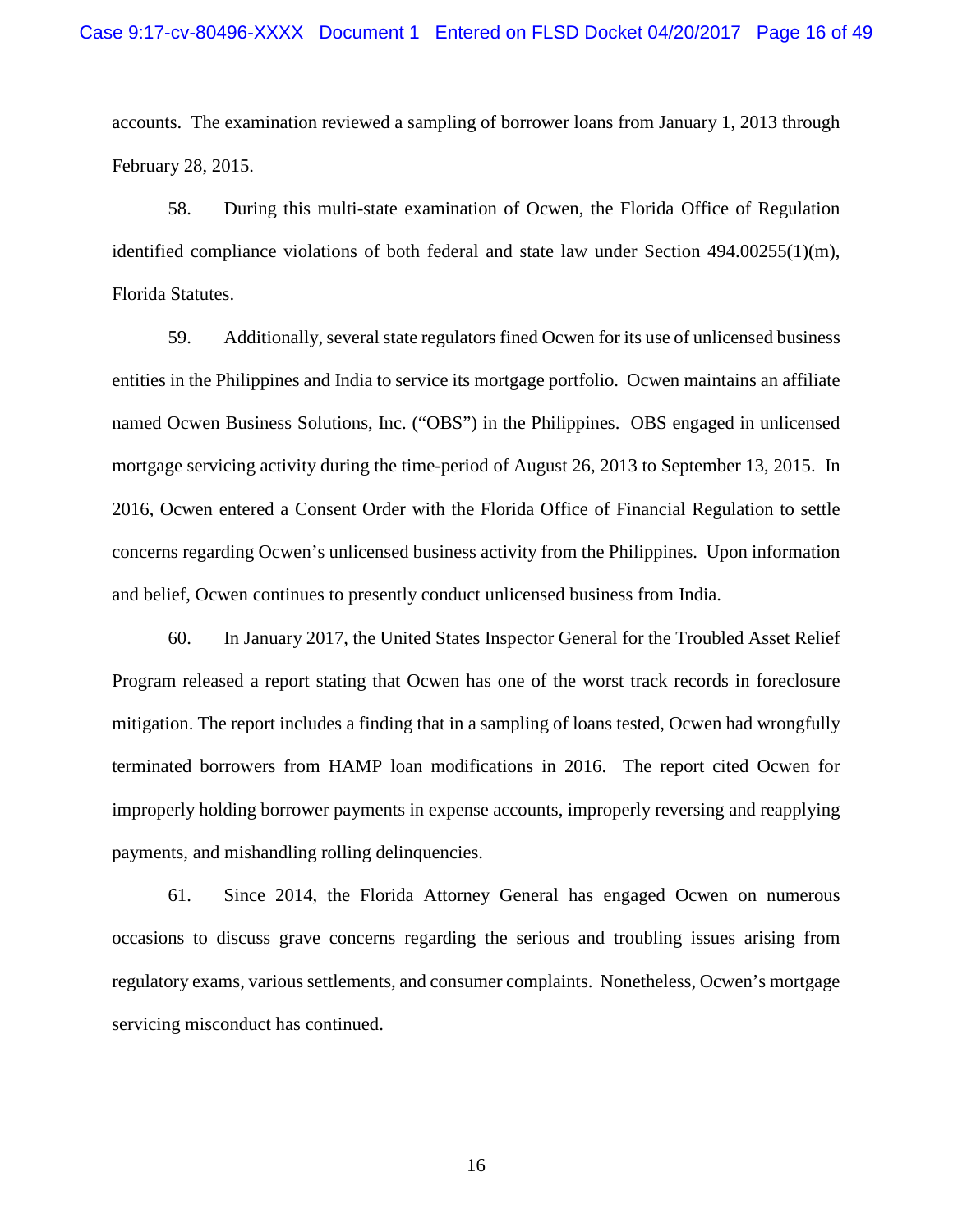# **II. THE OCWEN DEFENDANTS HAVE ENGAGED IN MORTGAGE SERVICING MISCONDUCT**

### **A. Ocwen Often Services the Most Vulnerable Borrowers**

62. At all times material hereto, Ocwen has serviced and subserviced home mortgage loans secured by residential properties owned by individual citizens of the State of Florida and of the United States. Ocwen's portfolio of loans consists of many loans where the borrowers are more at risk of default and often encounter hardships or difficulties in making payments.

63. Because of the nature of Ocwen's portfolio of distressed loans, Ocwen's personnel frequently interact with borrowers who are delinquent, at risk of delinquency, have complaints or inquiries about their mortgages, have filed for bankruptcy, or require immediate loss mitigation assistance.

64. Borrowers in imminent danger of losing their homes require immediate attention and accurate information from a servicer. Ocwen is often unable to fulfill this basic need and incapable of effectively executing its fundamental servicing functions.

65. Borrowers continue to suffer through frustrating loss mitigation processes, errors in payment applications, poor record keeping, and a basic inability to effectively address consumer concerns.

66. Since 2014, the Attorney General and Florida Office of Financial Regulation have collectively received over 1,000 complaints raising serious concerns regarding Ocwen's servicing practices. More than half of the complaints are from Florida borrowers. The complaints primarily identify mortgage-servicing-related issues at Ocwen that are similar, if not identical, to the conduct that was occurring prior to the Consent Judgment, including, but not limited to: (1) loss mitigation practices; (2) payment processing issues; (3) escrow account issues including force-placed insurance; and (4) customer service.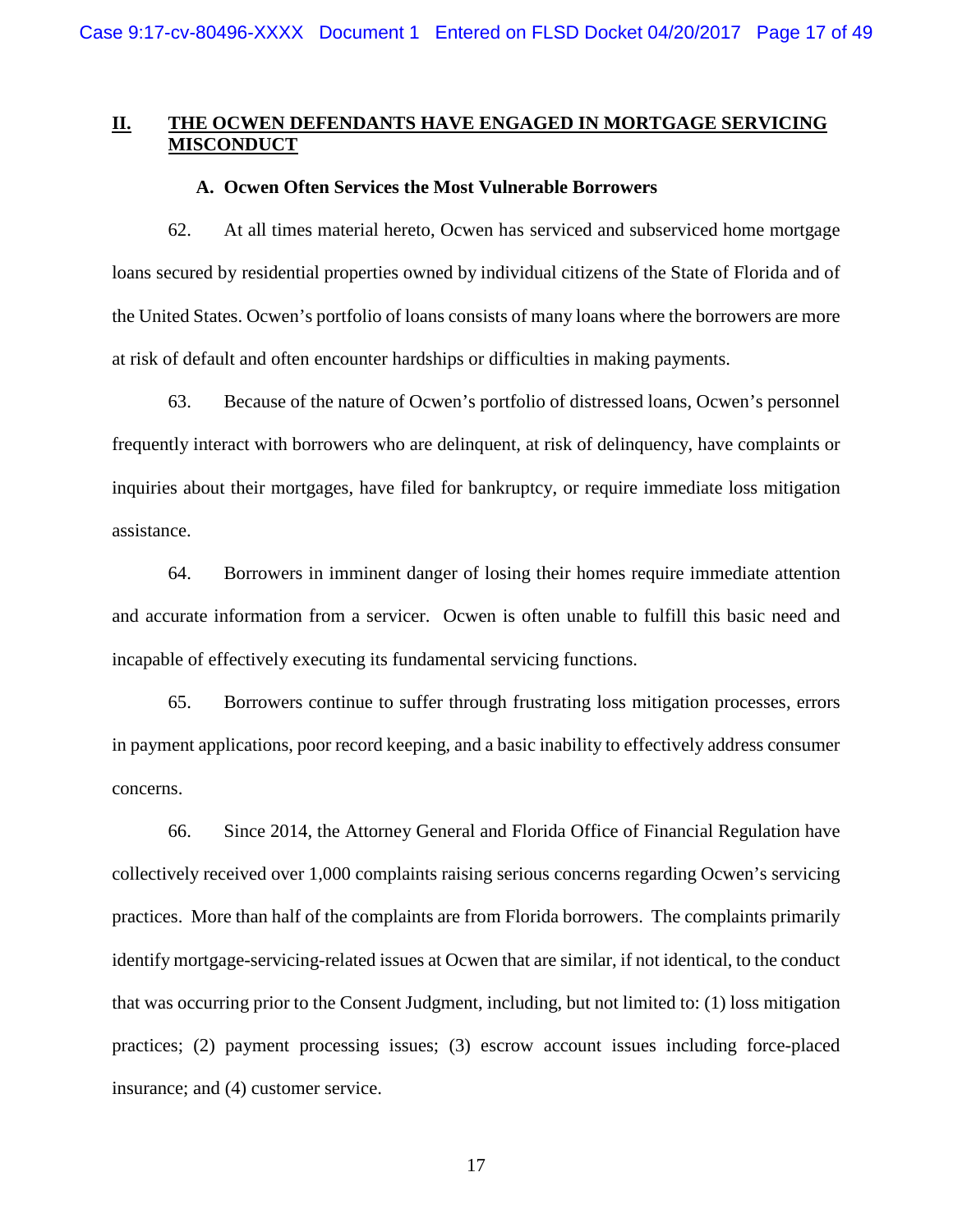67. Borrowers often complain that Ocwen employees are unable to address borrowers' concerns, even after repeated calls. Ocwen employees cannot access the required system to address borrower concerns and therefore often lack knowledge regarding the borrower's loan. Borrowers are frustrated because they are unable to reach a live person to discuss their concerns and unable to have their call escalated or transferred.

# **B. The Ocwen Defendants Have Illegally Foreclosed on Borrowers and Engaged in Other Unlawful Foreclosure and Loss Mitigation Practices**

68. Ocwen has failed to maintain accurate or complete foreclosure-related information, which is necessary to provide its borrowers with mandatory foreclosure protections. In part, this has been caused by Ocwen's errors in boarding loans acquired from other servicers into REALServicing, Ocwen's error-prone manual processes, and REALServicing's deficiencies. All of which has caused or is likely to have caused borrowers substantial harm from wrongfully initiated foreclosure proceedings and wrongful foreclosure sales.

69. RESPA and Regulation X provide borrowers with numerous protections when they apply for loan modifications or other loss mitigation options. These protections are triggered when a borrower submits an oral or written application for loss mitigation options.

70. Under Regulation X, if a servicer receives a loss mitigation application 45 days or more before a foreclosure sale, it must provide the borrower an acknowledgement letter within five days that states whether the application is "complete," and, if it is not, what additional documents and information the borrower must submit to complete the application ("Acknowledgment Letter"). A loss mitigation application is complete under Regulation X when the servicer has received all of the information it requires from a borrower to evaluate the borrower's application for all available loss mitigation options ("Complete Application"). An application is facially complete under Regulation X if a borrower provides the information and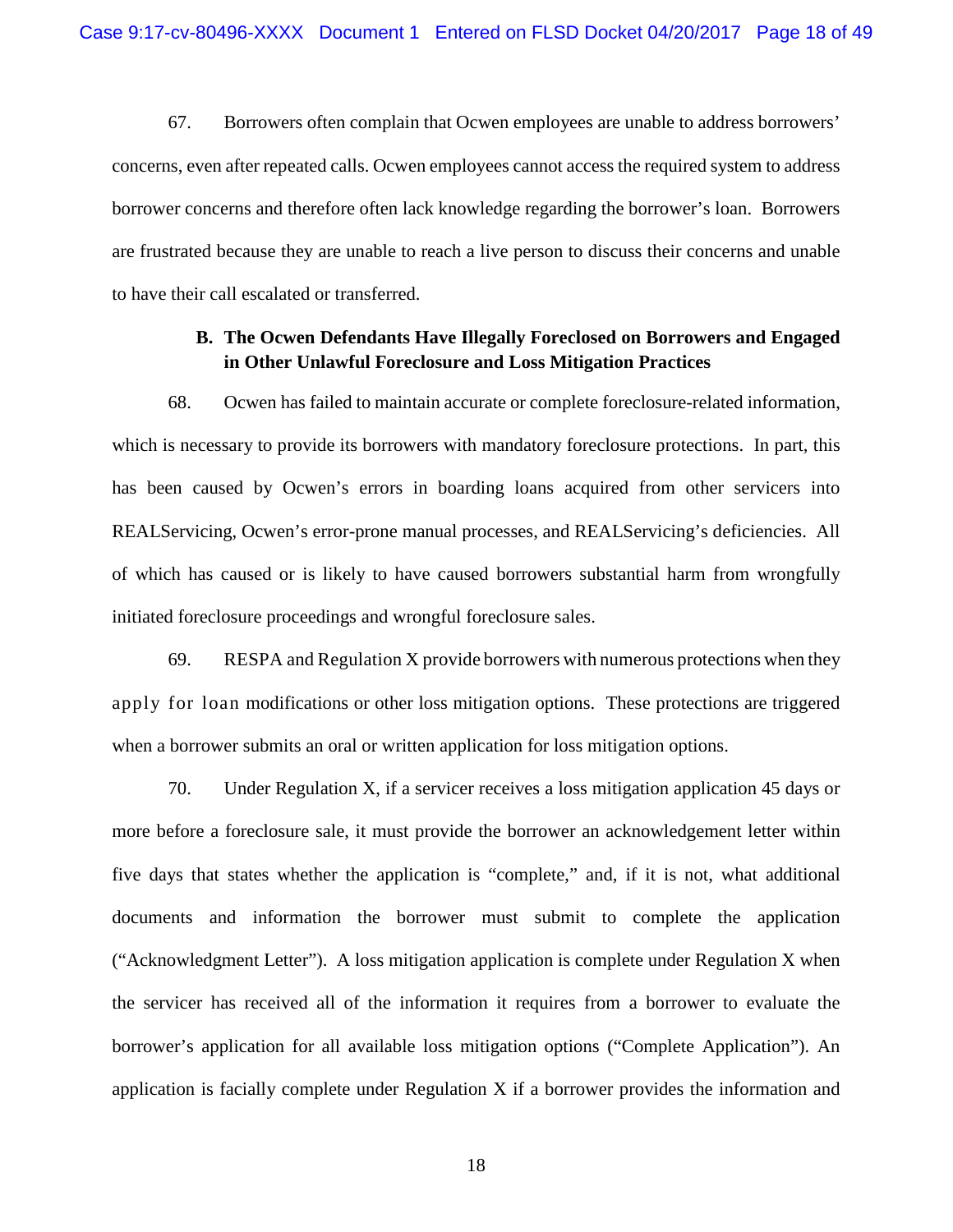documentation that the servicer requests in the Acknowledgment Letter or if no additional information is requested in the Acknowledgment Letter ("Facially Complete Application").

71. Regulation X also requires that, if a servicer receives a Complete Application more than 37 days before a foreclosure sale, it must evaluate the borrower for all available loss mitigation options and provide the borrower with a written notice within 30 days indicating, among other things, whether it will offer the borrower any loss mitigation options ("Evaluation Notice").

72. Regulation X also includes requirements relating to a servicer's access to and ability to exchange information with its service providers. Regulation X generally requires a servicer to, among other things, implement policies and procedures reasonably designed to ensure that the servicer is providing appropriate servicer personnel with access to accurate and current documents and information reflecting actions performed by its service providers.

73. Regulation X also generally prohibits servicers from, among other things, commencing foreclosure filing ("First Filing"), obtaining a foreclosure judgment, or conducting a foreclosure sale if: (1) the servicer discovers that additional information or corrections to a previously submitted document are required to complete a Facially Complete Application and the borrower has not had a reasonable opportunity to complete the application; (2) the servicer has timely received a Complete Application but has not yet evaluated the application; (3) the time for the borrower to respond to a loss mitigation offer or to appeal a loan modification denial has not expired; or (4) the borrower is performing upon a loss mitigation agreement (*e.g.*, a trial loan modification or short-term payment forbearance program).

74. Ocwen has failed to maintain and communicate accurate and necessary foreclosurerelated information, which has ultimately caused Ocwen's failure to provide borrowers with the foreclosure protections they are entitled to under federal law.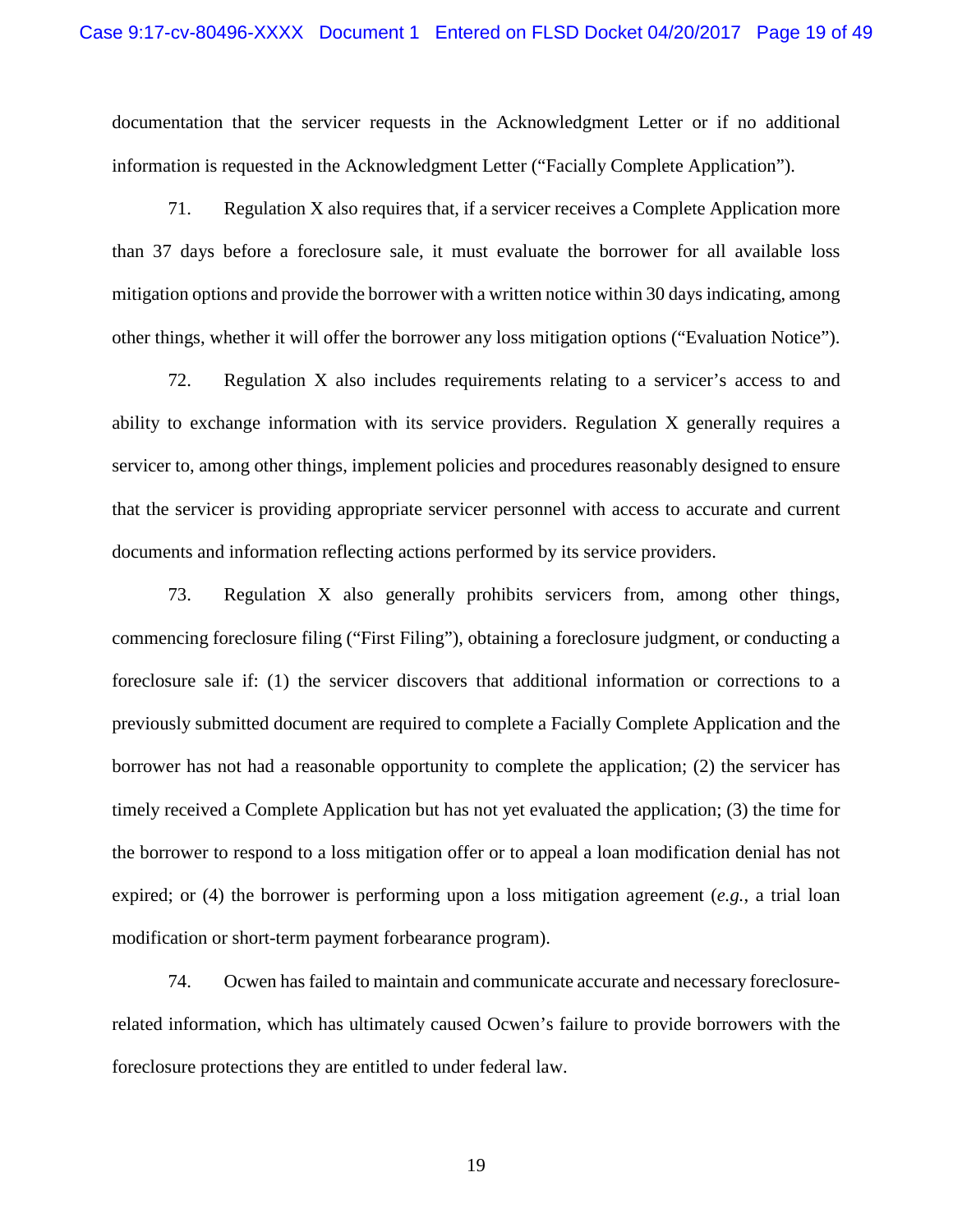75. Ocwen has failed to place delinquent loans on hold where Ocwen had received a Complete Application or Facially Complete Application for loss mitigation in violation of federal law.

76. Ocwen has failed to provide the required notices upon receipt of an application, failed to provide accurate notices regarding missing documents, failed to provide accurate reasoning for declined loan modifications, and failed to provide disclosure regarding borrowers' rights to appeal loan modification denials.

77. Ocwen's manual entry errors, failure to maintain accurate loan data, and inaccurate controls have resulted in the initiation of wrongful foreclosure proceedings, poor loan modification decisions, the entry of premature judgments, and wrongful foreclosure sales.

78. In 2014 and 2015, at a minimum, borrowers received deficient Evaluation Notices that did not contain the specific reason(s), as required by law, for a denial of the loss mitigation application or contained erroneous reasons for loss mitigation denial(s). This missing information, such as the amount of borrower income and the value of the property, would be material information for a borrower deciding whether to appeal a denial.

79. Ocwen's Evaluation Notices were also flawed because they did not notify borrowers of their legal right to an appeal as required by law. Even if Ocwen informed the borrower of the correct reason(s) for a denial, without the required notification of the legal right to an appeal, borrowers are unaware that they have a legal right to appeal Ocwen's decision.

80. The right to an appeal is an important borrower right as the borrower's homeownership may depend on whether he or she is able to successfully appeal the servicer's decision and secure a loan modification.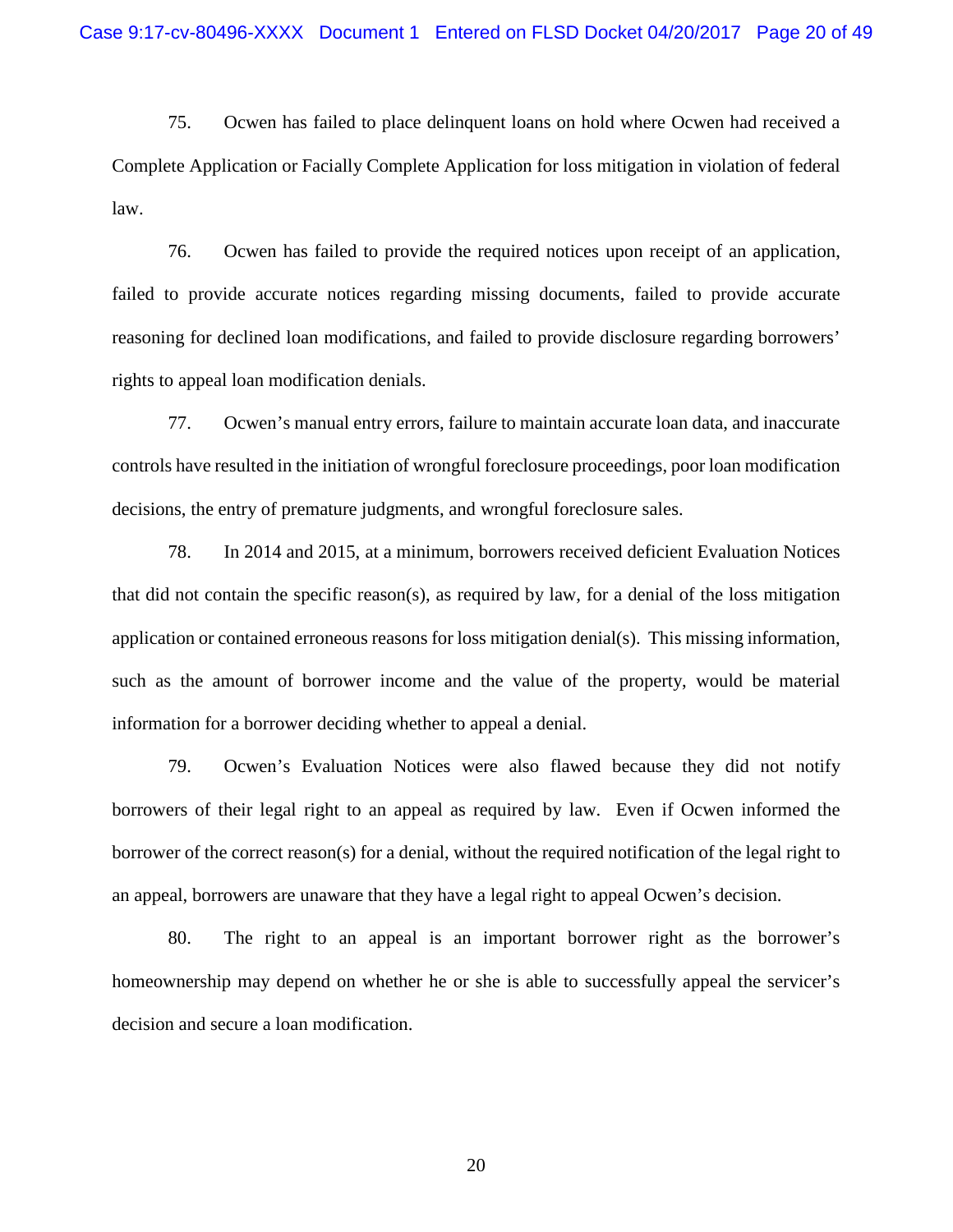81. Ocwen's Evaluation Notices also notify the borrower of loan modification offers. Ocwen's Evaluation Notices offered loss mitigation opportunities, but lacked details including the date by which the borrower must act to accept the offer.

82. In numerous instances, Ocwen has inappropriately conducted foreclosure sales on the home of borrowers who had a mortgage secured by their principal residence and had timely sent Ocwen a Facially Complete Application more than 37 days before a pending foreclosure sale on or after January 10, 2014. After these borrowers submitted Facially Complete Applications, Ocwen determined it needed additional information. Ocwen sent these borrowers a letter requesting that they submit the additional information and gave the borrowers a deadline, usually 30 days, to submit that information, but then foreclosed on the borrowers before that deadline.

83. Ocwen has inappropriately conducted foreclosure sales on the homes of borrowers before the deadline it provided these borrowers to submit missing documents. These borrowers had submitted incomplete applications for loss mitigation assistance. Ocwen sent the borrowers letters requesting that they submit the missing documents or information and gave the borrowers a deadline, but then foreclosed before that deadline.

84. Upon information and belief, borrowers reasonably interpret Ocwen's request for additional or missing information it needs to evaluate the borrowers' loss mitigation applications to mean the Ocwen will not foreclose on them before the expiration of the deadline Ocwen provided for submitting the additional or missing information.

85. Ocwen has also inappropriately conducted foreclosure sales on the homes of borrowers who were performing upon a loss mitigation agreement entered with Ocwen. Ocwen offered these borrowers loss mitigation options, such as loan modifications. The borrowers accepted and were performing upon the terms of the options—for example, by making trial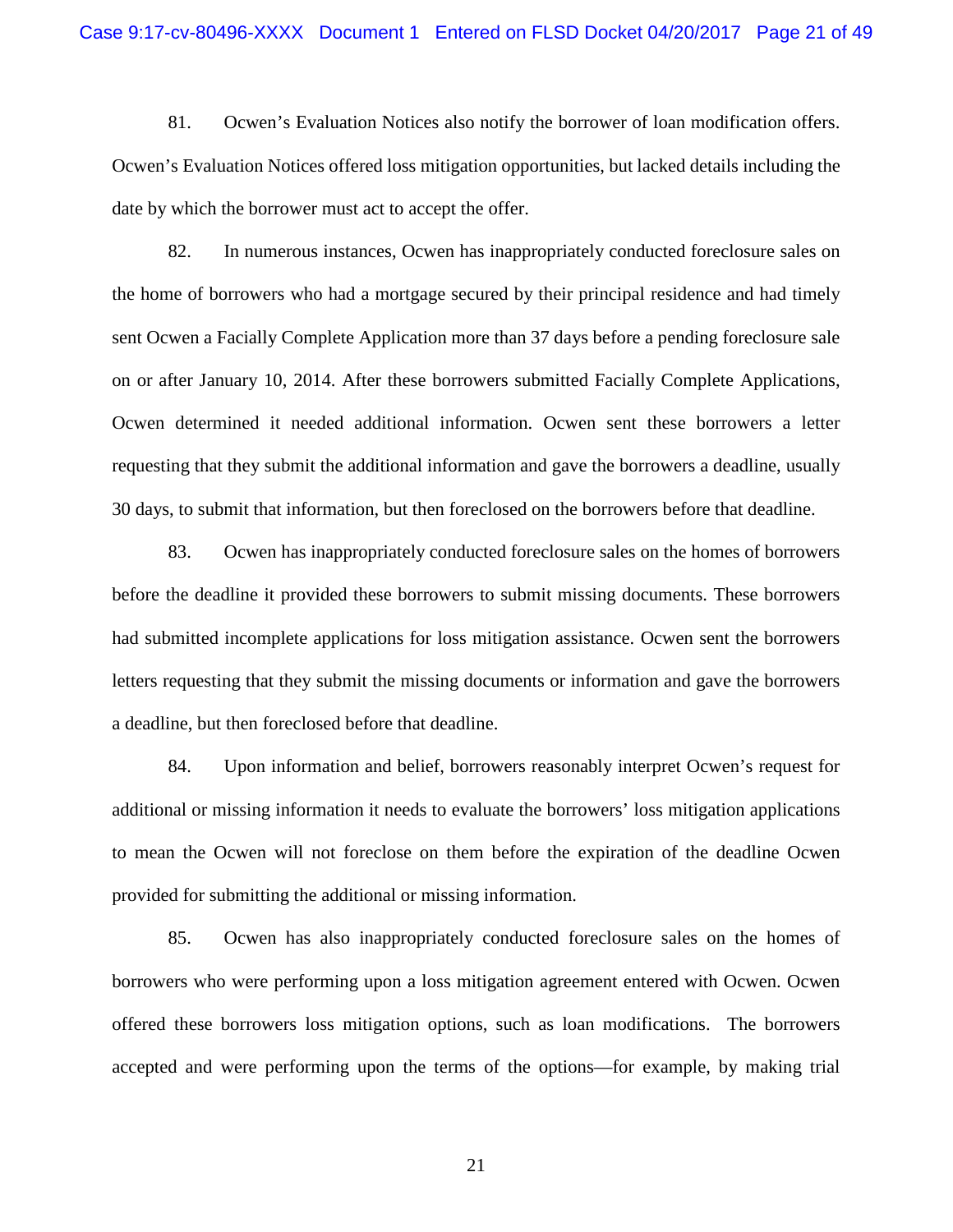payments according to the terms of a loan modification. Even though the borrower had been doing everything they were supposed to do, Ocwen unilaterally breached the terms of its loss mitigation agreements with borrowers and foreclosed on their loans.

86. Borrowers have suffered significant harm, including the loss of their homes, financial losses, and emotional distress as a result of Ocwen's careless, inaccurate, incomplete, and misleading loss mitigation notices.

### **C. The Ocwen Defendants Have Mismanaged Borrowers' Escrow Accounts**

87. Under RESPA and Regulation X, servicers are required to (1) perform an annual escrow analysis to determine the monthly escrow account payments for the next computation year; (2) provide an annual statement reflecting the activity in the escrow account during the escrow account computation year and a projection of the activity in the account for the next year; (3) refund to the borrower any surplus disclosed in an escrow analysis or, if the surplus is less than \$50, alternatively credit such surplus against future escrow payments; and (4) potentially seek repayment for any shortage (*i.e*., the amount by which a current escrow account balance falls short of the target balance at the time of an escrow analysis) disclosed in an escrow analysis.

88. Ocwen has failed to perform the most basic tasks regarding the management of borrowers' escrow accounts. In violation of federal law, Ocwen has failed to conduct annual escrow analyses, failed to conduct accurate escrow analyses, and failed to provide borrowers with annual statements that reflect escrow activity.

89. Additionally, deficiencies with REALServicing lie at the root of various problems with Ocwen's calculation of delinquent borrowers' payoff and reinstatement quotes; that is, the amount a borrower must pay to respectively payoff or reinstate their loan to become current. These payoff and reinstatement quotes depend upon borrowers' escrow balances.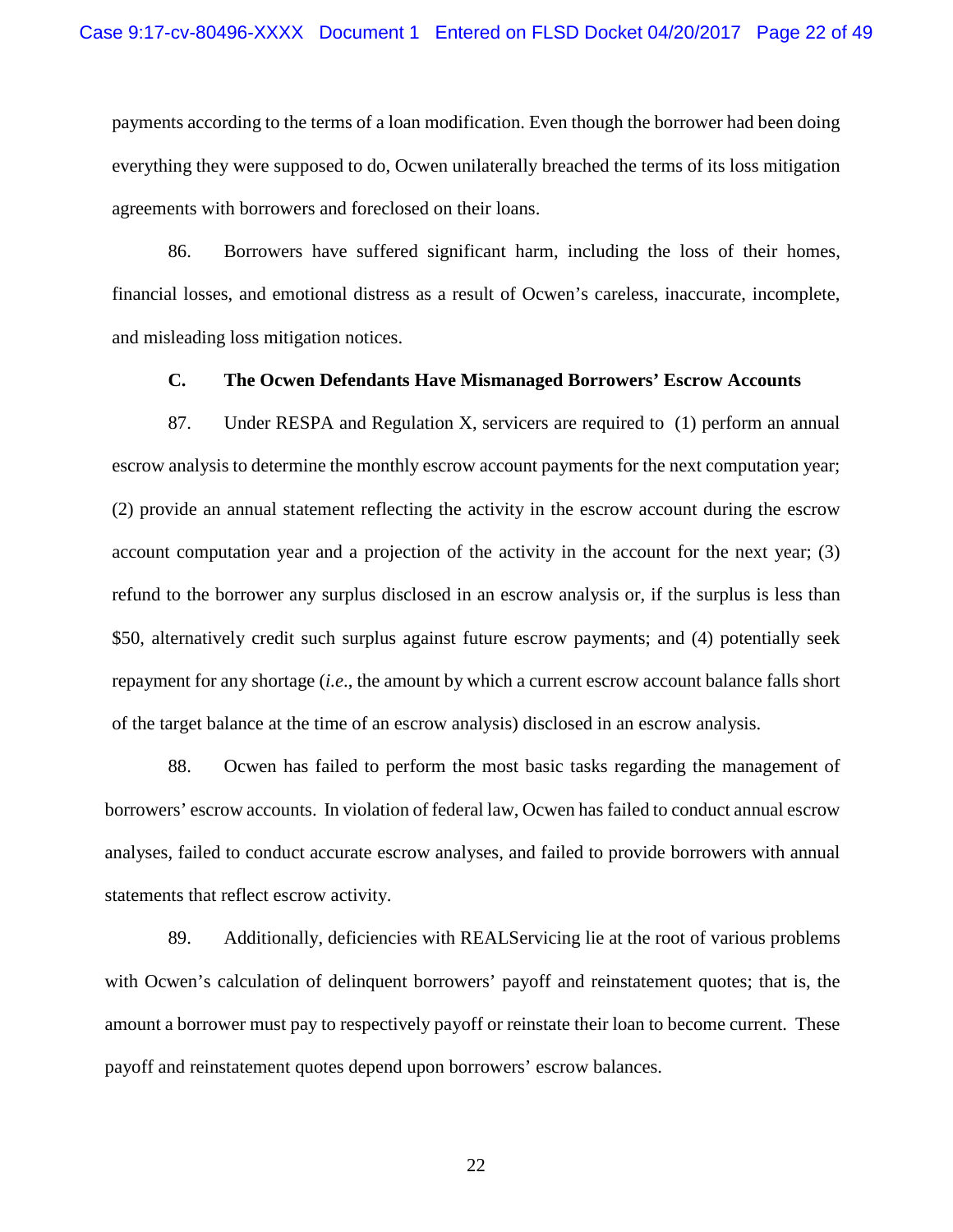90. In many instances, even when Ocwen has performed escrow analyses on borrowers' accounts, Ocwen has either: (1) failed to send escrow statements to borrowers because of REALServicing system deficiencies; or (2) sent inaccurate escrow statements.

91. When Ocwen has sent escrow statements, in many instances the escrow statements have contained inaccurate information pertaining to the borrowers' account histories, escrow balances, and escrow payments.

92. Upon information and belief, Ocwen mailed over 7,200 misleading escrow statements to borrowers between 2013 and 2015.

93. Upon information and belief, Ocwen has also failed to timely process escrow shortage payments, which resulted in the continued collection of escrow shortage amounts that borrowers had already paid.

94. Moreover, Ocwen has failed to properly disburse escrow funds, and has relied on inaccurate or incomplete information to manage borrower escrow accounts.

95. In some instances, Ocwen failed to perform or timely perform escrow analyses during the pendency of a borrower's Chapter 13 bankruptcy. Ocwen failed to service loans in accordance with bankruptcy protections in place for borrowers by attempting to collect purported escrow shortages that should have been discharged. .

96. Due to Ocwen's failures related to borrowers' escrow accounts, including but not limited to disbursement of inaccurate escrow amounts, reinstatement amounts and payoff amounts, Ocwen has communicated material information to borrowers that Ocwen knew or should have known was inaccurate. The above practices employed by Ocwen caused borrowers to receive inaccurate and misleading escrow-related communications.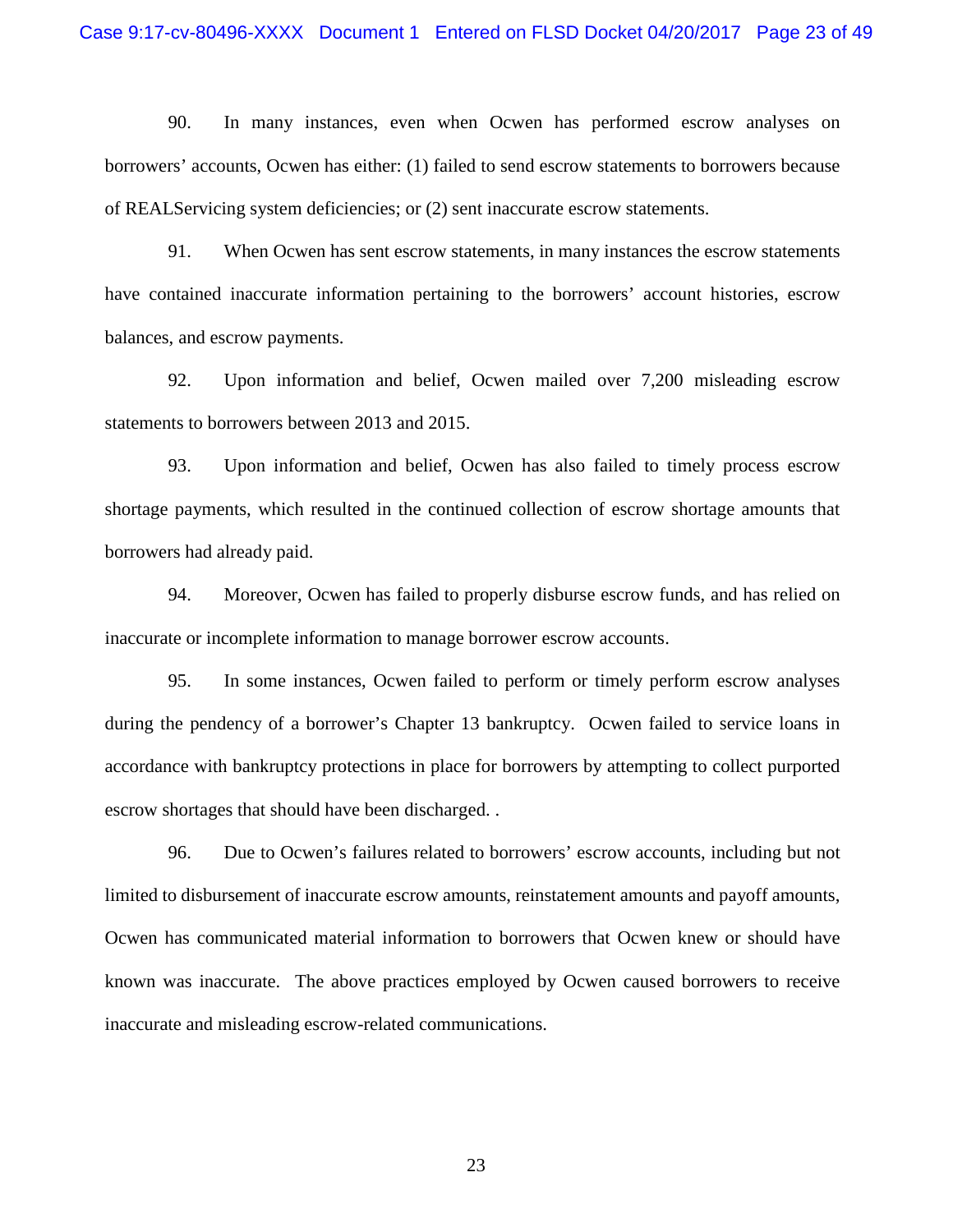### **D. The Ocwen Defendants Have Mishandled Borrowers' Hazard Insurance**

97. Ocwen has failed to make timely payments of Florida borrowers' hazard insurance premiums and used inaccurate insurance data, which has led to wrongful insurance premium charges

98. Ocwen's failure to pay borrowers' insurance has resulted in erroneous cancellation of insurance policies, lapses in insurance coverage, and excessive and expensive improper forceplaced insurance policies.

99. Additionally, Ocwen imposed force-placed insurance on borrowers who already had insurance coverage.

100. Under RESPA and Regulation X, if a borrower's monthly payment includes a payment for hazard insurance then the servicer must generally make disbursements in a timely manner, on or before the deadline to avoid a penalty, as long as the borrower's payment is not more than 30 days overdue.

101. In September 2014, Ocwen transitioned insurance vendors from a company called Assurant to Southwest Business Corporation (SWBC). Subsequently, several operational defects were identified, including rejection of disbursements, erroneously flagged and updated loans, and checks sent to incorrect payees or addresses.

102. Ocwen discovered that due to the REALServicing errors and vendor errors, it had failed to send out insurance payments, sent payments to incorrect payees and addresses, and could not account for the payees or address to which the payment was sent.

103. In some cases, Ocwen force-placed excessive and expensive insurance policies and adjusted the borrower's payment to collect a higher premium. Once the errors were discovered,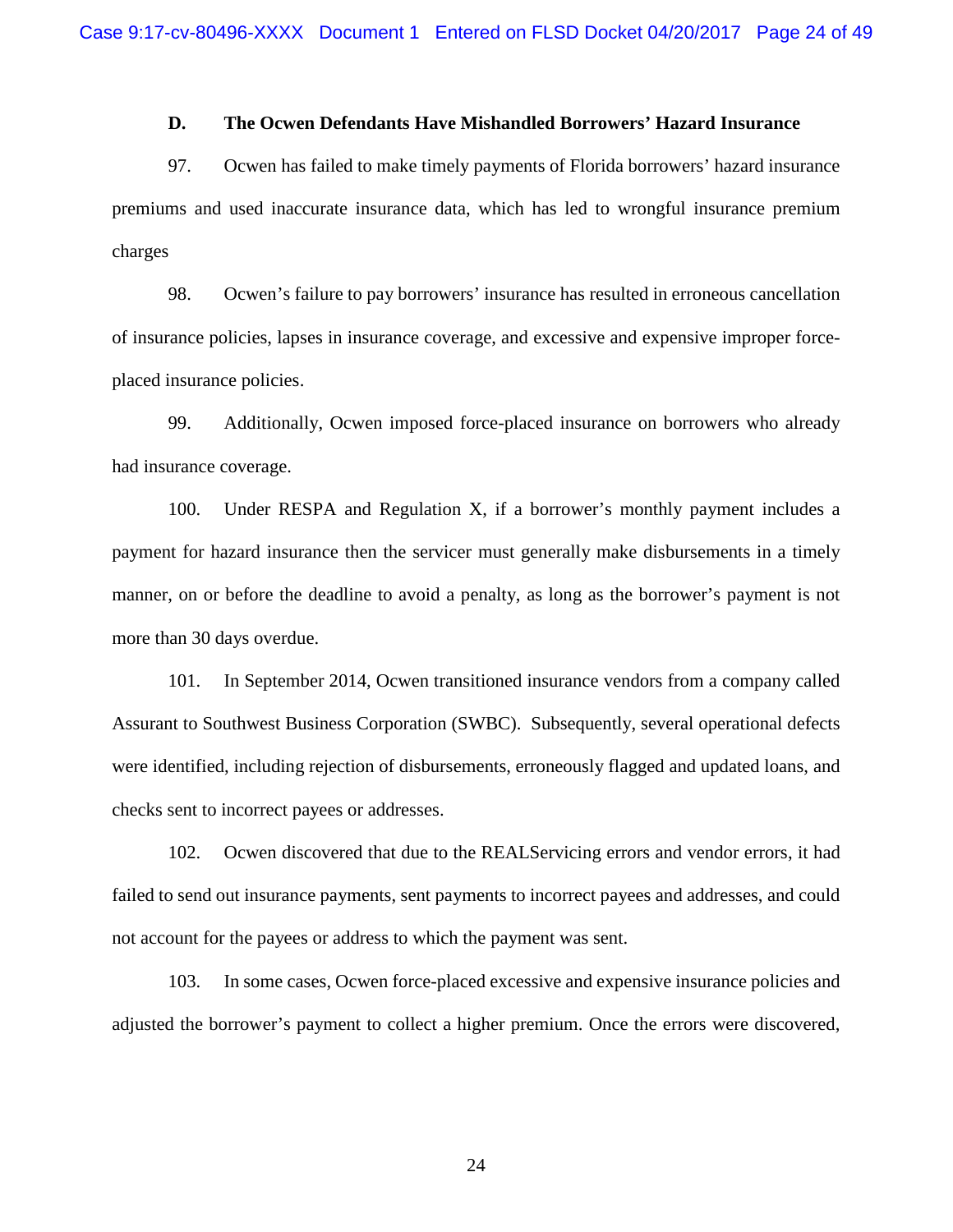Ocwen scrambled to reinstate lapsed policies. Unfortunately, Ocwen was unable to reinstate or obtain insurance at the same or cheaper rate for some borrowers, resulting in a premium increase.

104. Over 10,000 borrowers were affected nationwide by these errors, over 1,250 of whom were Floridians who suffered financial harm as a result of Ocwen's mishandling of borrowers' hazard insurance.

105. Borrowers endured frustration, emotional distress, and confusion when Ocwen failed to properly disburse borrowers' payments to their insurance companies and financial harm to borrowers that had to obtain new and more expensive policies.

# **E. The Ocwen Defendants Have Charged Borrowers Excessive Default-Related Fees**

106. At a minimum, during 2014 and 2015, Ocwen overcharged default-related fees to borrowers who were struggling to obtain loss mitigation options.

107. Ocwen, through its system of record REALServicing, erroneously ordered Broker's Price Opinions ("BPO") and property inspections more frequently than allowable on loans in default. As a result, Ocwen has overcharged borrowers excess fees for BPO's of \$100 to \$300 per loan. An estimated 120,082 Florida borrowers were overcharged by over \$822,000 for excess property inspection fees. In total, millions of dollars of overpayments in default fees were assessed by Ocwen against borrowers.

108. Ocwen's vendor, Altisource, provides services for the assessment of default related services, such as BPOs and property inspections.

### **F. The Ocwen Defendants Have Sent Misleading Communications to Borrowers**

### *i. Borrowers Have Received Inaccurate Periodic Statements*

109. Ocwen is obligated to provide borrowers with a periodic statement of their mortgage account containing, among other things, information regarding the current payment,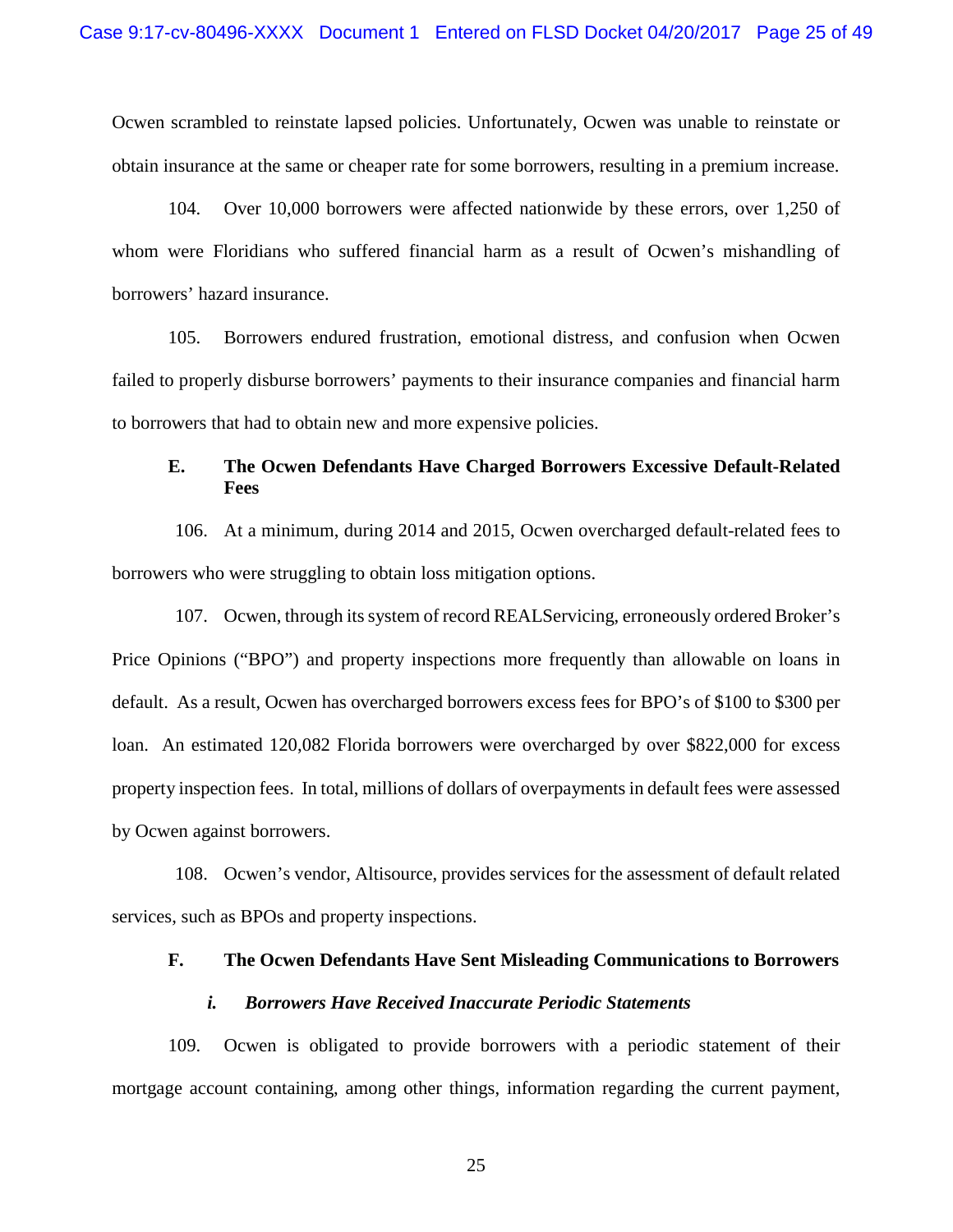including how the upcoming payment is to be applied to the loan balance; details of all transaction activity that has occurred since the last statement; and, if applicable, past due/delinquency information.

110. In some instances, due to inaccurate data found in REALServicing and poor operational oversight, Ocwen failed to send statements to borrowers altogether and in other instances failed to timely and accurately apply payments which resulted in borrowers receiving incomplete and inaccurate statements.

111. Upon information and belief, Ocwen's reliance on the erroneous information contained in REALServicing has led to Ocwen sending borrowers periodic statements that contain inaccurate information. This information includes but is not limited to information related to interest, late fees, escrow amounts, prepayment penalties, payment amounts, and deferred principal balance amounts

112. Upon information and belief, Ocwen has (a) failed to properly credit full periodic payments that borrowers properly made to Ocwen as of the date of receipt, wrongly resulting in late fees, negative credit reporting and inaccurate loan delinquencies; (b) failed to timely credit payments from borrowers' suspense accounts when the suspense amount has accumulated sufficient funds to cover a full periodic payment; (c) misapplied borrowers' payments and miscalculated borrowers' loan balances and amounts due; and (d) communicated material information to borrowers that Ocwen knew or should have known was inaccurate.

113. These practices employed by Ocwen have resulted in significant harm where Ocwen assessed improper late fees, erroneously reported derogatory information to credit reporting bureaus, and caused borrower frustration and emotional distress.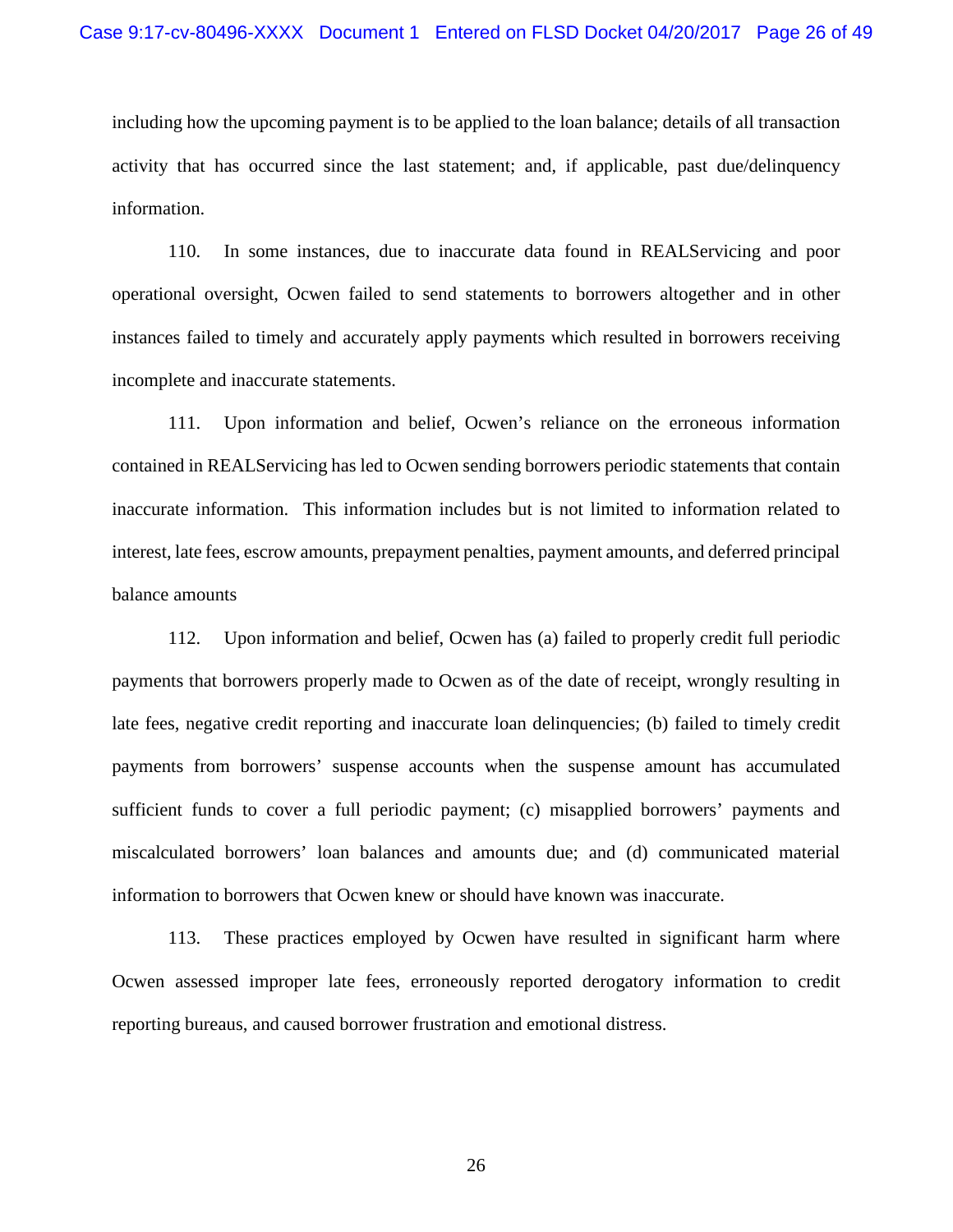### *ii. Borrowers Have Received Requests for Information that Demand Impossible Time-Frames*

114. Another example of Ocwen's system failures has occurred in its processing of correspondence.

115. As a direct result of the inadequate processes and poor vendor oversight, and in combination with unreliable and incomplete data found in REALServicing, correspondence has been sent to borrowers with dates that pre-date the mailing date by days or weeks causing borrowers in some instances to miss important response deadlines.

116. For example, for borrowers seeking a loan modification, the correspondence sent with a date by which the borrower must respond to provide additional information, accept the offer, or appeal the denial, may be impossible to meet by the time the borrower received the notice because the date had already passed or will occur without sufficient time for the borrower to respond.

117. Ocwen knew of the back-dating issue and failed to fully investigate and appropriately address it for months after it was discovered. According to the findings of the NY DFS, in 2014, an employee of Ocwen questioned the accuracy of Ocwen's letter dating process; however, it took over five months and a repeat escalation by that same employee to the company's Vice President of Compliance to begin to address the issue. Once the issue was exposed, it became clear that the problem was far reaching and had impacted an unknown number of borrowers.

118. As a result of Ocwen's backdating of letters, borrowers who are already in default and under serious financial strain have had to contend with confusing and often inaccurate information regarding their loss mitigation options and rights.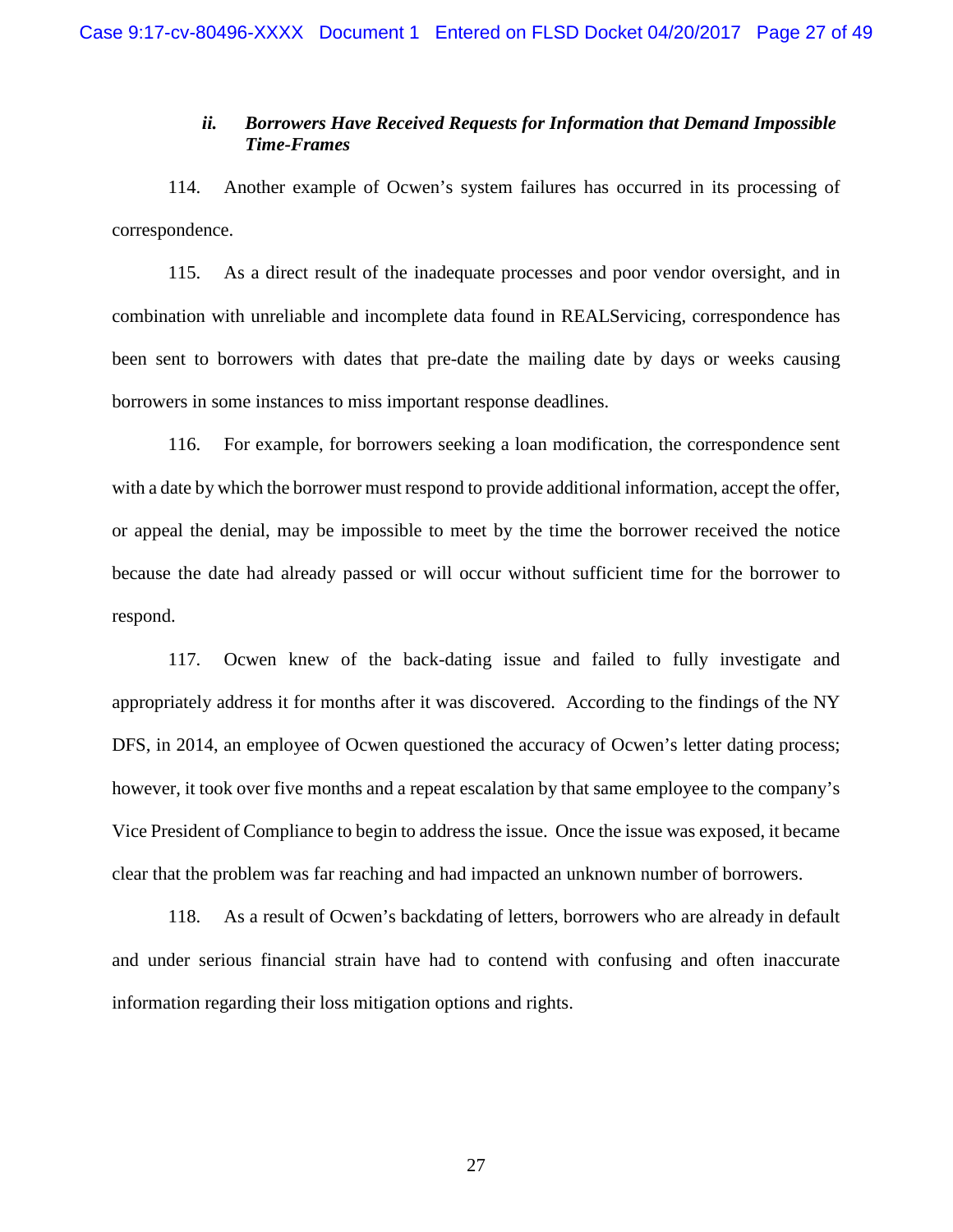### **G. The Ocwen Defendants' Have Failed to Timely Cancel Mortgages**

119. Ocwen has failed to timely cancel mortgages and provide recorded satisfactions of mortgage to borrowers that have paid off their mortgages in full satisfaction of the loan.

120. By law, Ocwen is required to cancel the mortgage within 45 days of the receipt of a full payoff of the loan and provide borrowers a recorded satisfaction of mortgage to the borrower within 60 days of receipt of a payment sufficient to satisfy their obligations under the loan. Fla. Stat. §§ 701.03 & 701.04. An open mortgage may result in the borrower's inability to transfer title free and clear of liens, obstruct of a borrower's ability to use the property as collateral to obtain new financing, and the inaccurate credit reporting of an open mortgage. *Id*.

121. Because Ocwen has failed to timely cancel mortgages and provide recorded satisfactions of mortgages to borrowers, in addition to violating state law, Ocwen has directly caused borrower confusion, frustration, and financial harm.

#### **COUNT I**

# **Escrow Account Related Violations of RESPA and Regulation X (By Plaintiffs against Ocwen Defendants)**

122. The allegations in paragraphs 1 through 121 are incorporated here by reference.

123. Section 6(g) of RESPA, 12 U.S.C. § 2605(g) states that "[i]f the terms of any federally related mortgage loan require the borrower to make payments to the servicer of the loan for deposit into an escrow account for the purpose of assuring payment of taxes, insurance premiums, and other charges with respect to the property, the servicer shall make payments from the escrow account for such taxes, insurance premiums, and other charges in a timely manner as such payments become due."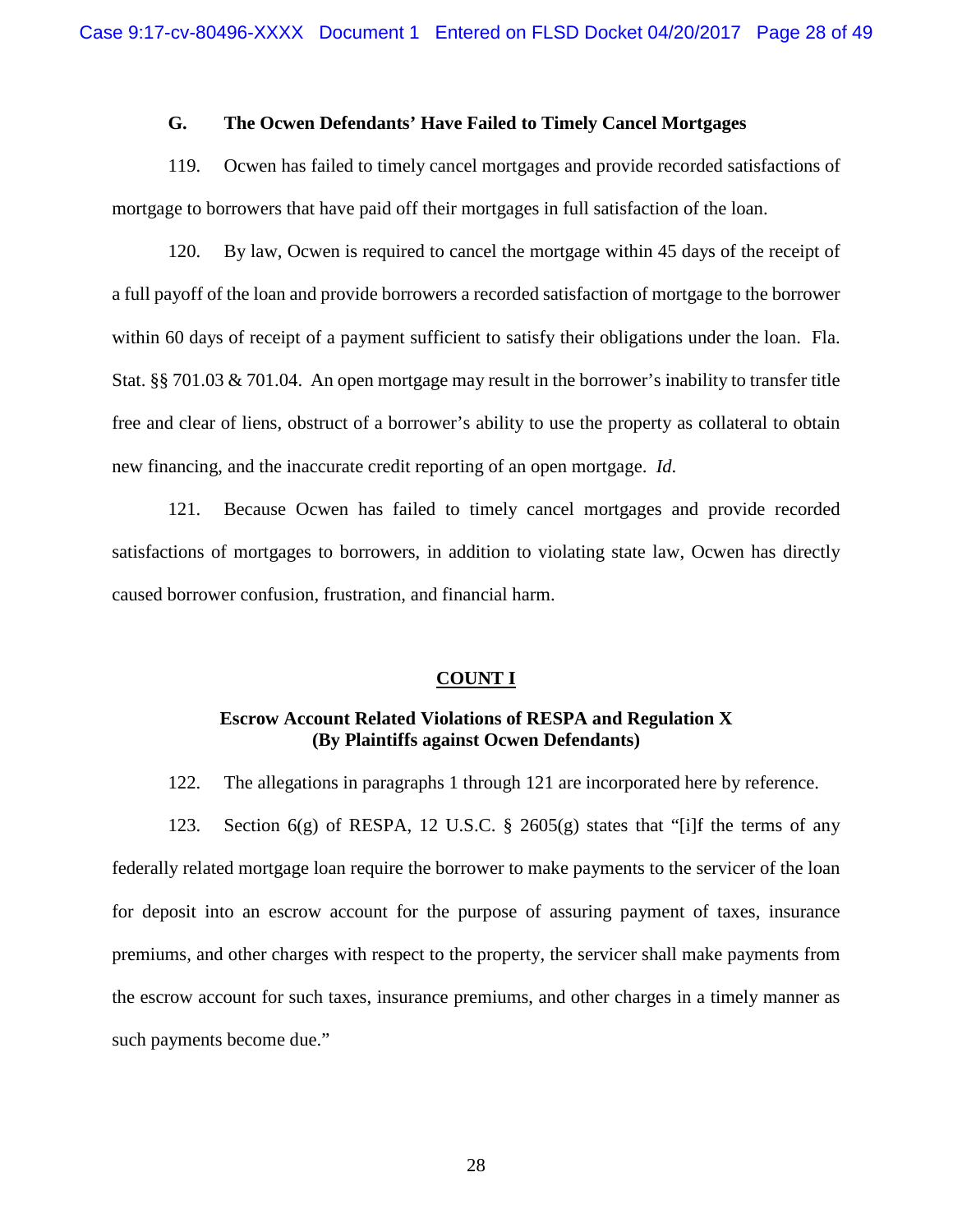124. The requirements of Section  $6(g)$  are further explained in Regulation X, 12 C.F.R. § 1024.17(k) and 34(a), which states "[i]f the terms of any federally related mortgage loan require the consumer to make payments to an escrow account, the servicer must pay the disbursements in a timely manner, that is, on or before the deadline to avoid a penalty."

125. In the CFPA, Congress transferred rulemaking authority over RESPA to the Consumer Financial Protection Bureau, which recodified mortgage servicing related provisions of RESPA into 12 C.F.R. Part 1024, and designated it "Regulation X."

126. RESPA and Regulation X apply to "federally related mortgage loans." *See* 12 C.F.R. § 1024.2(b).

127. RESPA and Regulation X apply to the conduct of "servicers," including the servicing of federally related mortgage loans, the administration of borrowers' escrow accounts, error resolution procedures, force-placed insurance, general servicing policies, procedures and requirements, and loss mitigation procedures. *See* 12 C.F.R. § 1024.2(b); *see also* 12 C.F.R. §§ 1024.34, 1024.35, 1024.37, 1024.38, and 1024.41.

128. Regulation X defines a servicer as a person "responsible for servicing of a federally related mortgage loan." 12 C.F.R. § 1024.2(b). Under Regulation X, "servicing" means "receiving any scheduled periodic payments from a borrower pursuant to the terms of any federally related mortgage loan … and making the payments to the owner of the loan or other third parties of principal and interest and such other payments with respect to the amounts received from the borrower as may be required pursuant to the terms of the mortgage servicing loan documents or servicing contract." 12 C.F.R. § 1024.2(b).

129. Under RESPA and Regulation X, the Ocwen Defendants are "servicers" because they receive payments from borrowers pursuant to the terms of federally related mortgage loans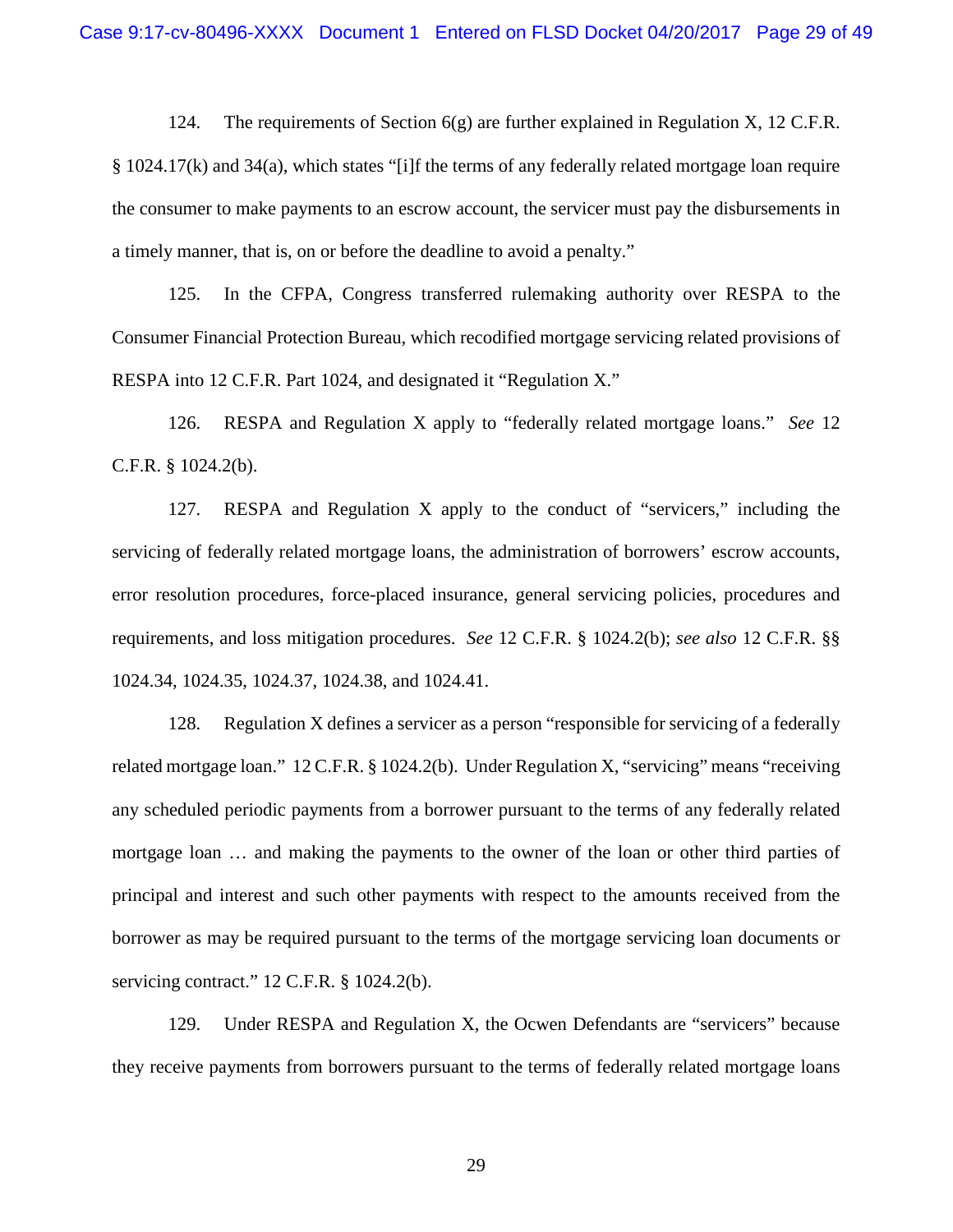and are responsible for, among other things, distributing the payments to investors who own the borrowers' loans and, when borrowers' loans include escrow accounts, to the borrowers' taxing authorities or insurance companies.

130. Under RESPA and Regulation X, servicers are required to timely pay disbursements from borrowers' escrow accounts for items such as hazard or homeowner's insurance premiums, pursuant to 12 C.F.R. §§ 1024.17(k) and 1024.34(a).

131. In the course of servicing federally related mortgage loans, Ocwen has failed to make timely disbursements from borrowers' escrow accounts for items such as hazard insurance premiums. *See* 12 U.S.C. § 2605; 12 C.F.R. §§ 1024.17(k) and 1024.34(a),

132. The Florida Attorney General and the Florida Office of Financial Regulation have authority to enforce RESPA and its implementing regulation, Regulation X. *See* 12 USC §2601 *et. seq*, 12 U.S.C. §§ 5536(a)(1)(A), and 5552(a)(1).

133. Pursuant to 12 U.S.C. §§ 2605(f), 5564 and 5565, appropriate relief includes, but is not limited to:

- a. equitable relief, including a permanent or temporary injunction;
- b. rescission or reformation of contracts;
- c. refund of moneys or return of real property;
- d. restitution;
- e. disgorgement or compensation for unjust enrichment;
- f. payment of damages or other monetary relief;
- g. public notification regarding the violation, including the costs of notification;
- h. limits on the activities or functions of the person; and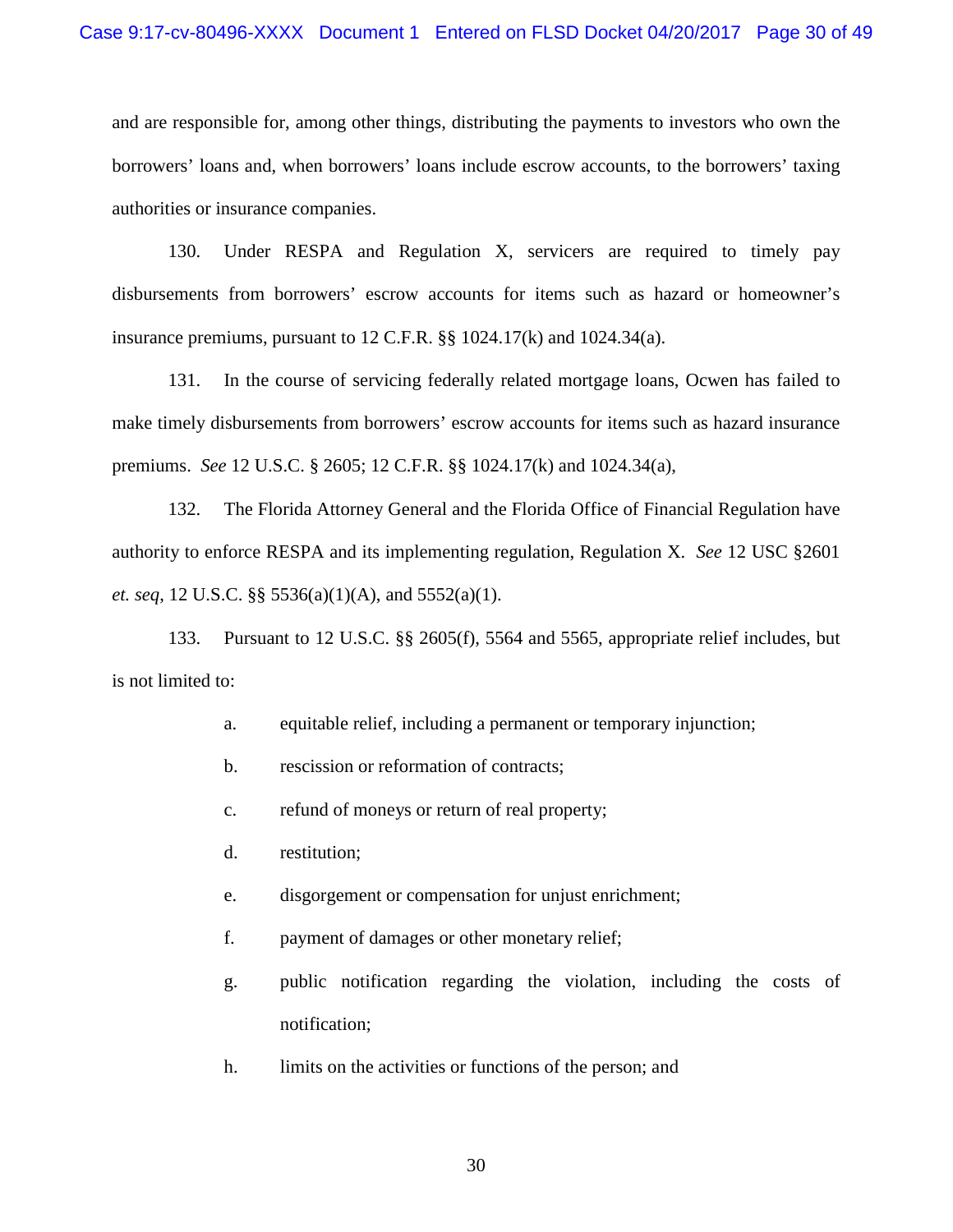i. civil money penalties, including but not limited to those provided under 12 U.S.C. §§ 5565 and 2609.

### **COUNT II**

# **Violations of RESPA Regarding Escrow Violations (By Florida Attorney General against the Ocwen Defendants)**

134. The allegations in paragraphs 1 through 121 are incorporated here by reference.

135. Section 6(g) of RESPA, 12 U.S.C. § 2605(g) states that "[i]f the terms of any federally related mortgage loan require the borrower to make payments to the servicer of the loan for deposit into an escrow account for the purpose of assuring payment of taxes, insurance premiums, and other charges with respect to the property, the servicer shall make payments from the escrow account for such taxes, insurance premiums, and other charges in a timely manner as such payments become due."

136. The requirements of Section  $6(g)$  are further explained in Regulation X, 12 C.F.R. § 1024.17(k) and 34(a), which states "[i]f the terms of any federally related mortgage loan require the consumer to make payments to an escrow account, the servicer must pay the disbursements in a timely manner, that is, on or before the deadline to avoid a penalty."

137. In the CFPA, Congress transferred rulemaking authority over RESPA to the Consumer Financial Protection Bureau, which recodified mortgage servicing related provisions of RESPA into 12 C.F.R. Part 1024, and designated it "Regulation X."

138. RESPA and Regulation X apply to "federally related mortgage loans." *See* 12 C.F.R. § 1024.2(b).

139. RESPA and Regulation X apply to the conduct of "servicers," including the servicing of federally related mortgage loans, the administration of borrowers' escrow accounts, error resolution procedures, force-placed insurance, general servicing policies, procedures and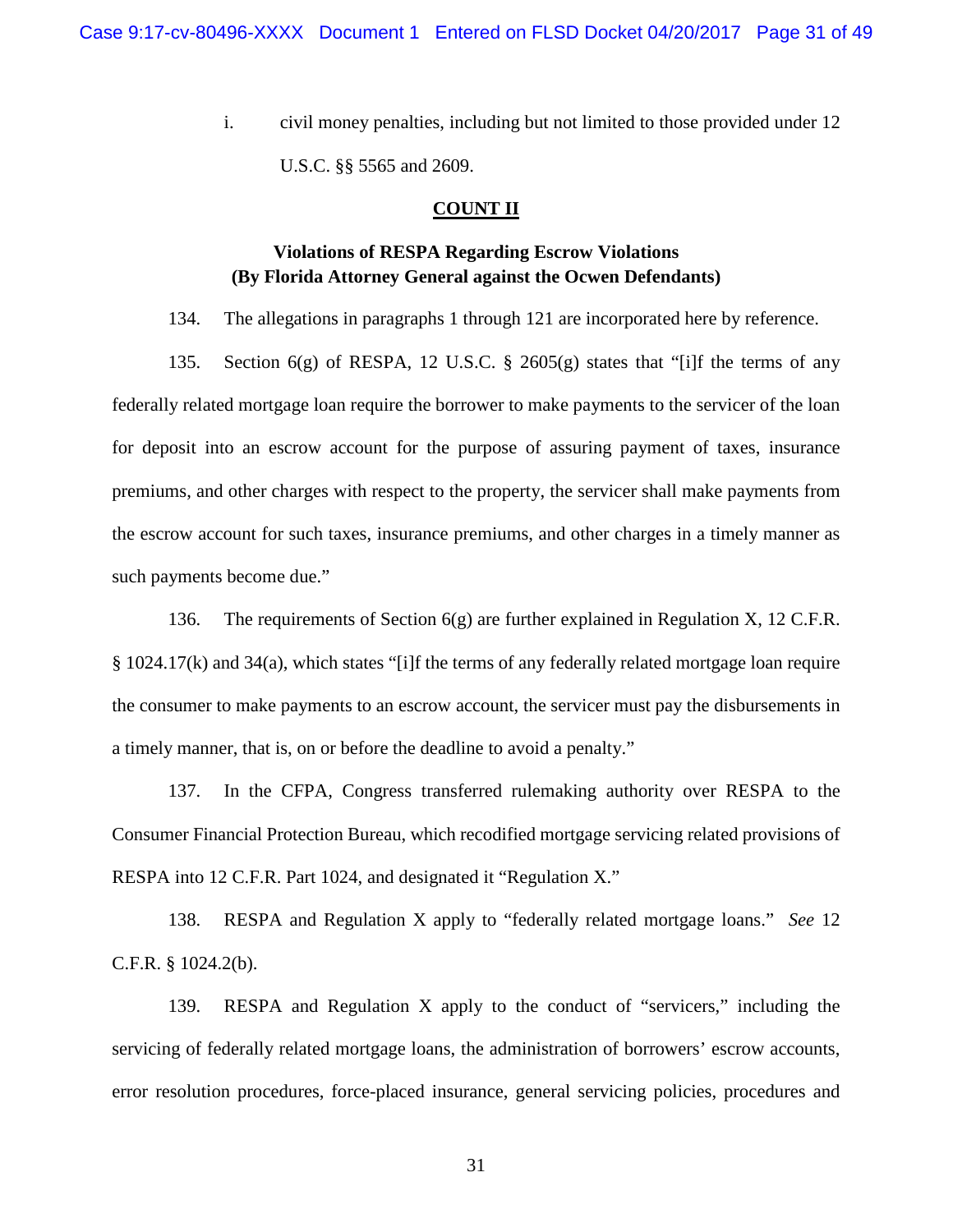requirements, and loss mitigation procedures. *See* 12 C.F.R. § 1024.2(b); *see also* 12 C.F.R. §§ 1024.34, 1024.35, 1024.37, 1024.38, and 1024.41.

140. Regulation X defines a servicer as a person "responsible for servicing of a federally related mortgage loan." 12 C.F.R. § 1024.2(b). Under Regulation X, "servicing" means "receiving any scheduled periodic payments from a borrower pursuant to the terms of any federally related mortgage loan … and making the payments to the owner of the loan or other third parties of principal and interest and such other payments with respect to the amounts received from the borrower as may be required pursuant to the terms of the mortgage servicing loan documents or servicing contract." 12 C.F.R. § 1024.2(b).

141. Under RESPA and Regulation X, the Ocwen Defendants are "servicers" because they receive payments from borrowers pursuant to the terms of federally related mortgage loans and are responsible for, among other things, distributing the payments to investors who own the borrowers' loans and, when borrowers' loans include escrow accounts, to the borrowers' taxing authorities or insurance companies.

- 142. Under RESPA and Regulation X, servicers are required to:
- a. conduct annual escrow analyses for borrowers properly or timely notify borrowers of escrow initiation in violation of 12 C.F.R. § 1024.17(c)(3);
- b. refund escrow surpluses to borrowers within thirty (30) days from the date of the escrow account analysis to the extent the surplus is greater than or equal to \$50.00, pursuant to 12 C.F.R. § 1024.17(f); and
- c. provide consumers with annual escrow account statements within 30 days of the completion of the escrow computation year, pursuant to 12 C.F.R. § 1024.17(i).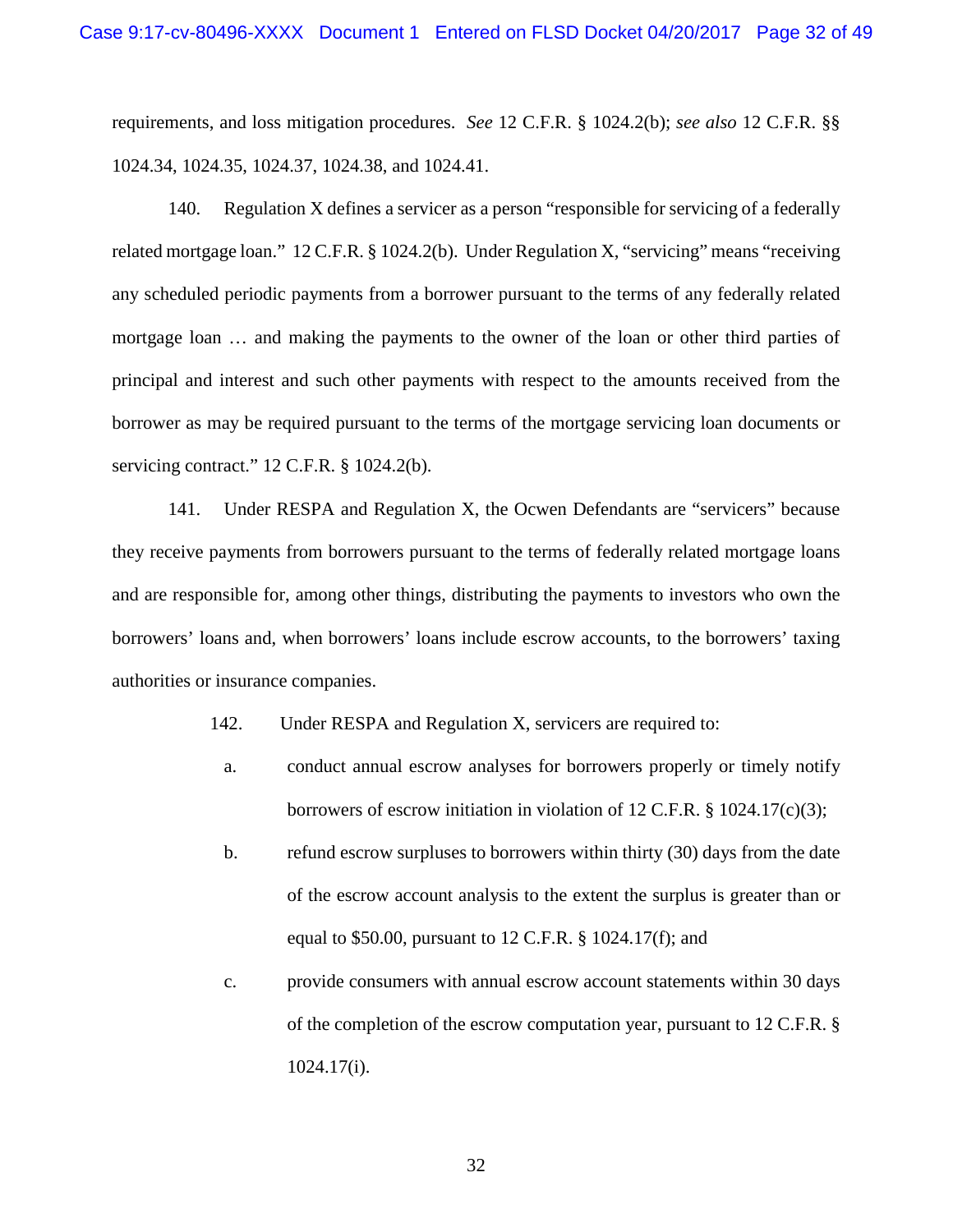143. Additionally, under RESPA and Regulation X, a servicer may not collect escrow shortages when a shortage does not exist, pursuant to 12 C.F.R. § 1024.17(f).

144. In the course of servicing federally related mortgage loans, Ocwen has failed to conduct annual escrow analyses for borrowers in violation of 12 C.F.R.  $\S$  1024.17(c)(3).

145. In the course of servicing federally related mortgage loans, Ocwen has collected escrow shortages and other escrow deficiencies that were, in fact, already paid by borrowers in violation of 12 C.F.R. § 1024.17(f).

146. In the course of servicing federally related mortgage loans, in violation of 12 C.F.R.  $§$  1024.17(f)(2)(1), Ocwen has failed to refund escrow surpluses to borrowers within thirty (30) days from the date of the escrow account analysis to the extent the surplus is greater than or equal to 50 dollars (\$50.00).

147. In the course of servicing federally related mortgage loans, in violation of 12 C.F.R. § 1024.17(i), Ocwen has failed to provide consumers with annual escrow account statements within 30 days of the completion of the escrow computation year.

148. Pursuant to 12 U.S.C. §§ 2605(f), 5564 and 5565, appropriate relief includes, but is not limited to:

- a. equitable relief, including a permanent or temporary injunction;
- b. rescission or reformation of contracts;
- c. refund of moneys or return of real property;
- d. restitution;
- e. disgorgement or compensation for unjust enrichment;
- f. payment of damages or other monetary relief;
- g. public notification regarding the violation, including the costs of notification;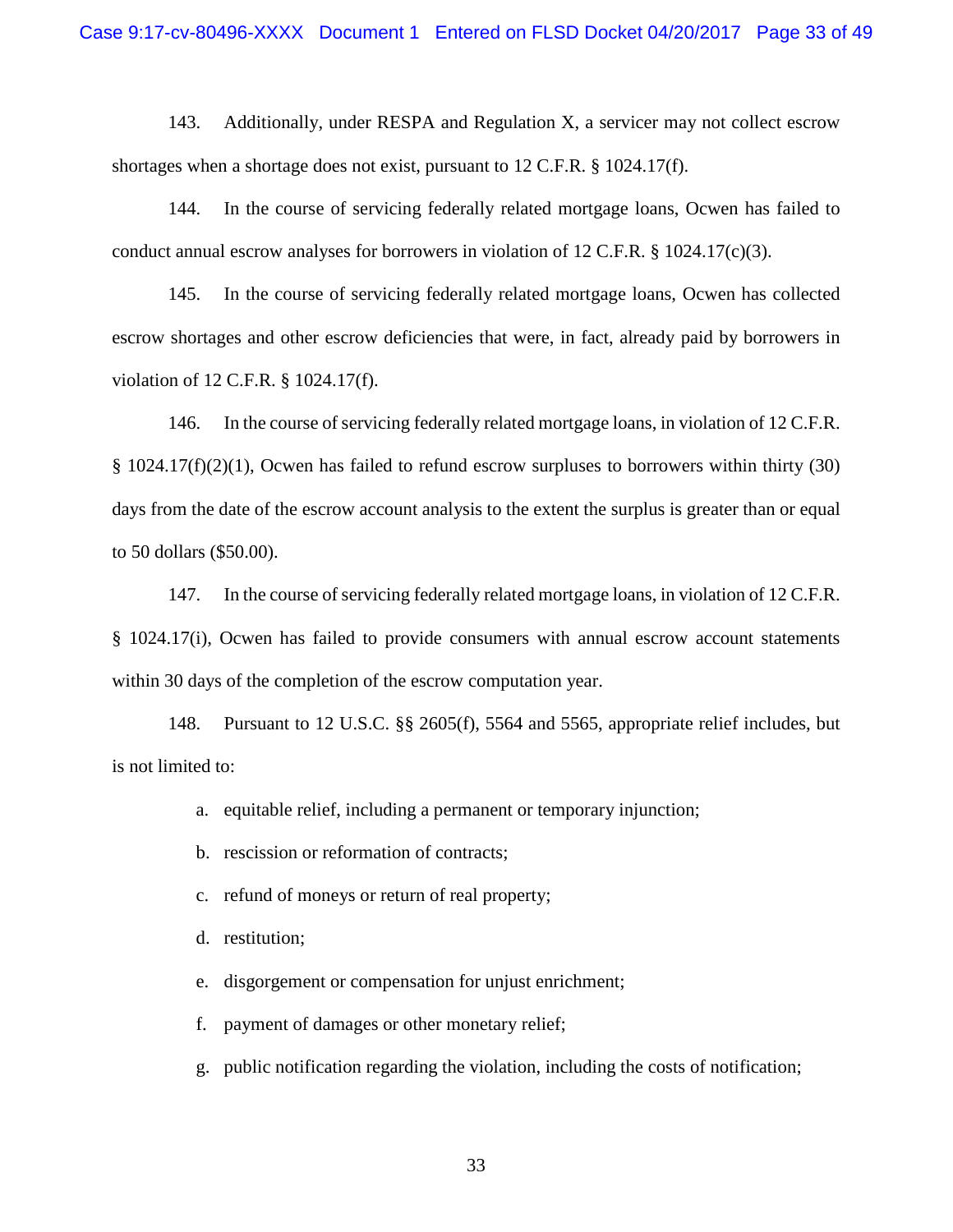- h. limits on the activities or functions of the person; and
- i. civil money penalties, including but not limited to those provided under 12 U.S.C. §§ 5565 and 2609.

# **COUNT III**

# **Loss Mitigation and Foreclosure Related Violations of RESPA (By Plaintiff Florida Attorney General against the Ocwen Defendants)**

149. The allegations in paragraphs 1 through 121 are incorporated here by reference.

150. In the CFPA, Congress transferred rulemaking authority over RESPA to the Consumer Financial Protection Bureau, which recodified mortgage servicing related provisions of RESPA into 12 C.F.R. Part 1024, and designated it "Regulation X."

151. RESPA and Regulation X apply to "federally related mortgage loans." *See* 12 C.F.R. § 1024.2(b).

152. RESPA and Regulation X apply to the conduct of "servicers," including the servicing of federally related mortgage loans, the administration of borrowers' escrow accounts, error resolution procedures, force-placed insurance, general servicing policies, procedures and requirements, and loss mitigation procedures. *See* 12 C.F.R. § 1024.2(b); *see also* 12 C.F.R. §§ 1024.34, 1024.35, 1024.37, 1024.38, and 1024.41.

153. Regulation X defines a servicer as a person "responsible for servicing of a federally related mortgage loan." 12 C.F.R. § 1024.2(b). Under Regulation X, "servicing" means "receiving any scheduled periodic payments from a borrower pursuant to the terms of any federally related mortgage loan … and making the payments to the owner of the loan or other third parties of principal and interest and such other payments with respect to the amounts received from the borrower as may be required pursuant to the terms of the mortgage servicing loan documents or servicing contract." 12 C.F.R. § 1024.2(b).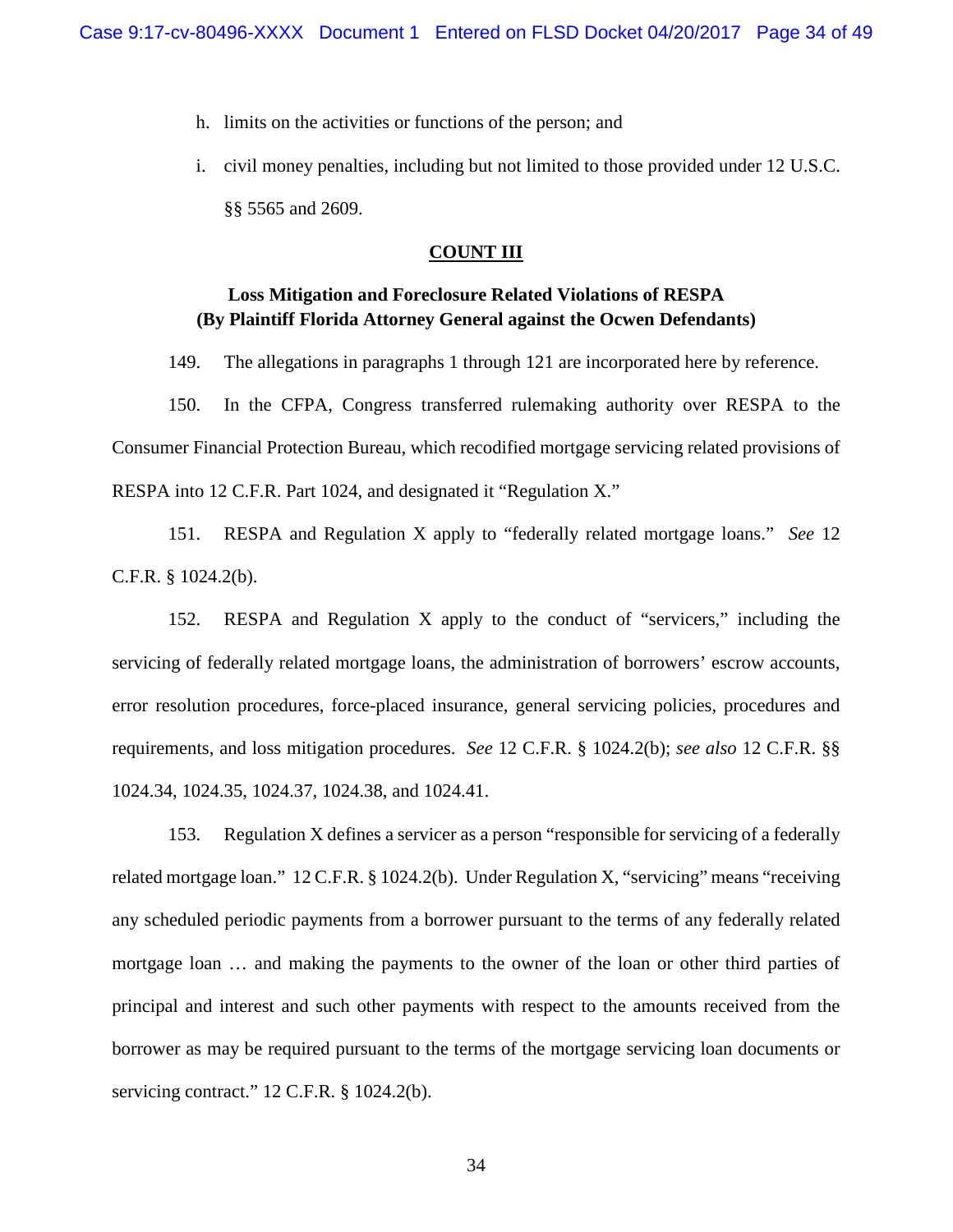154. Under RESPA and Regulation X, the Ocwen Defendants are "servicers" because they receive payments from borrowers pursuant to the terms of federally related mortgage loans and are responsible for, among other things, distributing the payments to investors who own the borrowers' loans and, when borrowers' loans include escrow accounts, to the borrowers' taxing authorities or insurance companies.

- 155. Under RESPA and Regulation X, servicers are required to:
	- a. within five (5) days after receiving a loss mitigation application, send borrowers written notice that it acknowledges receipt of the loss mitigation application and that it has determined that the loss mitigation application is either complete or incomplete, pursuant to 12 C.F.R. §  $1024.41(b)(2)(i)(B);$
	- b. evaluate the borrower for all loss mitigation options available and to provide the borrower with written notice of Ocwen's determination(s), pursuant to 12 C.F.R.  $\S$  1024.41(c)(1)(i);
	- c. send borrowers written notice that the borrower has a right to appeal the servicer's denial of any loan modification option as well as the amount of time the borrower has to file such an appeal and any requirements for making an appeal, pursuant to 12 C.F.R.  $\S$  1024.41(c)(1)(ii); and
	- d. if a borrower's complete loss mitigation application is denied for any trial or permanent loan modification option available to the borrower, then the servicer must include in the loss mitigation application notice the specific reason(s) for the servicer's determination for each such trial or permanent loan modification option, pursuant to 12 C.F.R. § 1024.41(d).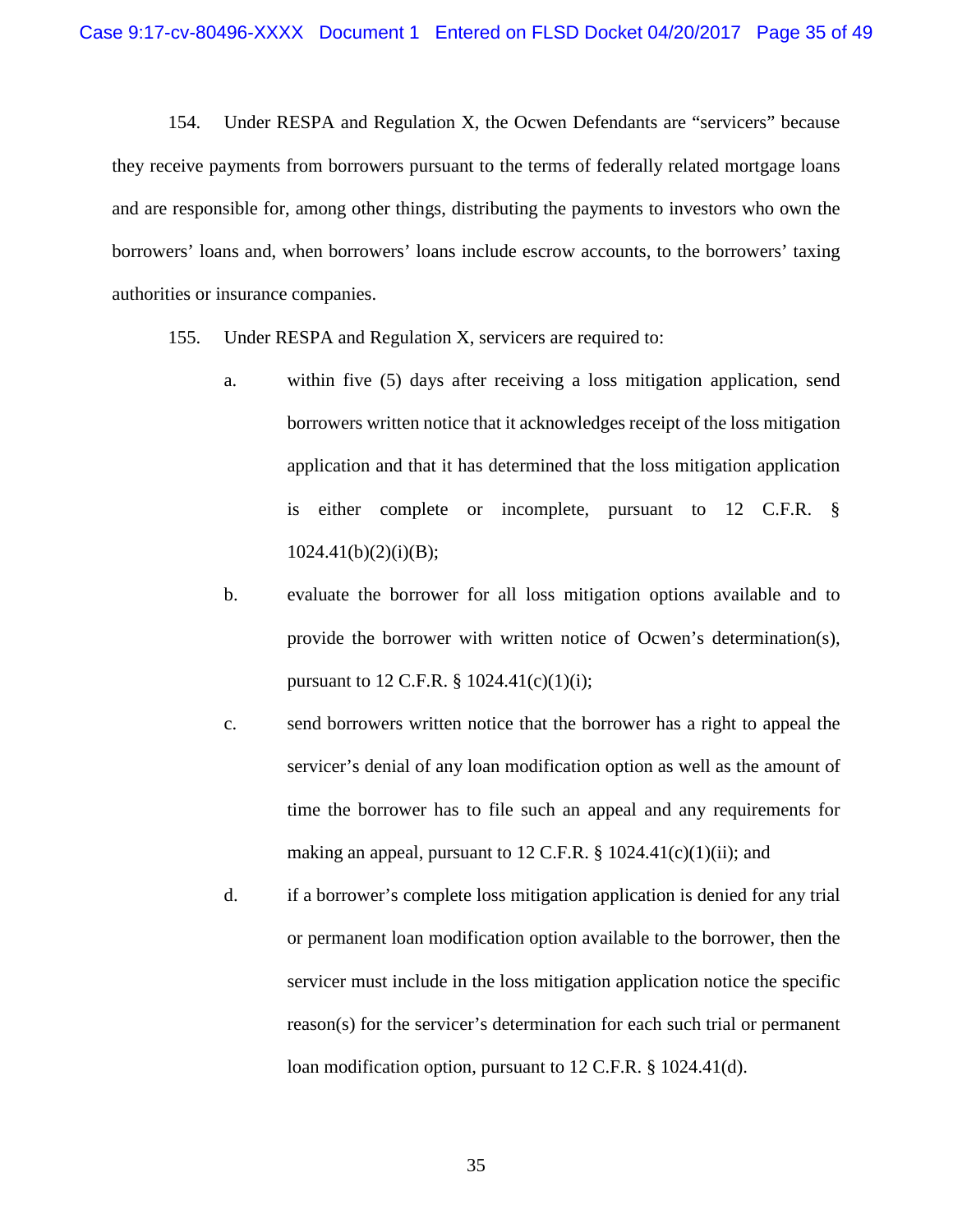- 156. Additionally, under RESPA and Regulation X, a servicer may not:
	- a. make a first notice or filing of foreclosure without providing the borrower the required notice that the borrower is not eligible for any loss mitigation option, pursuant to 12 C.F.R.  $\S$  1024.41(f)(2); and
	- b. move for a foreclosure judgment or conduct a foreclosure sale on a borrower who submitted a loss mitigation application after the initiation of a foreclosure filing, but more than 37 days before a foreclosure sale, but (i) the servicer failed to provide the notice to the borrower required under Section  $1024.41(g)(1)$ , (ii) the borrower had not rejected all loss mitigation options offered by the servicer, or (iii) the borrower did not fail to perform under an agreement on a loss mitigation option, pursuant to 12 C.F.R.  $1024.41(g)$ .

157. In the course of servicing federally related mortgage loans, in violation 12 C.F.R. § 1024.41(b)(2)(i)(B), within five (5) days after receiving a loss mitigation application, Ocwen has failed to send borrowers written notice that it acknowledges receipt of the loss mitigation application and that it has determined that the loss mitigation application is either complete or incomplete.

158. In the course of servicing federally related mortgage loans, in violation 12 C.F.R.  $§$  1024.41(c)(1)(i), Ocwen has failed to evaluate the borrower for all loss mitigation options available and to provide the borrower with written notice of Ocwen's determination(s).

159. In the course of servicing federally related mortgage loans, in violation of 12 C.F.R.  $§1024.41(c)(1)(ii)$ , Ocwen has failed to send borrowers written notice that the borrower has a right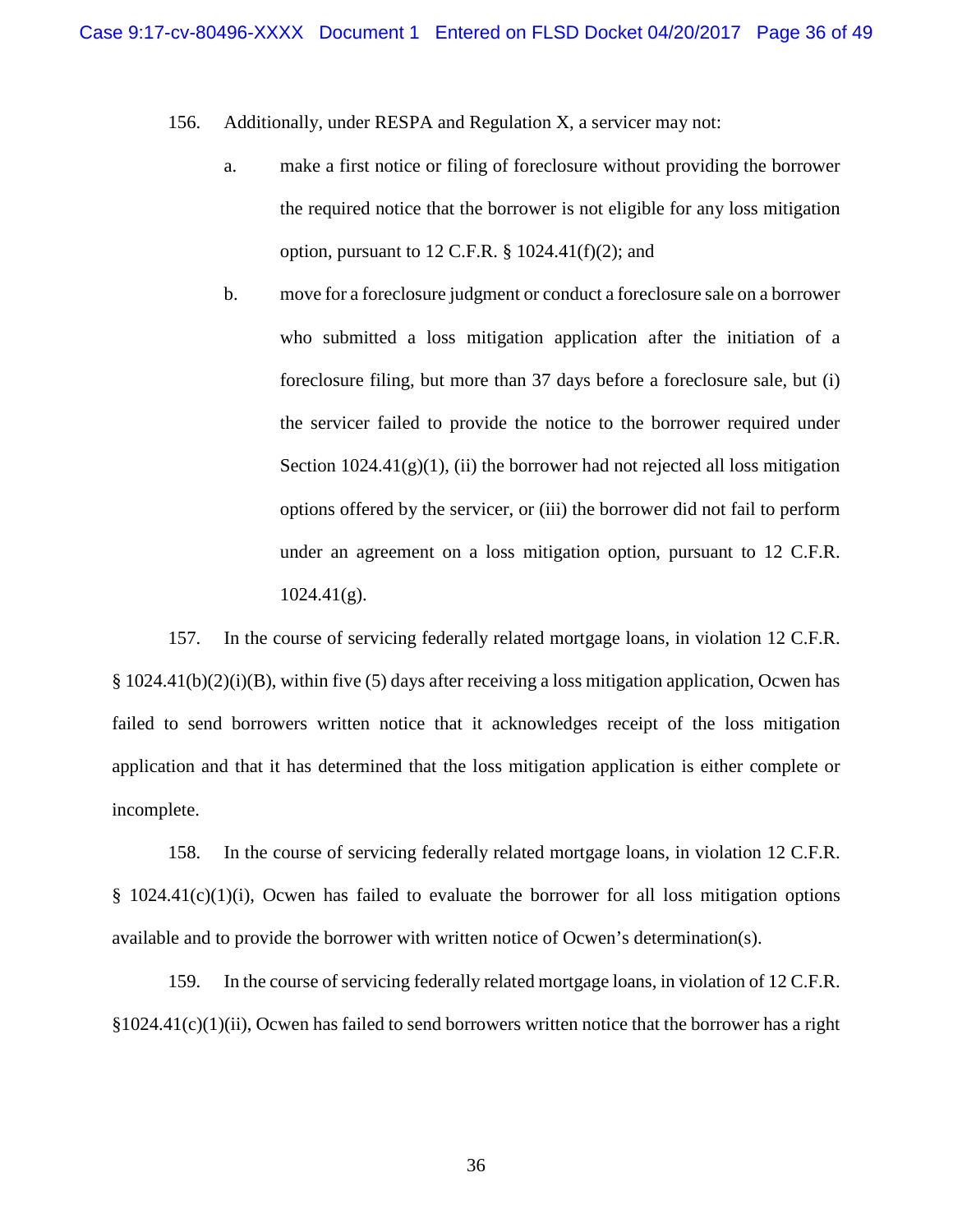to appeal Ocwen's denial of any loan modification option as well as the amount of time the borrower has to file such an appeal and any requirements for making an appeal.

160. In the course of servicing federally related mortgage loans, Ocwen has made the first notice or filings of foreclosure in violation of 12 C.F.R. § 1024.41(f)(2), by, including but not limited to, failing to provide the borrower the required notice that the borrower is not eligible for any loss mitigation option.

161. In the course of servicing federally related mortgage loans, Ocwen has moved for foreclosure judgments or conducted foreclosure sales in violation of 12 C.F.R. §§1024.41(g). More specifically, Ocwen moved for foreclosure sales or conducted foreclosure sales on a borrower who submitted a loss mitigation application after the initiation of a foreclosure filing, but more than 37 days before a foreclosure sale, but (i) Ocwen failed to provide the notice to the borrower required under Section  $1024.41(g)(1)$ , (ii) the borrower had not rejected all loss mitigation options offered by Ocwen, or (iii) the borrower did not fail to perform under an agreement on a loss mitigation option.

162. The acts and practices described herein constitute violations of Section 6 of RESPA, 12 U.S.C. § 2605(k), and Regulation X, 12 C.F.R. §§ 1024.41.

163. Pursuant to 12 U.S.C. §§ 2605(f), 5564 and 5565, appropriate relief includes, but is not limited to:

- a. equitable relief, including a permanent or temporary injunction;
- b. rescission or reformation of contracts;
- c. refund of moneys or return of real property;
- d. restitution;
- e. disgorgement or compensation for unjust enrichment;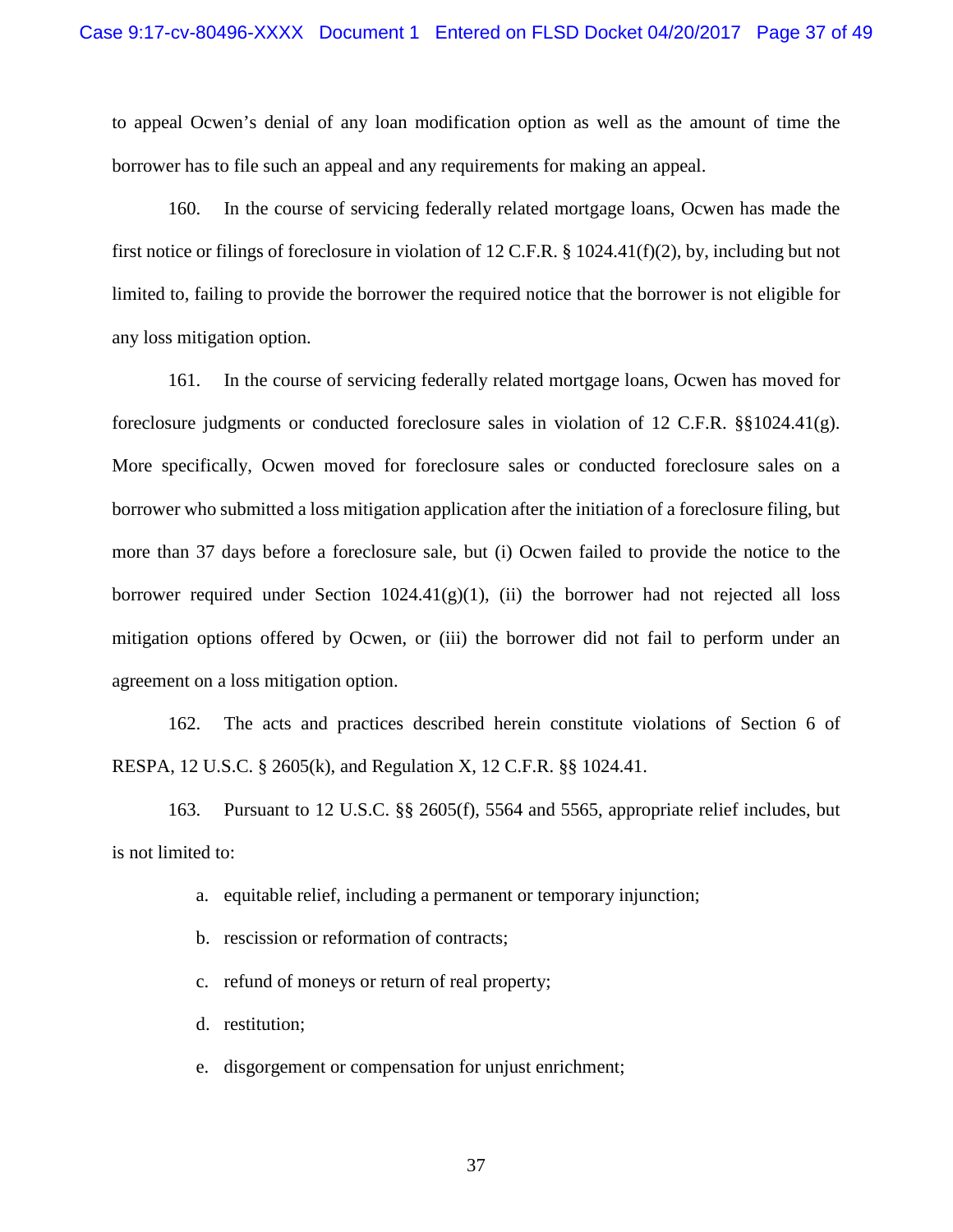- f. payment of damages or other monetary relief;
- g. public notification regarding the violation, including the costs of notification;
- h. limits on the activities or functions of the person; and
- i. civil money penalties.

#### **COUNT IV**

# **Violations of the Florida Deceptive and Unfair Trade Practices Act (By Florida Attorney General against the Ocwen Defendants)**

164. The allegations in paragraphs 1 through 121 are incorporated here by reference.

165. Section 501.204(1), Florida Statutes, states that "unfair methods of competition,

unconscionable acts or practices, and unfair or deceptive acts or practices in the conduct of any

trade or commerce are hereby declared unlawful."

166. Section 501.203(8), Florida Statutes, defines "[t]rade or commerce" as:

the advertising, soliciting, providing, offering, or distributing, whether by sale, rental, or otherwise, of any good or service, or any property, whether tangible or intangible, or any other article, commodity, or thing of value, wherever situated. "Trade or commerce" shall include the conduct of any trade or commerce, however denominated, including any nonprofit or not-for-profit person or activity.

167. At all times relevant to this action the Ocwen Defendants engaged in trade or commerce as defined in § 501.203(8), Florida Statutes, and continues to engage in said activities.

168. The Ocwen Defendants, at all times material hereto, provided services as defined within § 501.203(8), Florida Statutes, within the State of Florida.

169. A person that willfully engages in a deceptive or unfair act or practice is liable for a civil penalty of Ten Thousand Dollars (\$10,000.00) for each such violation, pursuant to Section 501.2075, Florida Statutes, and Fifteen Thousand Dollars (\$15,000.00) for each violation victimizing a senior citizen, pursuant to Section 501.2077, Florida Statutes. Willful violations of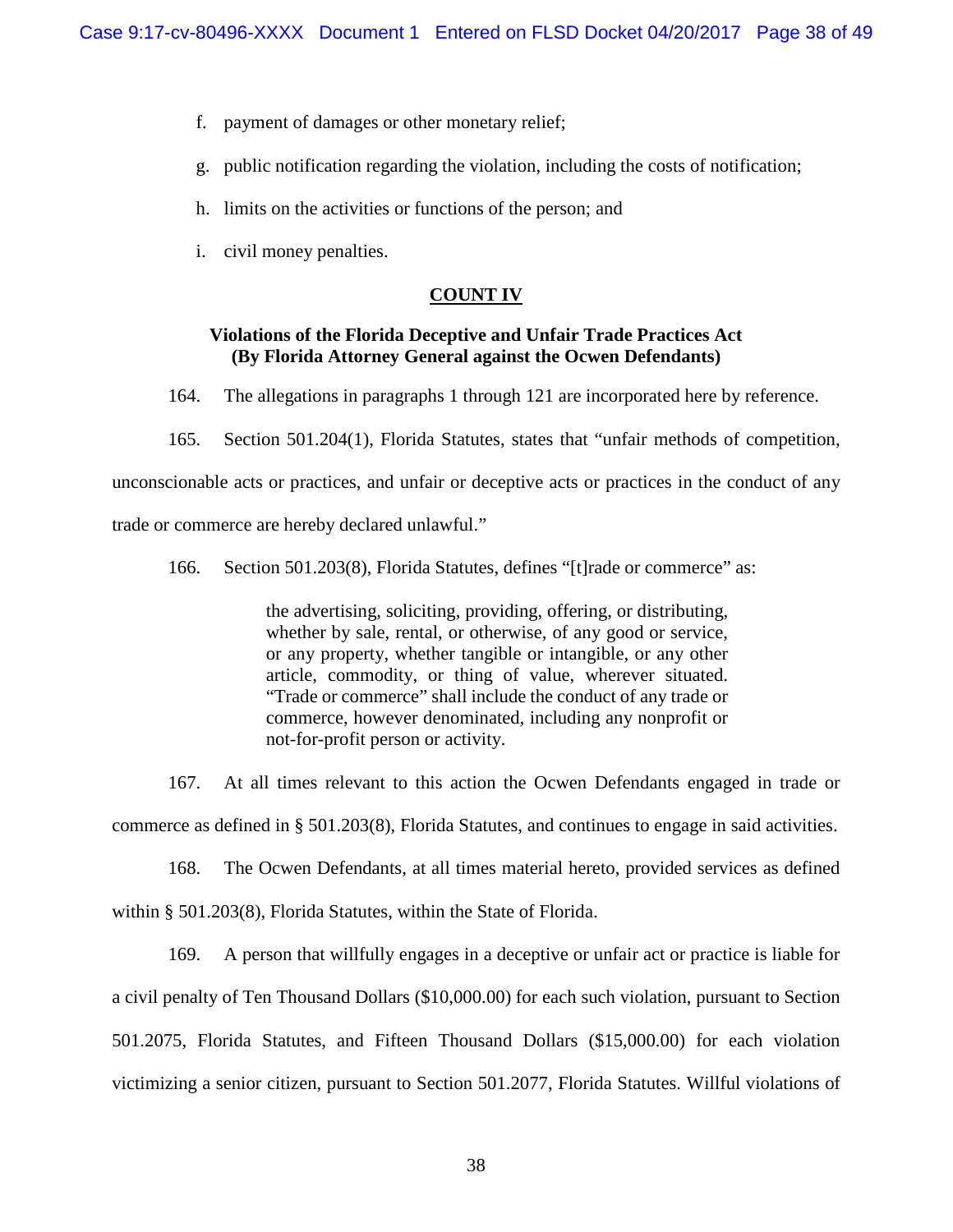FDUTPA occur when the person knew or should have known that the conduct in question was deceptive or unfair or prohibited by rule, pursuant to Section 501.2075, Florida Statutes.

170. Since at least February 2014, the Ocwen Defendants have engaged in unfair acts that are likely to cause substantial injury to consumers and the substantial injury is not reasonably avoidable by consumer and is not outweighed by countervailing benefit to the consumers. These unfair acts include, among others:

- a. the use of incorrect data or incomplete or missing documentation to service homeowners' loans;
- b. the imposition of force-placed insurance in excessive amounts of coverage;
- c. the imposition of force-placed insurance where the homeowner had insurance;
- d. charging consumers excessive property inspection fees;
- e. charging consumers excessive BPO fees;
- f. back-dating time-sensitive letters to homeowners;
- g. failing to make escrow disbursements for insurance;
- h. failing to release liens in a timely fashion;
- i. failing to honor existing trial loan modification agreements; and
- j. using unlicensed vendors to conduct mortgage servicing function.

171. Since at least February 2014, the Ocwen Defendants have made material misrepresentations or omissions to borrowers, whose residential mortgage loans were serviced by Ocwen, when the borrowers were acting reasonably under the circumstances. These misrepresentations or omissions include, but are not limited to: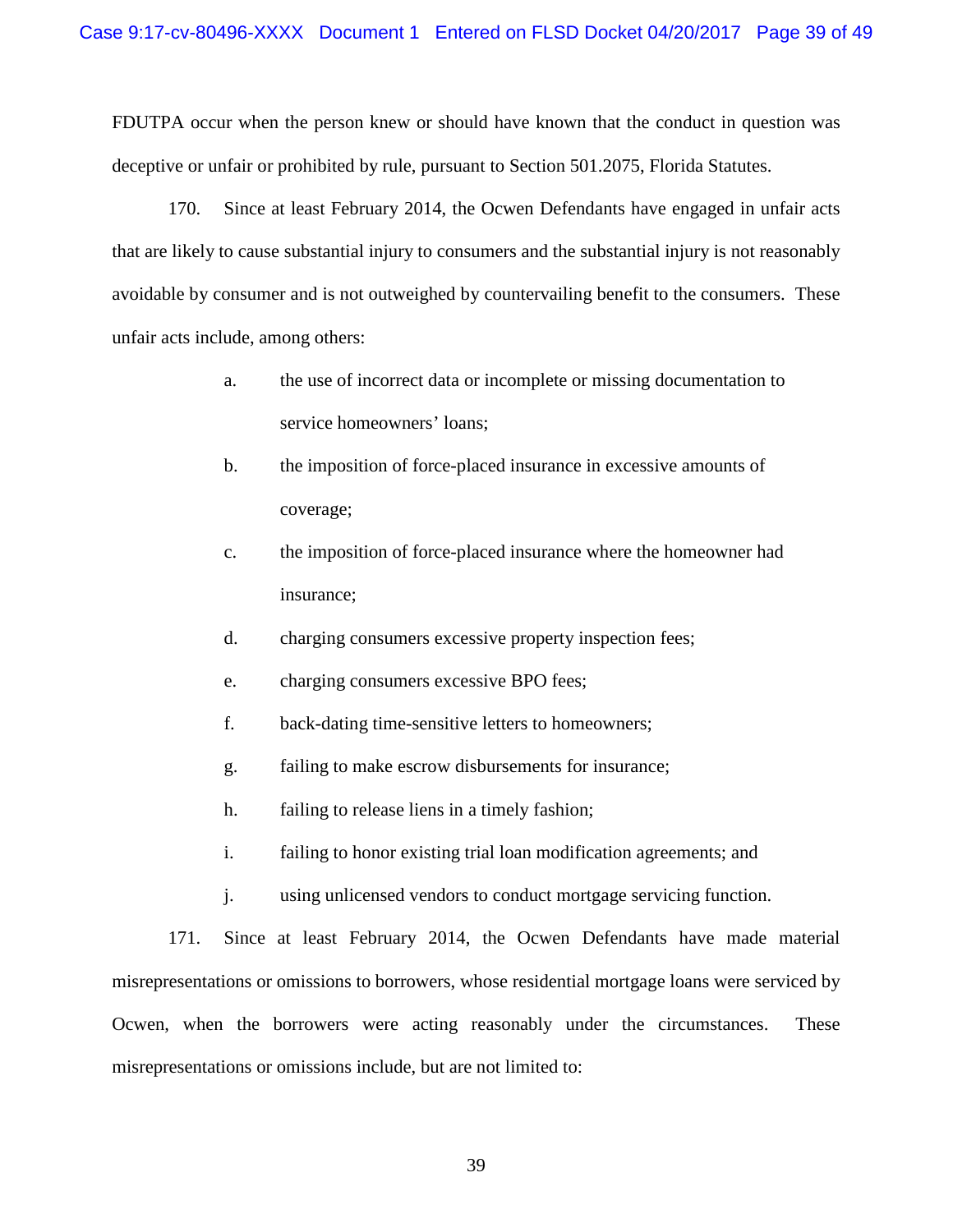- a. Misrepresenting to borrowers outstanding loan balances;
- b. Misrepresenting monthly payments due;
- c. Misrepresenting escrow amounts due;
- d. Misrepresenting the delinquency status of the loan;
- e. Misrepresenting the default fees due;
- f. Misrepresenting loan reinstatement amounts;
- g. Misrepresenting insurance amounts due;
- h. Misrepresenting the status of foreclosure;
- i. Misrepresenting the status of loan modifications;
- j. Misrepresenting due dates for borrowers' responses to letters relating to loan modification or other loss mitigation applications; and
- k. Omitting material facts in loan modification denial letters.

172. When the Ocwen Defendants engaged in the conduct and made the representations described herein, they knew or should have known:

- a. the data and records upon which they were relying was inaccurate or missing and that they have failed to review information that is necessary to have a reasonable basis to collect on, foreclose on, or transfer borrowers' loans;
- b. their system of record contains inaccurate information about borrower payments and amounts due, including reinstatement amounts, suspense balances, default fees dues, and delinquency statuses, all of which it relies upon in demand letters, billing statements, foreclosure filings, and other communications with borrowers, and that they have failed to review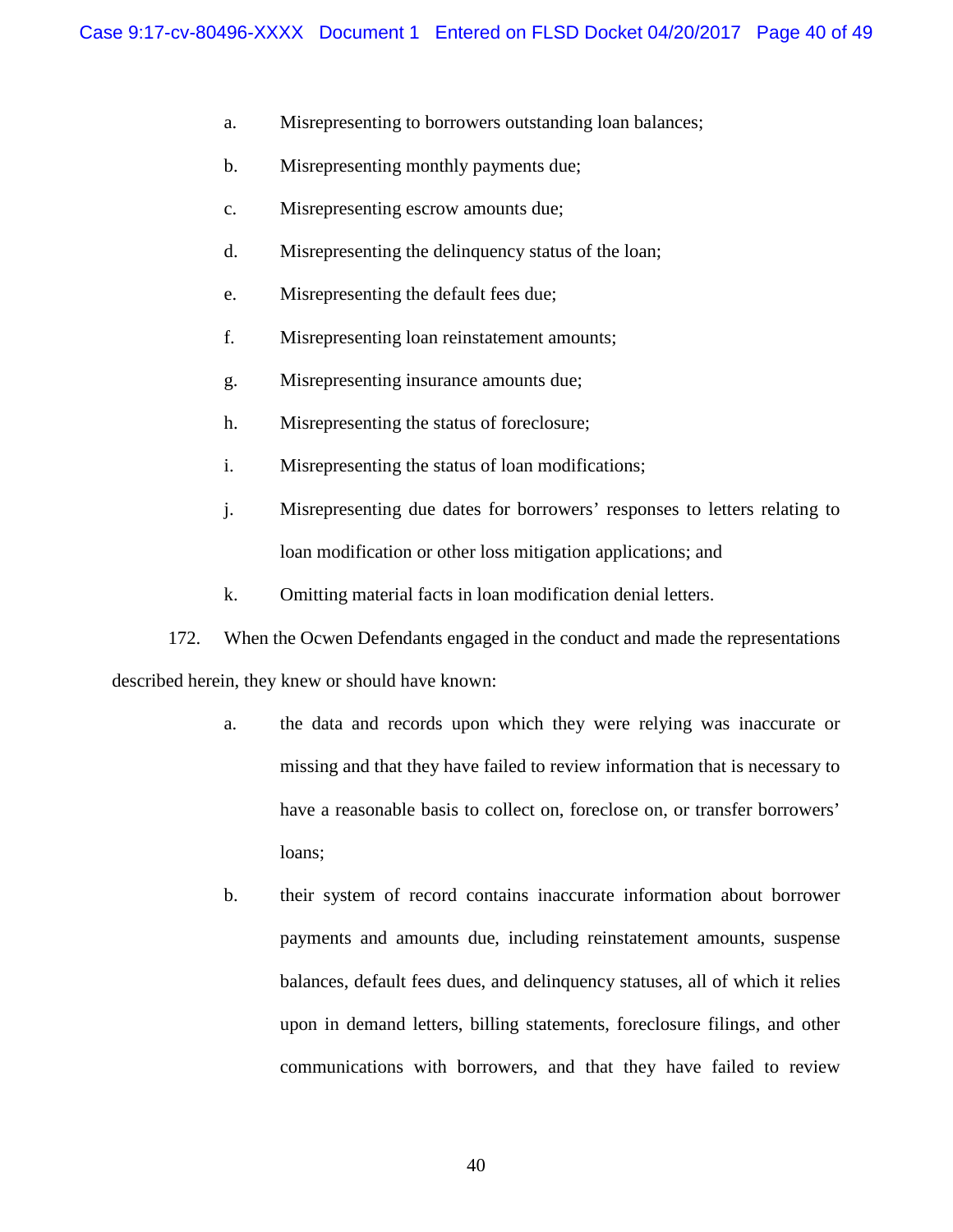information that is necessary to have a reasonable basis to collect on, foreclose on, or transfer borrowers' loans; and

c. their foreclosure, loss mitigation, and successor information was inaccurate and that they have failed to review information that is necessary to have a reasonable basis to collect on, deny loss mitigation options for borrowers, or transfer borrowers' loans.

173. The Ocwen Defendants have willfully engaged in these unfair and deceptive acts and practices because the Ocwen Defendants knew or should have known that such acts and practices are unfair or deceptive or otherwise prohibited by law.

174. These above-described acts and practices of the Ocwen Defendants have substantially injured and will likely continue to injure and prejudice the public. The acts offend established public policy and are unethical, oppressive, unscrupulous or substantially injurious to consumers. Further, these substantial injuries are not outweighed by any countervailing benefits to consumers or competition, and are not injuries that the consumers themselves could have reasonably avoided.

175. Unless the Ocwen Defendants are permanently enjoined from engaging further in the acts and practices complained of herein, the Ocwen Defendants' actions will result in irreparable injury to the public for which there is no adequate remedy at law.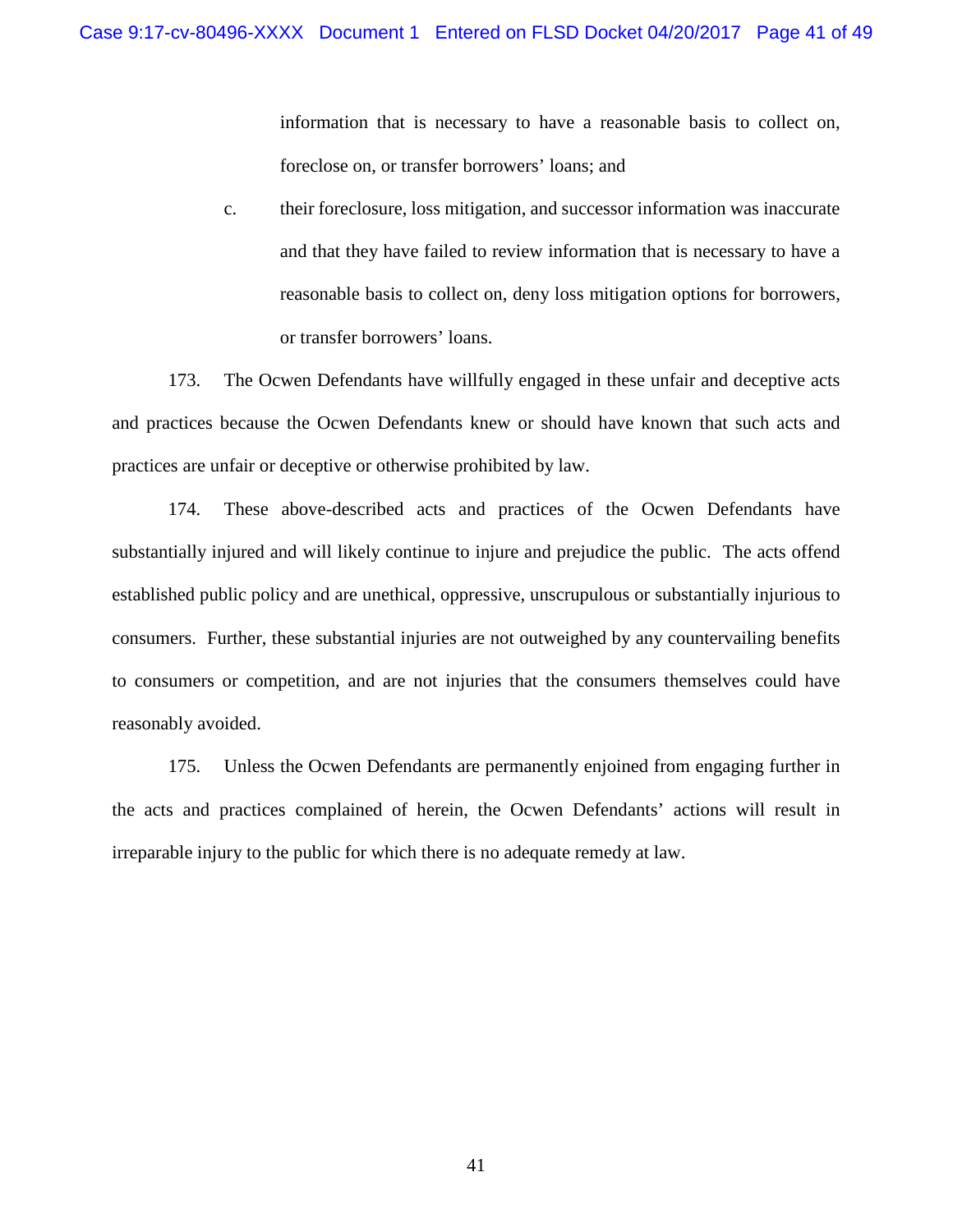### **COUNT V**

# **Violations of the Florida Deceptive and Unfair Trade Practices Act for Ocwen's Failure to Timely and Appropriately Credit Payments (By Florida Attorney General against the Ocwen Defendants)**

176. The allegations in paragraphs 1 through 121 are incorporated here by reference.

177. Section 501.204(1), Florida Statutes, states that "unfair methods of competition,

unconscionable acts or practices, and unfair or deceptive acts or practices in the conduct of any

trade or commerce are hereby declared unlawful."

178. Section 501.203(8), Florida Statutes, defines "[t]rade or commerce" as:

the advertising, soliciting, providing, offering, or distributing, whether by sale, rental, or otherwise, of any good or service, or any property, whether tangible or intangible, or any other article, commodity, or thing of value, wherever situated. "Trade or commerce" shall include the conduct of any trade or commerce, however denominated, including any nonprofit or not-for-profit person or activity.

179. At all times relevant to this action the Ocwen Defendants engaged in trade or commerce as defined in § 501.203(8), Florida Statutes, and continues to engage in said activities.

180. The Ocwen Defendants, at all times material hereto, provided services as defined within § 501.203(8), Florida Statutes, within the State of Florida.

181. A person that willfully engages in a deceptive or unfair act or practice is liable for a civil penalty of Ten Thousand Dollars (\$10,000.00) for each such violation, pursuant to Section 501.2075, Florida Statutes, and Fifteen Thousand Dollars (\$15,000.00) for each violation victimizing a senior citizen, pursuant to Section 501.2077, Florida Statutes. Willful violations of FDUTPA occur when the person knew or should have known that the conduct in question was deceptive or unfair or prohibited by rule, pursuant to Section 501.2075, Florida Statutes.

182. In the course of servicing federally related mortgage loans, the Ocwen Defendants have regularly sent borrowers inaccurate periodic statements.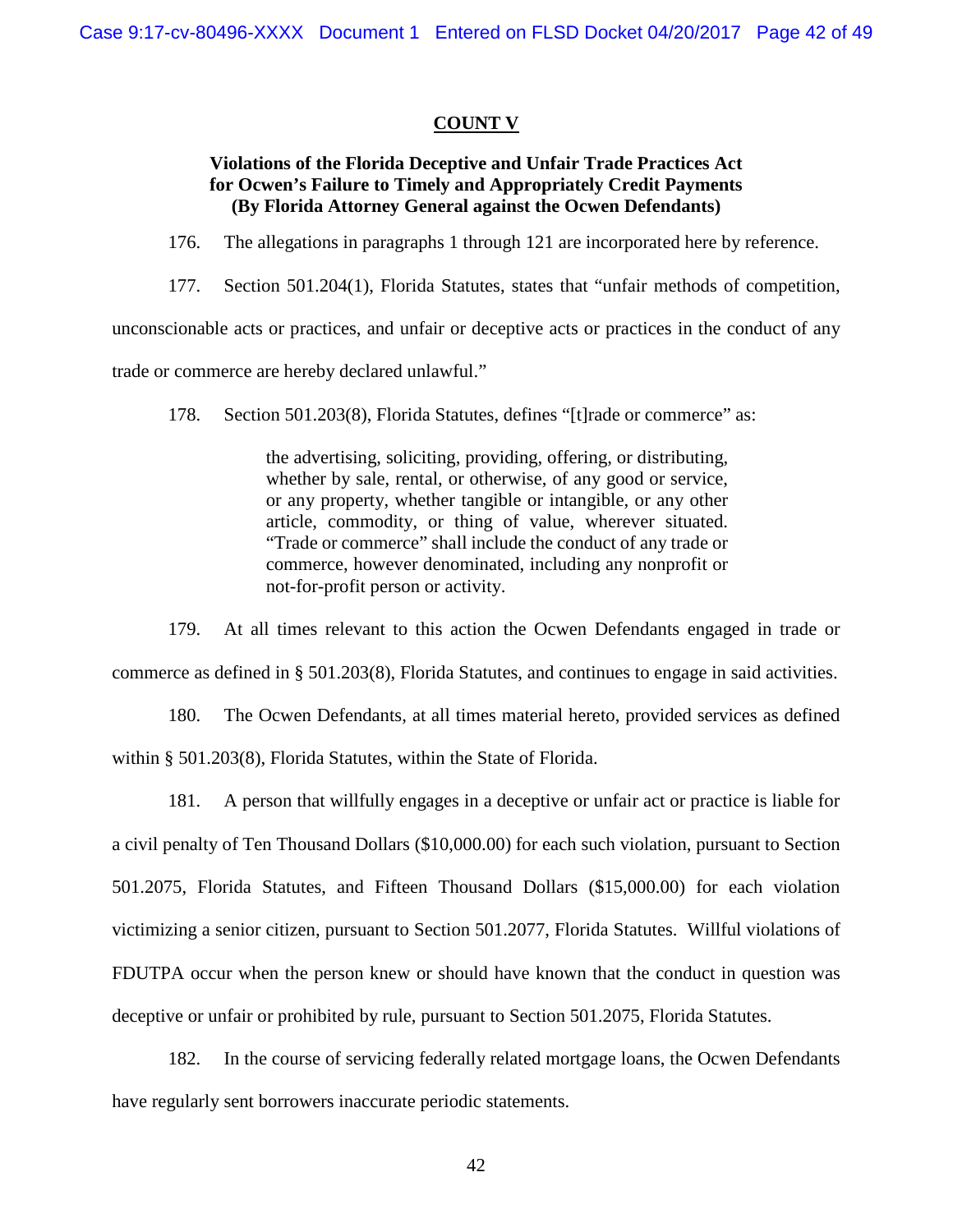183. In the course of servicing federally related mortgage loans, the Ocwen Defendants have failed to accurately detail on periodic statements the current amounts due by borrowers.

184. In the course of servicing federally related mortgage loans, the Ocwen Defendants have failed to explain how borrowers' future payments will be applied.

185. In the course of servicing federally related mortgage loans, the Ocwen Defendants have failed to account to borrowers all account activity since the prior periodic statement.

186. In the course of servicing federally related mortgage loans, the Ocwen Defendants have, if the servicer retains a partial payment by a borrower in a suspense or unapplied funds account, failed to disclose to the borrower the total amount of funds held in such suspense or unapplied funds account.

187. In the course of servicing federally related mortgage loans, the Ocwen Defendants have after an accumulation of funds sufficient to make a periodic payment is received in a borrower's suspense account, failed to treat such funds as a periodic payment as of the date of receipt.

188. In the course of servicing federally related mortgage loans, the Ocwen Defendants have failed to timely and appropriately credit borrowers' full periodic payments as of the date of receipt.

189. The Ocwen Defendants have willfully engaged in these unfair and deceptive acts and practices because the Ocwen Defendants knew or should have known that such acts and practices are unfair or deceptive or otherwise prohibited by law.

190. The Ocwen Defendants' errors have resulted in significant harm to borrowers, including but not limited to improper late fees, inaccurate negative credit reporting, and borrower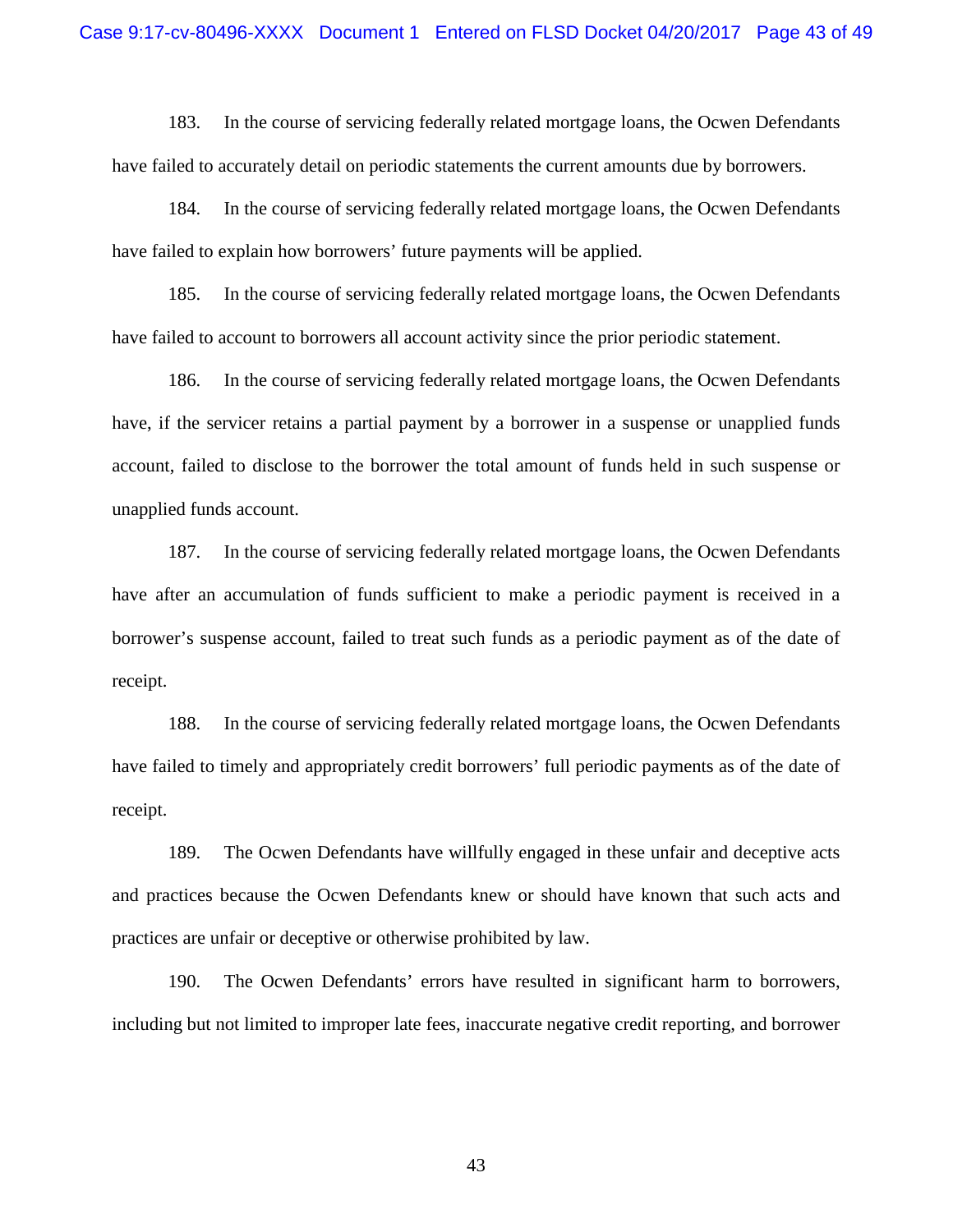frustration. These harms are compounded when, in some cases, borrowers are inaccurately considered as delinquent and being threatened with collections and ultimately foreclosure.

191. These above-described acts and practices of the Ocwen Defendants have substantially injured and will likely continue to injure and prejudice the public. The acts offend established public policy and are unethical, oppressive, unscrupulous or substantially injurious to consumers. Further, these substantial injuries are not outweighed by any countervailing benefits to consumers or competition, and are not injuries that the consumers themselves could have reasonably avoided.

192. Unless the Ocwen Defendants are permanently enjoined from engaging further in the acts and practices complained of herein, the Ocwen Defendants' actions will result in irreparable injury to the public for which there is no adequate remedy at law.

#### **COUNT VI**

### **Violations of Florida Statutes Chapter 494 Regarding Escrow Accounts (By Florida Office of Financial Regulation against Ocwen Loan Servicing)**

193. The allegations in paragraphs 1 through 121 are incorporated here by reference.

194. Section 494.00255(1)(m), Florida Statutes, proscribes, inter alia, violation of the Real Estate Settlement Procedures Act, as amended, 12 U.S.C. § 2601 *et seq*., or any regulations adopted under such act. Pursuant to 12 U.S.C. § 2617, the Consumer Financial Protection Bureau adopted rules, which in pertinent part are codified at 12 C.F.R. § 1024.17(k)(1), governing escrow accounts maintained in connection with consumer mortgage servicing accounts.

195. Pursuant to Section 494.00255(1)(u), Florida Statutes, the failure to comply with any provision of Sections 494.001 – 494.0077, Florida Statutes, or related rule or order, constitutes grounds for disciplinary action.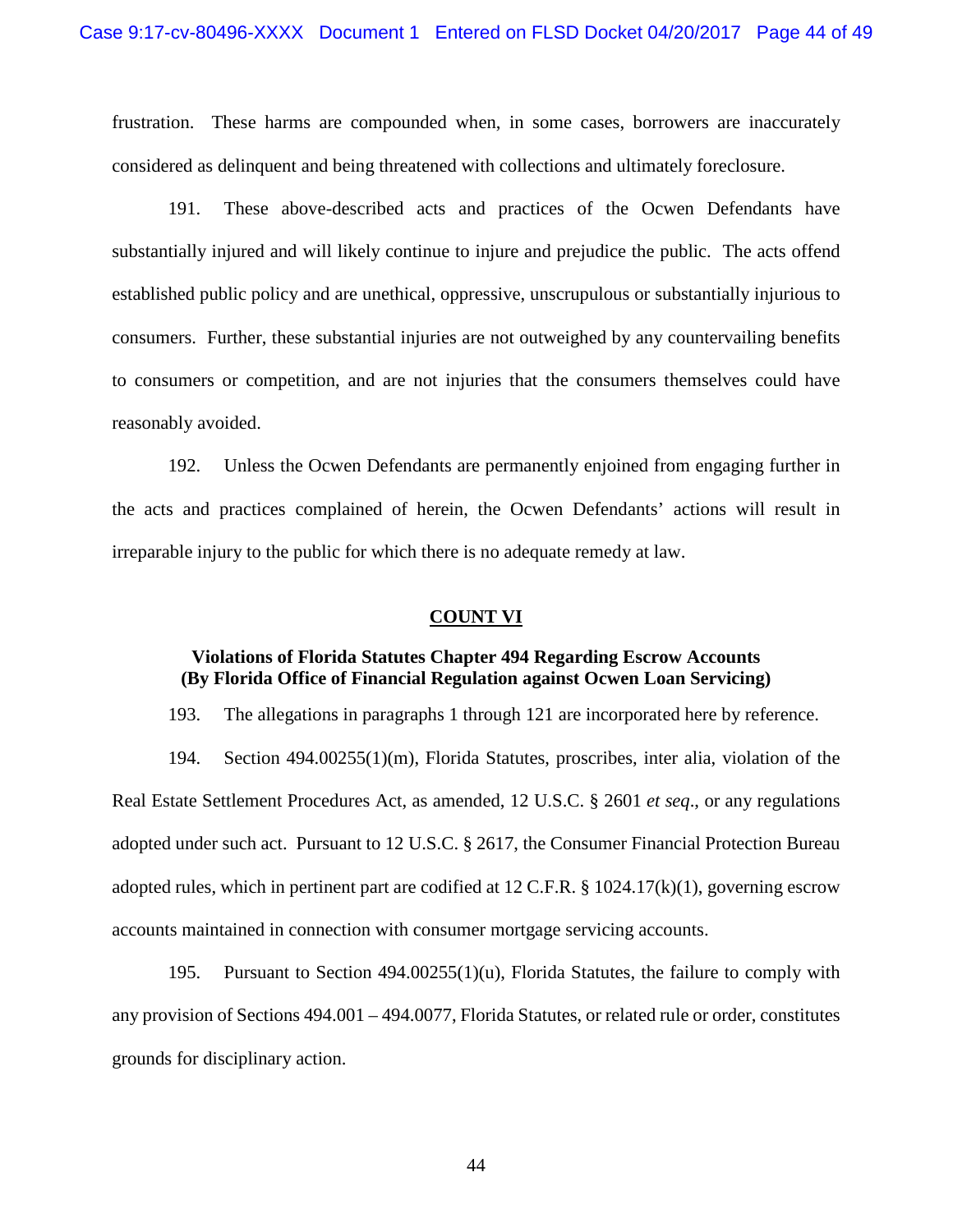196. At all times material hereto, Ocwen Loan Servicing is or has been a "mortgage lender" licensee pursuant to Chapter 494, Florida Statutes, as defined in Section 494.001(23), Florida Statutes, having been issued license number MLD765.

197. The Florida Office of Regulation may impose a penalty that includes revocation of a license, or imposition of a fine in an amount up to \$25,000 for each count or separate offense. Section 494.00255(2), Florida Statutes. Pursuant to Rule 69V-40.111, Florida Administrative Code,<sup>[2](#page-44-0)</sup> the maximum penalty for a violation of section 494.0063 is a \$5,000 fine and, or, revocation of license.

### **COUNT VII**

### **Violations of Florida Statutes Chapter 494 Regarding Annual Financial Audit Reports (By Florida Office of Financial Regulation against Ocwen Loan Servicing)**

198. The allegations in paragraphs 1 through 121 are incorporated here by reference.

199. Section 494.0063, Florida Statutes, requires a mortgage lender to obtain an annual financial audit report as of the date of the licensee's fiscal year end, as disclosed to the Florida Office of Regulation on its application, and to submit a copy of the report to the Florida Office of Regulation within 120 days after the end of the licensee's fiscal year.

200. At all times material hereto, Ocwen Loan Servicing is or has been a "mortgage lender" licensee pursuant to Chapter 494, Florida Statutes, as defined in Section 494.001(23), Florida Statutes, having been issued license number MLD765.

201. Ocwen Loan Servicing's fiscal year end as disclosed to the Florida Office of Regulation is December 31 of each year.

<span id="page-44-0"></span><sup>&</sup>lt;sup>2</sup> Rule 69V-40-111 was amended, effective November 9, 2015. The violation occurred prior to adoption of the amended Rule. Consideration of the penalty for the violation, including mitigating and aggravating circumstances, are calculated pursuant to the rule in effect at the time of the violation. The maximum penalty provided by rule is \$5,000. Violations proscribed by section 494.00255(1), F.S. are not specifically provided for by the rule.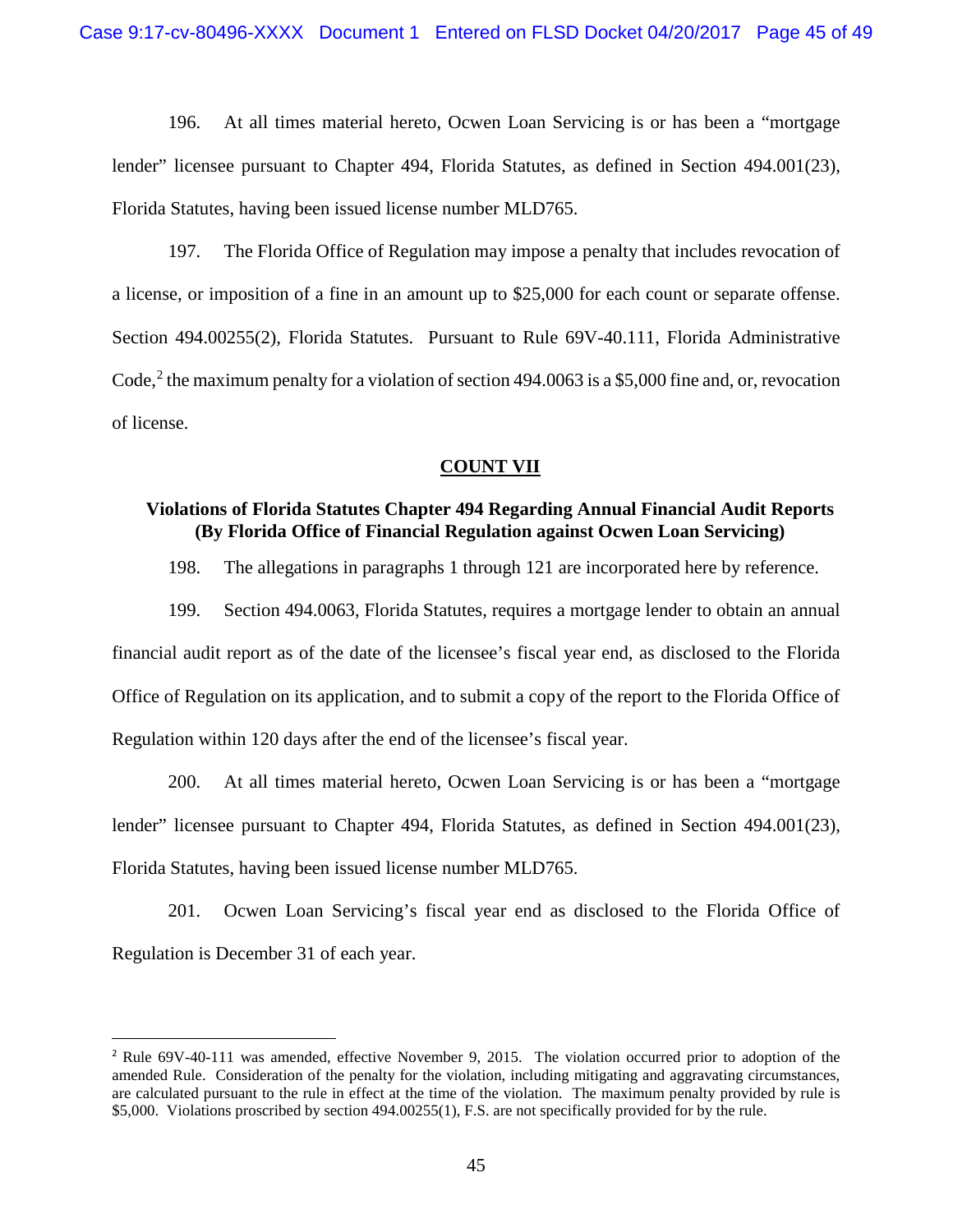202. The 2014 annual financial audit report for Ocwen Loan Servicing was submitted to the Florida Office of Regulation on May 14, 2015.

203. In violation of section 494.0063, Florida Statutes, Ocwen Loan Servicing failed to submit the annual, audited financial report for Ocwen Loan Servicing for fiscal year end 2014 within 120 days of the end of its fiscal year.

204. The Florida Office of Regulation may impose a penalty that includes revocation of a license, or imposition of a fine in an amount up to \$25,000 for each count or separate offense. Section 494.00255(2), Florida Statutes. Pursuant to Rule 69V-40.111, Florida Administrative Code,<sup>[3](#page-45-0)</sup> the maximum penalty for a violation of section 494.0063 is a \$5,000 fine and, or, revocation of license.

#### **PRAYER FOR RELIEF**

WHEREFORE, Plaintiffs, pursuant to 12 U.S.C. §§ 5552 & 5565, Sections 501.207, 501.2075, 501.2077, and 494.00255(2), Florida Statutes, and the Court's own powers to grant legal or equitable relief, request that the Court:

1. Permanently enjoin the Ocwen Defendants, their officers, agents, servants, employees, attorneys, and those persons in active concert or participation with them, who receive actual notice of the injunction from committing future violations of RESPA, 12 U.S.C. § 2601 e*t seq*., and its implementing regulations, Regulation X, FDUTPA and Chapter 494, Florida Statutes, and including restrictions on the future business activities of the Ocwen Defendants to prevent violations of the law;

<span id="page-45-0"></span><sup>&</sup>lt;sup>3</sup> Rule 69V-40-111 was amended, effective November 9, 2015. The violation occurred prior to adoption of the amended Rule. Consideration of the penalty for the violation, including mitigating and aggravating circumstances, are calculated pursuant to the rule in effect at the time of the violation. The maximum penalty provided by rule is \$5,000.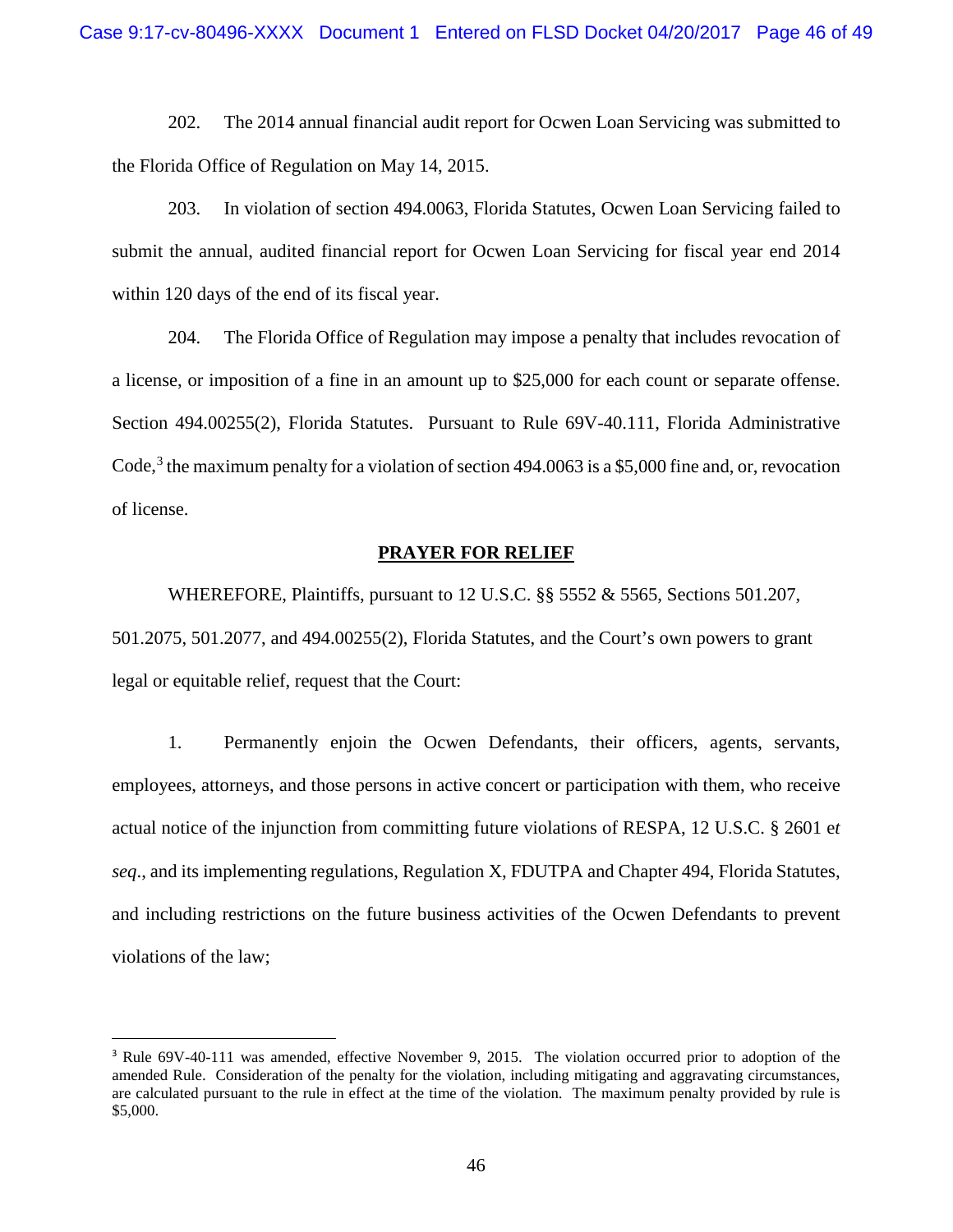2. Enter judgment as follows: (i) in favor of Plaintiffs, Florida Attorney General and Florida Office of Financial Regulation, against Ocwen Defendants, jointly and severally, on Count I; (ii) in favor of Plaintiff, Florida Attorney General, against Ocwen Defendants, jointly and severally, on Count II, Count III, Count IV and Count V; and (iii) in favor of Plaintiff, Florida Office of Financial Regulation, against Ocwen Loan Servicing on Count VI and Count VII;

3. Award such relief as the Court finds necessary to redress harm to consumers, including, but not limited to, refund of moneys to consumers; restitution; disgorgement, and any other injunctive or equitable relief allowable under law, including, but not limited to, pursuant to 12 U.S.C. §§ 2605, 5565(a) and Section 501.207(3), Florida Statutes;

4. Assess against Ocwen Defendants, jointly and severally, civil penalties in favor of the Florida Attorney General, the amount of Ten Thousand Dollars (\$10,000.00) for each violation of FDUTPA in accordance with Section 501.2075, Florida Statutes, Fifteen Thousand Dollars (\$15,000.00) for each violation that victimized or attempted to victimize, a senior citizen in accordance with Section 501.2077, Florida Statutes, and pursuant to 12 U.S.C. §§ 2609 and 5565(c);

5. Assess against the Ocwen Defendants, jointly and severally, civil penalties in favor of the Florida Office of Financial Regulation, pursuant to 12 U.S.C. §§ 2609 and 5565(c), and assess against Ocwen Loan Servicing an administrative fine pursuant to Section 494.00255(2), Florida Statutes;

6. Award the Florida Attorney General reasonable attorney's fees and costs pursuant to Section 501.2105 of FDUTPA, and as otherwise allowable by applicable statutes or law;

7. Order the Ocwen Defendants to pay costs and fees incurred in prosecuting this action; and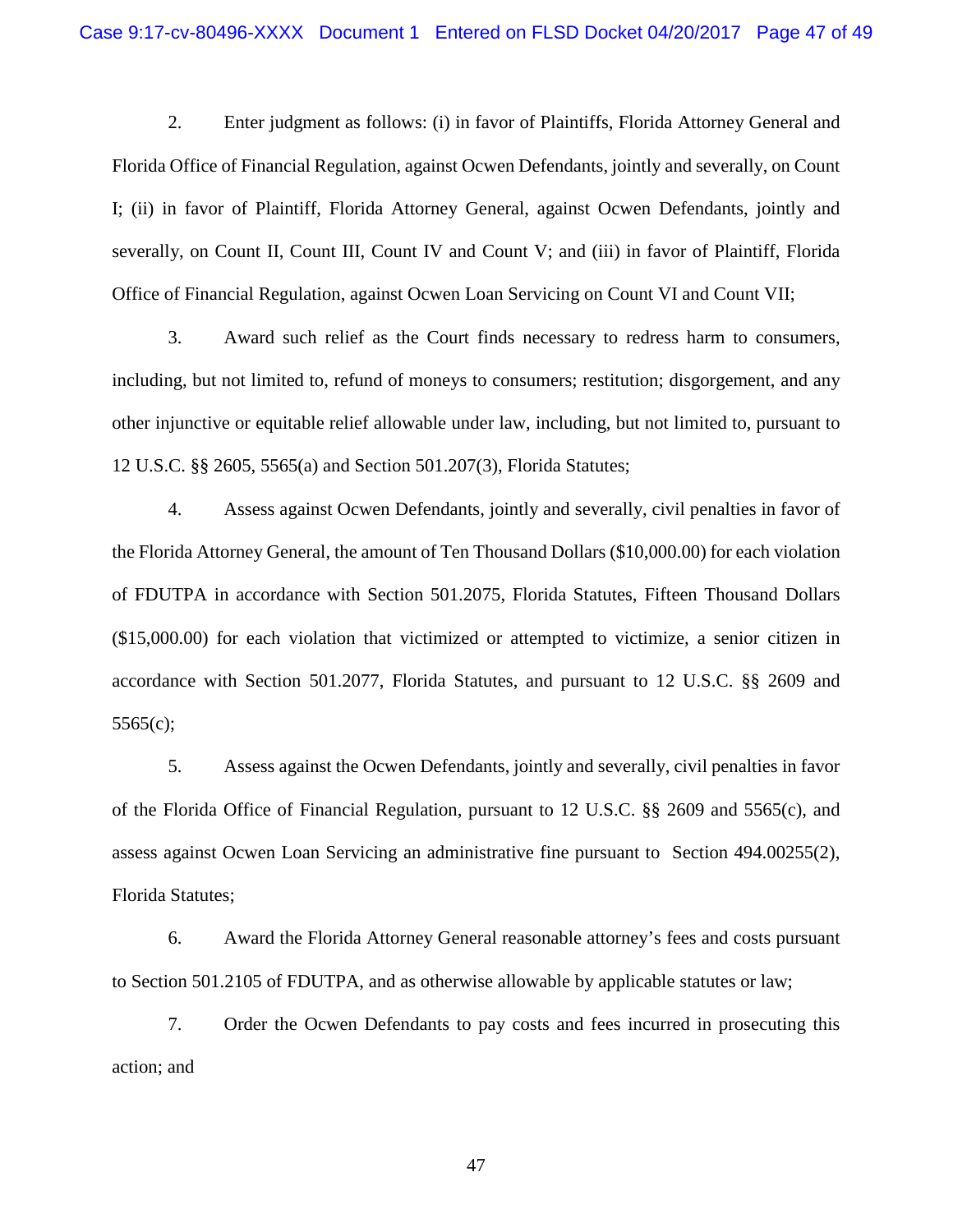# 8. Award additional relief as the Court may deem just and proper.

Dated: April 20, 2017 Respectfully Submitted,

Office of the Attorney General The State of Florida Department of Legal Affairs

Pamela Jo Bondi Attorney General

### By: */s/ Jennifer Hayes*

Jennifer Hayes Pinder f/k/a Jennifer Hayes Assistant Attorney General Fla. Bar No.: 17325 Email: *Jennifer.Pinder@myfloridalegal.co*m

Victoria Butler Director, Consumer Protection Division Fla. Bar No.: 861250 Email: *Victoria.Butler@myfloridalegal.com*

Sasha Funk Granai f/k/a Celine Funk Assistant Attorney General Fla. Bar No.: 96648 Email: *Sasha.Granai@myfloridalegal.com*

3507 East Frontage Road, Suite 325 Tampa, FL 33607 Phone: 813-287-7950 Fax: 813-281-5515

Office of Financial Regulations The State of Florida Division of Consumer Finance

#### **By: /s/** *Scott Fransen*

Scott R. Fransen Assistant General Counsel Fla. Bar No.: 0994571 Email: *Scott.Fransen@flofr.com* 1313 N. Tampa St., Suite 615 Tampa, FL 33602